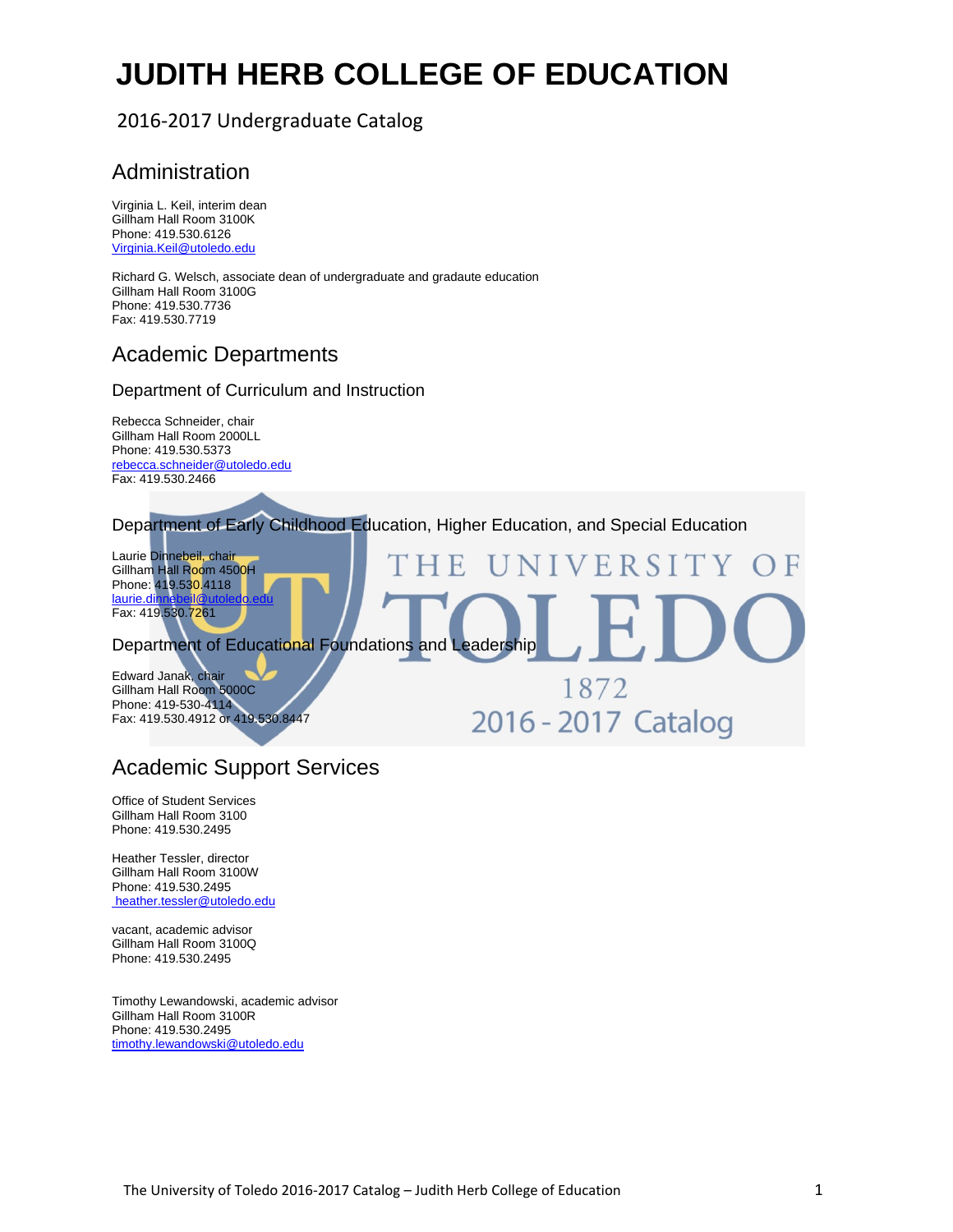## Degrees/Programs Offered

The college offers an array of bachelor's degrees.

The following undergraduate programs are open to students seeking teacher licensure:

#### **Early Childhood Education (degree)**

Ages 3-8/grades PreK-3 for children who are typically developing, at-risk and gifted, and who have mild/moderate educational needs.

#### **Special Education – Intervention Specialist (degree)**

Mild/Moderate Special Needs: Ages 5-21/grades K-12

Moderate/Intensive Special Needs: Ages 5-21/grades K-12

#### **Middle Childhood Education (degree)**

Ages 8-14/grades 4-9 with two of the following concentrations: Reading and Language Arts **Mathematics Science** Social Studies

#### **Adolescence to Young Adult Education (degree)**

Ages 12-21/grades 7-12 in each of the following areas: Integrated Language Arts Integrated Mathematics Integrated Social Studies Science (five options)

#### **Multiage Education (degree)**

Ages 3-21/grades PreK-12 in each of the following areas: Visual Arts Music

Foreign Languages (French, German and Spanish)

The following undergraduate program is open to students not seeking teacher licensure:

#### **Early Childhood Education** (degree without licensure)

Non-licensure: Children between the ages of birth to 8 years who are typically developing, at-risk and gifted, and who have mild/moderate educational needs Fast-track: Ages 0-5, preschool children who are typically developing, at-risk and gifted, and who have mild/moderate educational needs.

1872

2016 - 2017 Catalog

The following interdisiplarary academic minor is open to students in all degree programs:

**Peace Studies** (minor)

## Admission Policies

To be admitted to the Judith Herb College of Education at The University of Toledo, direct-from-high-school students need a minimum cumulative high school grade point average (GPA) of 2.7 or an ACT of 21.

Students not qualifying for admission to the Judith Herb College of Education will be admitted to The University of Toledo's Transition Program which is part of the University College. Students who want to transfer from any YouCollege must earn 12 hours of college-level work with a minimum cumulative GPA of 2.3.

#### Selective/Limited Admission

Students who are eligible for initial admission to the college are not guaranteed admission to the professional education program in the junior year. All licensure programs have specific additional requirements for admission to professional education.

### Requirements for Students with an Associate's Degree

Students holding associate's degrees from accredited colleges are encouraged to enroll in the College. Students may earn a bachelor's degree upon completion of two or more additional years of full-time study; see the adviser in the major to determine a plan of study. The following regulations apply:

- 1. Students must complete the equivalent of the specified University core.
- 2. In all baccalaureate programs, a minimum of 64 hours must be taken at the 2000 to 4000 levels; of these a minimum of 32 hours must be taken at the 3000 and 4000 levels. Coursework from other institutions is accepted at the level at which the course was taught at that institution.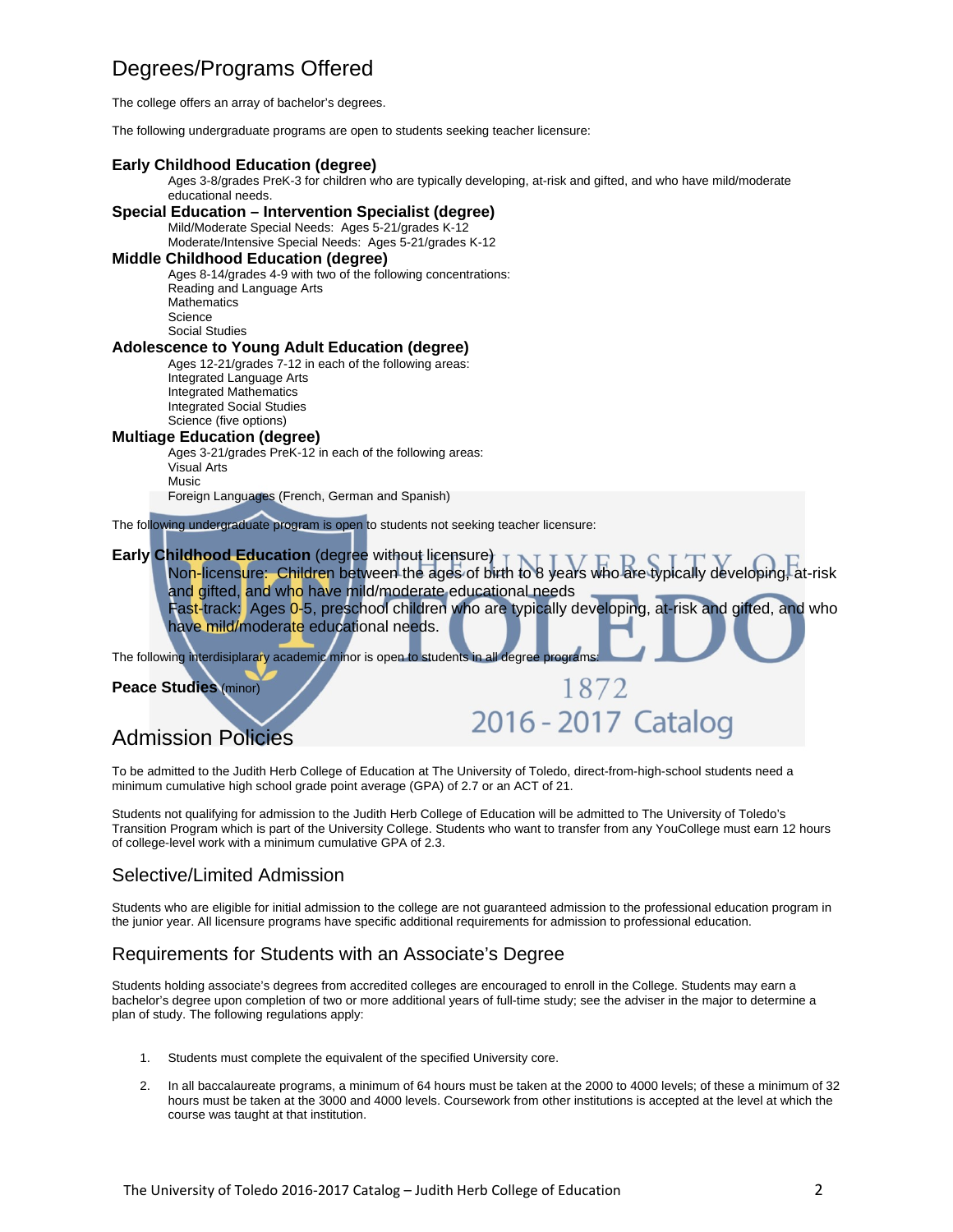### Admission with Transfer Credit from Another Institution

Students with satisfactory academic records wishing to transfer into the Judith Herb College of Education must meet the minimum entrance requirements of The University of Toledo. After submission of official transcripts from all colleges/universities attended and acceptance by the College, transfer courses are evaluated. The evaluation process must be completed before the end of the first term of attendance.

Number of credit hours and minimum required GPA for transfer students:

| Number of credit hours transferred | Minimum required GPA                   |
|------------------------------------|----------------------------------------|
| Less than 30                       | 2.3 overall                            |
| 30-59                              | 2.5 overall                            |
| 60 or more                         | 2.7 overall and 2.7 in student's major |

### Readmission of Former Students

Undergraduate students who discontinue course work for a period of at least one academic year (not including summer) must request readmission to the University. If students have taken any course work at another institution during the time they have been away from the University (other than transient status), they must complete a new application in the Office of Undergraduate Admission and meet transfer admission requirements.

**Students who have not taken course work for more than 12 months must comply with the college requirements at the time of readmission.** When seeking readmission, students whose grade point average (GPA) is below 2.0 can only be readmitted on approval of the associate dean. Students with a GPA of 2.0 or higher may seek readmission in the college office.

## Change of College

Students in good standing (minimum cumulative GPA of 2.0) who wish to change from another college within The University of Toledo to the Judith Herb College of Education should make an appointment with a college adviser in the Office of Student Services to discuss the transfer and have academic records reviewed. All program requirements, including University core, must be fulfilled as specified in the catalog for the year in which the student enters the College. All undergraduate hours attempted and earned at the University of Toledo, as well as the GPA, will transfer.

## Honors Program

The Honors Program in the Judith Herb College of Education provides opportunities for challenging and individualized study for undergraduate students of unusually high ability, motivation and initiative. For admission requirements, see Admission to the University Honors Program in the General Section of this catalog.

## **Academic Policies**

The Judith Herb College of Education adheres to all of The University of Toledo policies and procedures. Please refer to the General Section of this catalog for academic policies governing all students enrolled at the University. In any case where University, college, departmental and/or program policies conflict, the most stringent policy applies. Students should consult with their program for a complete list of all policies and procedures specifically related to their program.

1872

### Academic Advising

The Office of Student Services in the Judith Herb College of Education coordinates academic advising. The office's mission is to provide quality, timely and comprehensive student services that will enhance student success in achieving academic goals. Although the ultimate responsibility for making personal and educational decisions rests with the student, his/her potential for academic success can improve considerably through relationships with the college's advisers, who can provide assistance in identifying educational options and enhancing student potential.

Students in the Judith Herb College of Education are assigned academic advisers. Essential services provided by advisers include degree requirements, career opportunities, and interpretations of college and University policies and procedures.

### GPA Recalculation for Repeated Courses

Student who have retaken a course and earned a higher grade may petition to have the first grade excluded from grade point average. Credit will only be awarded once for repeated courses. If a grade has been deleted that grade will not be used in determining the UT grade point average. However, all grades, including those for repeated courses, will be included in the determination of eligibility for graduation honors, fellowships, or other distinctions awarded on the basis of GPA. No more than a total of 12 semester hours of course work will be deleted. Students who have had their GPAs recomputed under the Academic Forgiveness Policy are not eligible for grade deletions. Specific programs within the college may have more rigorous requirements for grade deletions of major or related courses.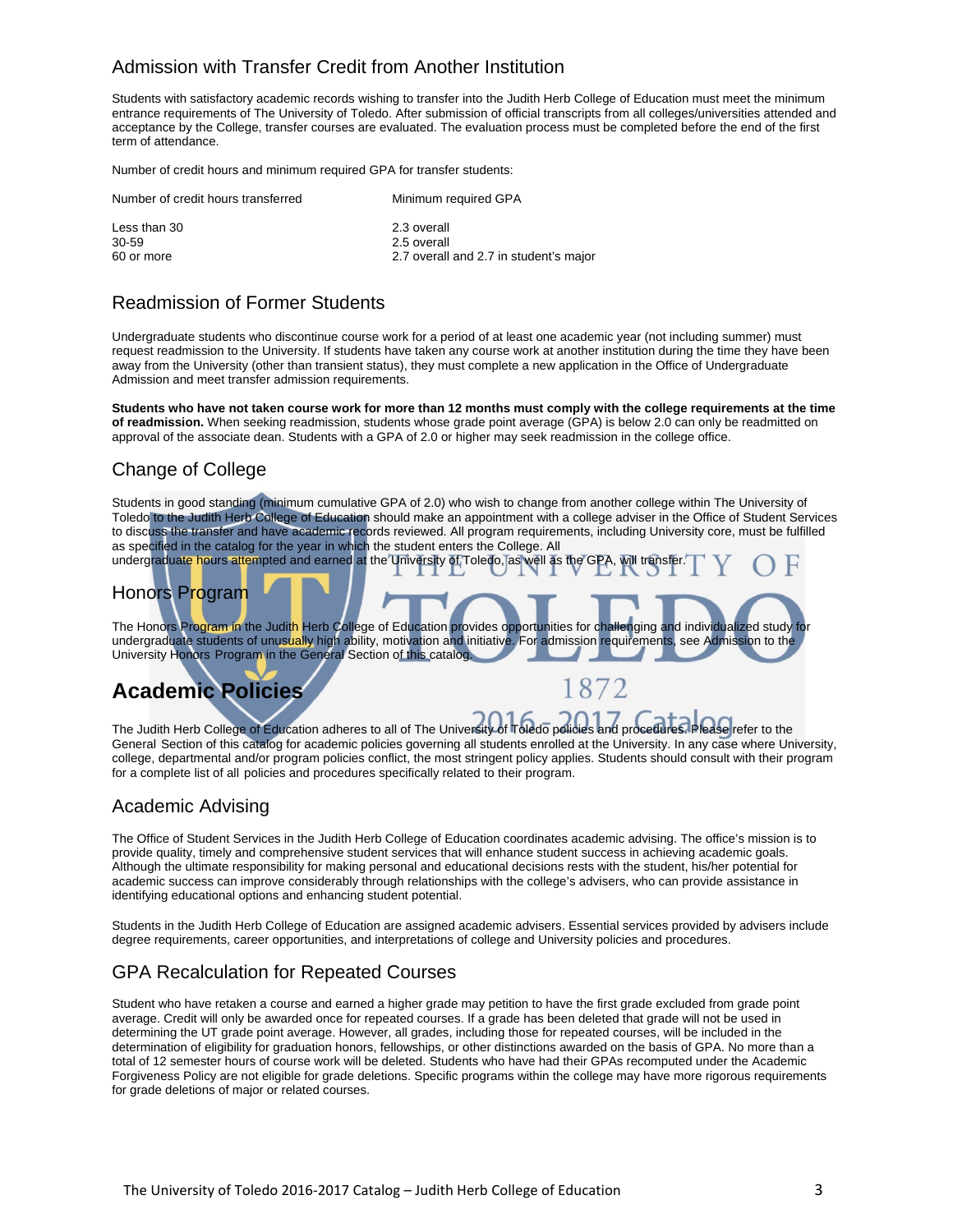## Withdrawal Policy (W Grades)

The number of credit hours of W is limited to 22 hours for all undergraduate students in degree programs in the Judith Herb College of Education. Once a student has accumulated 22 hours of W, further withdrawals will be counted as F's in computation of the student's GPA for the purposes of probation or suspension. In addition, students risk the loss of financial aid if they accumulate excessive hours of W.

### Academic Probation and Suspension

Students with a cumulative GPA of less than 2.0 are automatically placed on probation until a cumulative GPA of 2.0 is achieved. While on probation, it is recommended students enroll for 12 or fewer credit hours. Students on probation must see an adviser.

Academic suspension means the student is prohibited from registering at The University of Toledo for a period of at least one semester. A student is subject to academic suspension if his or her GPA continues to fall below the minimum of 2.0 or if he or she fails to make sufficient progress toward attainment of the degree by accumulating excess W grades. Students may remove Incompletes while under suspension. Refer to the UT Policy web site for additional information on academic suspension.

### Dismissal

Dismissed students are not eligible for readmission to the Judith Herb College of Education. A student may be dismissed for:

- Failing to meet the conditions of readmission after suspension from the Judith Herb College of Education.
- Demonstrating patterns of behavior that are inappropriate for students preparing for educational roles or for failing to meet the morals standard as defined by the state of Ohio.

Regulations for probation, suspension and dismissal apply to both full-time and part-time students. In all matters, the dean's decision is final.

### Academic Honesty

Refer to the UT Policy web site for further information on Academic Honesty.

## Academic Grievance

Students have the responsibility and right to call to the attention of a professor any course grade believed to be in error. The college grievance procedure must be initiated within 60 days of the posting of the final grade. Academic grievances must follow the procedure described below:

NIVERSITY O

- The student meets with the professor to attempt to resolve the problem.
- If meeting with the professor does not resolve the problem, the student must discuss the problem with the department chair of the faculty member who issued the grade. The chair attempts to resolve the problem, but may not unilaterally<br>change the grade. change the grade.
- If meeting with the chair does not resolve the issue, the student will forward the appeal to the associate dean of the Judith Herb College of Education. The student must meet with the associate dean to review and discuss the problem, but a decision will not be rendered here.
- If the student wishes to continue the appeal, the written appeal will be submitted to the academic affairs committee.
- The academic affairs committee will appoint an appeals subcommittee that will collect all data related to the appeal, in writing, and will interview the student and/or instructor, if necessary, to make a recommendation to the dean.
- The appeals subcommittee will inform the chair of the college council of the recommendation.
- The dean will make the final decision and will be responsible for informing all appropriate parties.
- If the student wishes to continue the appeal, he/she must forward the appropriate information relative to the problem to the Student Grievance Council. Information on this process may be found in The University of Toledo Student Handbook. Note: If the grievance occurs during the fall or summer semester, a grievance petition must be filed with the chair of the Student Grievance Council no later than the last day of classes in the next semester. If the grievance occurs during the spring semester, the grievance petition must be filed with the chair of the Student Grievance Council no later than the last day of classes in the final summer session.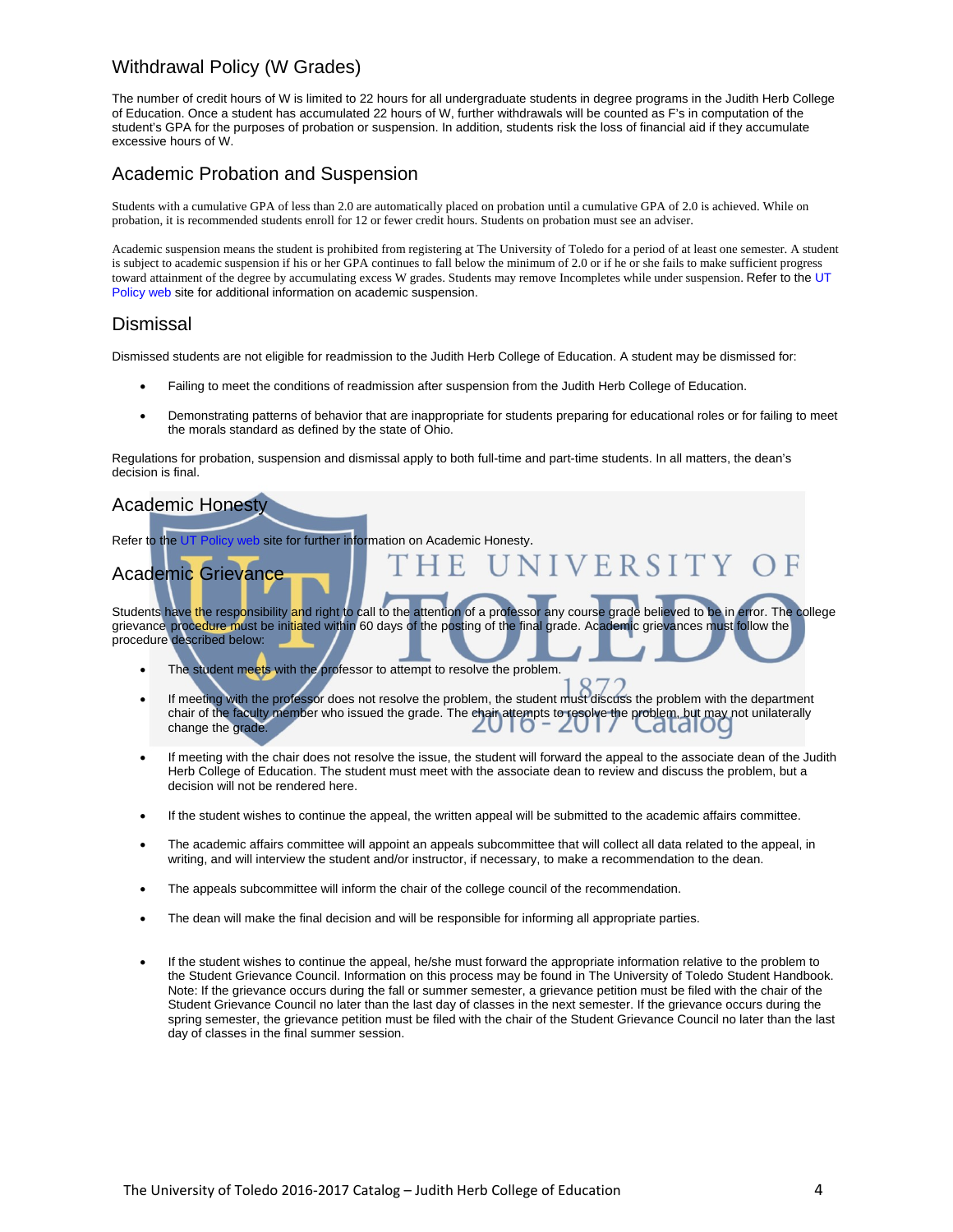## Student Responsibilities

Students are responsible to complete the following:

- All first-year students must see an adviser each semester; all Judith Herb College of Education students are strongly encouraged to see a faculty or academic adviser at least once a year.
- Readmit students are responsible for degree requirements in effect at the time of readmission.
- Students are responsible for fulfilling all degree requirements.
- Students are encouraged to meet with their academic advisers as needed for assistance.
- Students must contact the Office of Student Services to schedule an advising appointment.

## **Degree Requirements**

#### **Education**

Students for degrees in Education from the Judith Herb College of Education must complete a minimum of 128 undergraduate credit hours of course work. Students completing degree programs in teacher education must attain a minimum overall higher education GPA of 2.7, as well as maintain the same average in their teaching major and professional education courses prior to enrolling in internship/student teaching. The cumulative average includes all grades for credits earned, plus grades of IN and F and those acquired in repeated courses at The University of Toledo and at other institutions that the student attended. Students may qualify for a second bachelor's degree in the College by completing a minimum of 32 credit hours of additional residence course work and by satisfying the applicable bachelor's degree requirements and state requirements.

### University Core Curriculum

Students earning bachelor's or associate's degrees in all University colleges and programs are required to complete the University Core Curriculum. Those courses are distributed in the areas of English composition, mathematics, humanities/fine arts, social sciences, natural sciences and multicultural studies (see the General Section of this catalog for details). Some colleges and programs require courses in these areas over and above those required to fulfill University core requirements. The student's academic department or college office should be contacted for specific details.



## **Teacher Education Programs**

#### Degree and Licensure Requirements

Candidates for the Bachelor of Education degree in any of the professional education programs must complete a minimum of 128 credit hours of course work with a minimum cumulative GPA of 2.7 on a 4.0 scale. Students also must maintain a cumulative GPA of 2.7 or better in all professional education courses and in all teaching fields. The cumulative average includes all grades for credits earned plus grades of IN and F and those acquired in repeated courses at The University of Toledo and at other institutions that the student attended.

Undergraduate programs in the Judith Herb College of Education meet all University of Toledo requirements for the bachelor's degree. They also meet all state of Ohio, national professional association and the Council for the Accreditation of Educator Programs (CAEP) standards for program accreditation and initial professional licensure. Programs vary in length depending on licensure area.

Students who successfully complete all college degree requirements, student teaching/internship and licensure exams will be recommended for a teaching license in Ohio. For additional information on licensure requirements, students should inquire in the Office of Student Services. The above policy reflects not only college action, but also the requirements of CAEP. **In addition, the State of Ohio requires students to submit fingerprinting cards to the Bureau of Criminal Investigation before a professional license will be issued.**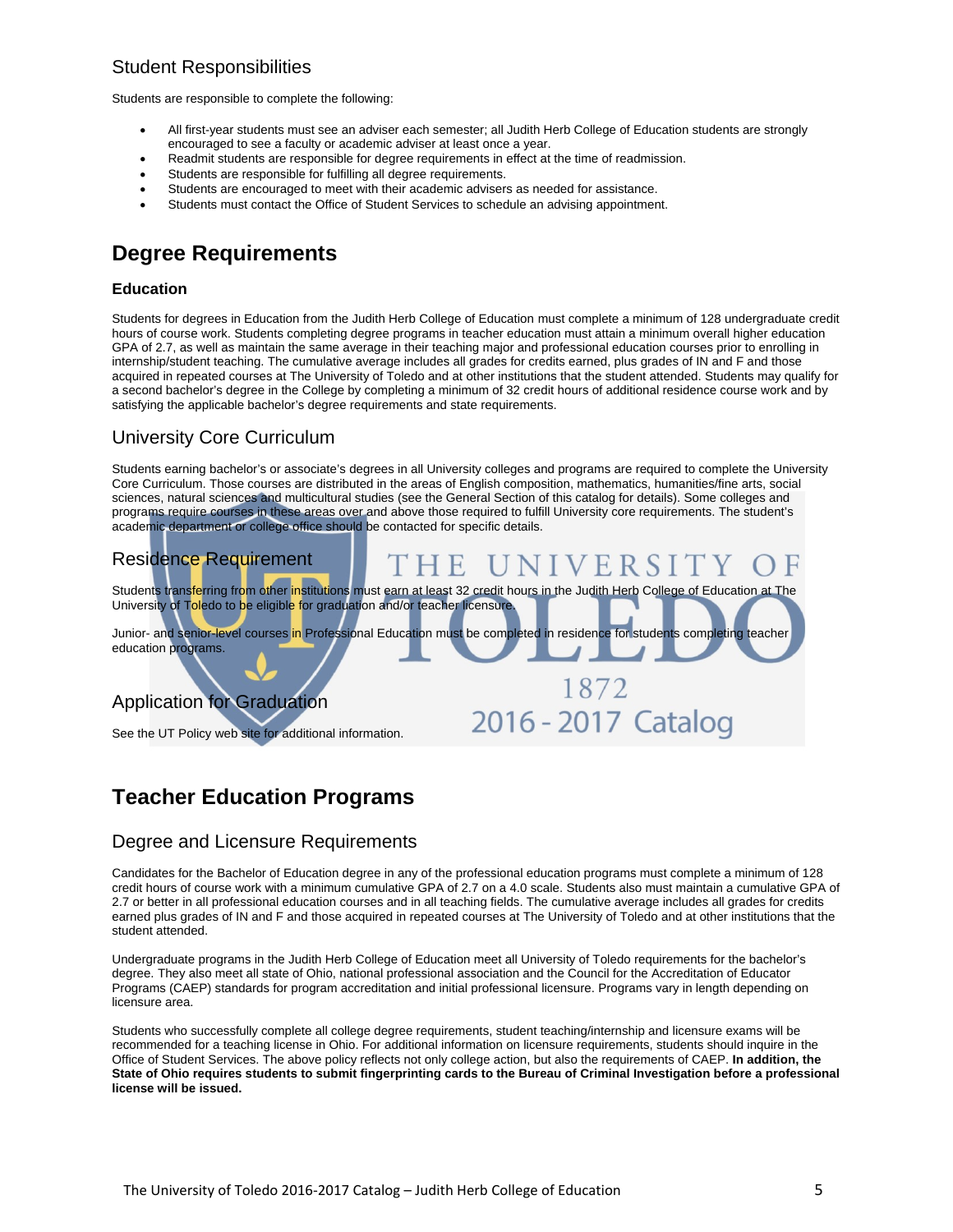## Criteria and Procedures or Admission to Professional Education

To be eligible for advanced professional admission to a teacher licensure program, a student must demonstrate:

- 1. Current enrollment in the Judith Herb College of Education. Students should apply for admission to professional education no later than the fifth semester of full-time enrollment.
- 2. Completion of a minimum of 48 credit hours of approved course work, including pre-professional education courses and 12 hours in residence.
- 3. Cumulative GPA (for transfer students, a higher education GPA) of at least 2.7.
- Students must have a cumulative GPA in their major/licensure area(s) of at least 2.7.
- 5. Mastery of reading, writing and mathematics skills as evidenced by minimum scores on Praxis I skills tests or the Praxis Core Academic Skills for Educators (Core).

| а. |                    | Passing scores for the Praxis I skills tests are as follows: |  |
|----|--------------------|--------------------------------------------------------------|--|
|    | <b>Mathematics</b> | 172                                                          |  |
|    | Reading            | 172                                                          |  |
|    | Writing            | 172                                                          |  |
| b. |                    | Passing scores for the Praxis Core Academic Skills for Eq.   |  |

he Praxis Core Academic Skills for Educators tests are as follows:<br>150 Mathematics Reading 156 Writing 162

- 6. Acceptable progress in licensure content courses or published criteria.
- 7. Prior experience with appropriate populations in schools and agencies based on satisfactory completion of introductory courses/seminars, letters of support and/or portfolios.
- 8. Effective communication and interpersonal skills based on early experiences, introductory course/seminar(s), ratings from professionals in the field and/or interview ratings.
- 9. Verification of good moral character as stipulated by the state of Ohio. Students will not be allowed to continue in a teacher education major or participate in a field experience if they have pleaded guilty to, have been found guilty of, or have been convicted of a criminal offense listed in R.C. 3319.31 or R.C. 3319.39. Students should refer to a list of the rules and statutes in the Ohio Revised Code and the Ohio Administrative Code that are applied by the Office of Professional Conduct at the Ohio Department of Education. All rules and statutes listed will result in removal from all teacher education programs.
- 10. Completion of additional published program admission criteria, if any.

Each licensure program will determine those eligible for advanced professional admission. Students will apply for and be notified of admission to professional education after a minimum of 48 to 72 credit hours of completed program course work. Students not admitted may reapply when identified deficiencies have been corrected. **IMPORTANT:** Each undergraduate licensure program has established a set of guidelines and procedures that students seeking admission to professional education will follow. Students should contact their adviser or department chair for assistance.

1872

## Academic Requirements

Students must maintain the required GPA (as outlined in the admission criteria) and complete satisfactorily the professional education courses and field experiences with a grade of C or above in each in order to maintain full admission status.

### Students with Transfer Credit

Transfer students are required to complete all course work at The University of Toledo with a minimum of a 2.7 GPA overall, in professional education, and in all teaching fields. In addition, they must meet all requirements for admission to the professional education programs as outlined above. The GPA standards are for The University of Toledo course work, as well as for all other college course work attempted.

Transfer students must complete a minimum of 12 credit hours at The University of Toledo and must complete a minimum total of 48 credit hours of course work before applying for admission to professional education. Students are responsible for initiating this application.

### Field/Clinical Experiences

Students who intend to be teachers can expect to spend extensive amounts of time in schools and community agencies as they progress through required professional courses and internship experiences. Introductory courses and exploratory seminars offered to students in the pre-teacher education program may include field experiences. Students will be required to assemble portfolio evidence of experience as they progress through their programs. Students must submit to background checks and fingerprinting. Transportation is the responsibility of the student.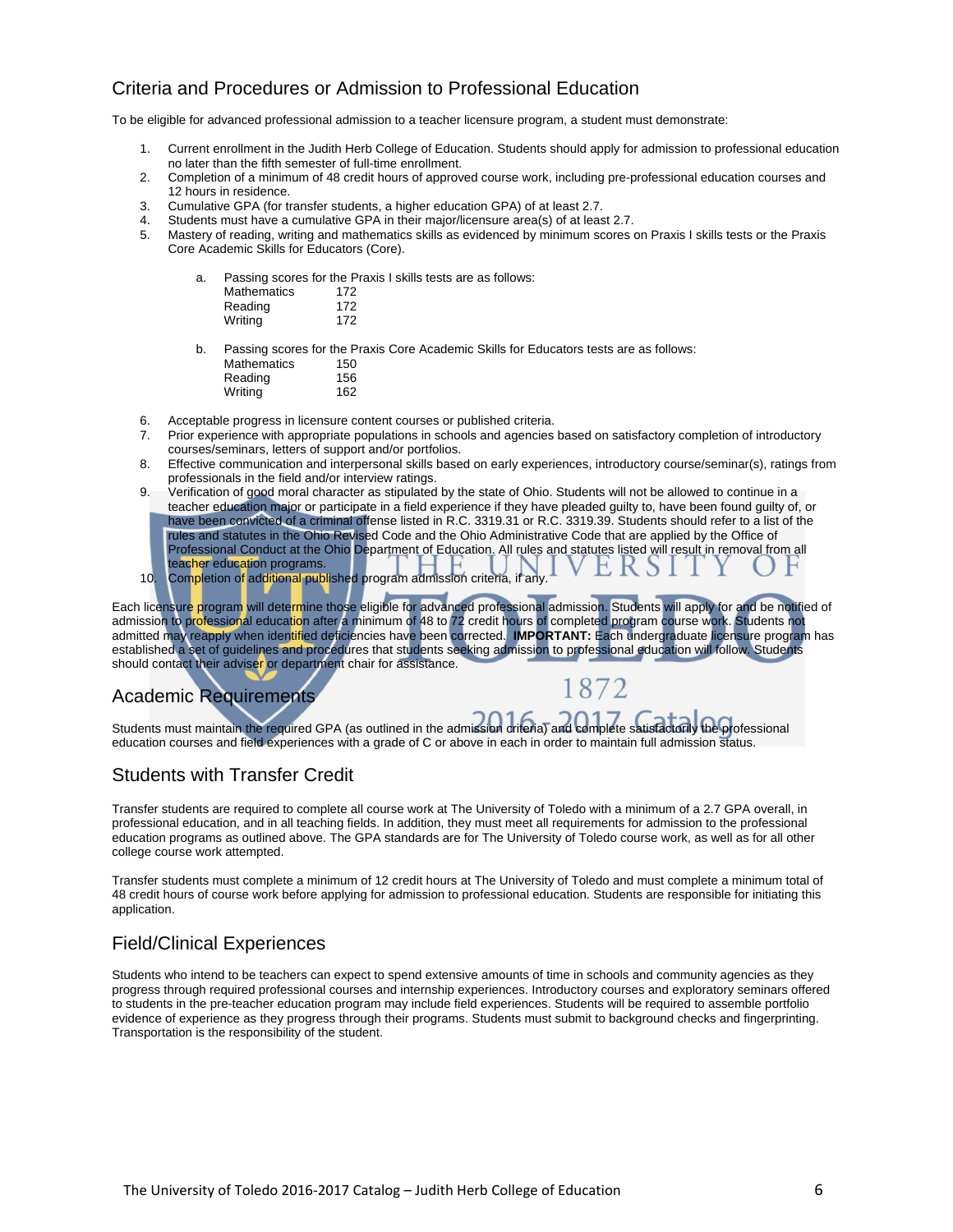## Student Teaching/Internship Requirements

To qualify for an assignment in student teaching/internship, a student must satisfy the following requirements:

- 1. Full admission to professional education;<br>2. Completion of a minimum of 100 credit ho
- 2. Completion of a minimum of 100 credit hours;
- 3. Completion of 90 percent of the course work in the major area(s) of study;
- 4. Completion of all required prerequisite professional education courses including methods course(s) and satisfactory completion of all field experiences;
- 5. A minimum GPA of 2.7 in major(s)/licensure area(s), professional education, University of Toledo GPA, and overall as determined by the overall higher education GPA; and
- 6. Meeting Ohio's good moral character requirement.

### Student Teaching/Internship Assignment

The staff of the Field Experiences Office makes all field placements in keeping with the best learning situation for the individual student. Student teaching/internship is not offered in the summer, because it is not possible for students to complete the equivalent requirement.

## **Licensure**

#### Licensure Tests

All students completing a teacher education licensure program at The University of Toledo are required to complete a series of licensure tests. These tests have been approved by the Ohio Department of Education and NCATE. The required tests are listed below.

- 1. **Pre-professional Skills Test (Praxis I) or the Praxis Core Academic Skills for Educators** test **(Core)–** Students are required to take either the Praxis I or the Core tests and successfully pass all sections prior to full admission to professional education. It is recommended this test be taken between completion of 32 and 64 credit hours of course work, either at a designated on-campus site or at a local testing center. Students are responsible for all test fees. Students may be permitted to retake one or more sections of the test and must pay all fees. Before retaking a test, a student should consult with an academic adviser for remedial assistance.
- 2. **Ohio Assessments for Educators (beginning September 1, 2013)–** The state of Ohio has adopted a series of licensure tests that all teacher education students must satisfactorily complete in order to be recommended for licensure. Tests are required in professional education and the subject content area(s). Students are required to register for these exams and to pay all testing fees. Information about tests, testing dates and location, test preparation, and passing scores may be found in the Office of Student Services and in the departmental offices.
- 3. **Other** Performance **a**ssessments will be used throughout the program to evaluate students' performance and to provide information on the quality of the program.

8

## Recommendation for Licensure

Licensure to teach in the fields selected is made only upon the recommendation of the dean of the Judith Herb College of Education. The associate dean will recommend licensure to the Ohio State Department of Education only in the teaching fields in which the student meets all requirements as defined in this catalog.

## **Academic Program Requirements in Education**

The following program descriptions provide a general outline of each teacher education program. Program degree audits are available online and provide specific individual course requirements and options for each major. Students should use the audit to keep a record of completion of the respective program requirements.

### Early Childhood Education

The early childhood education programs prepare students to work with children who are typically developing, at-risk, gifted and mildmoderate special needs infants, toddlers, preschoolers, kindergartners and primary students in a variety of settings (ages 3- 8/grades PreK-3).

Required Course Work:

University Core and General Education – 36 hours minimum

Pre-professional Education – 27 hours (Must be completed prior to making application for professional standing. See adviser for sequencing.)

 EDU 1700 EDP 3200 ETPT 2020 CIEC 3200 CIEC 4340 EDP 3210 SPED 2040 TSOC 2000 CI 3400 Foundations of Literacy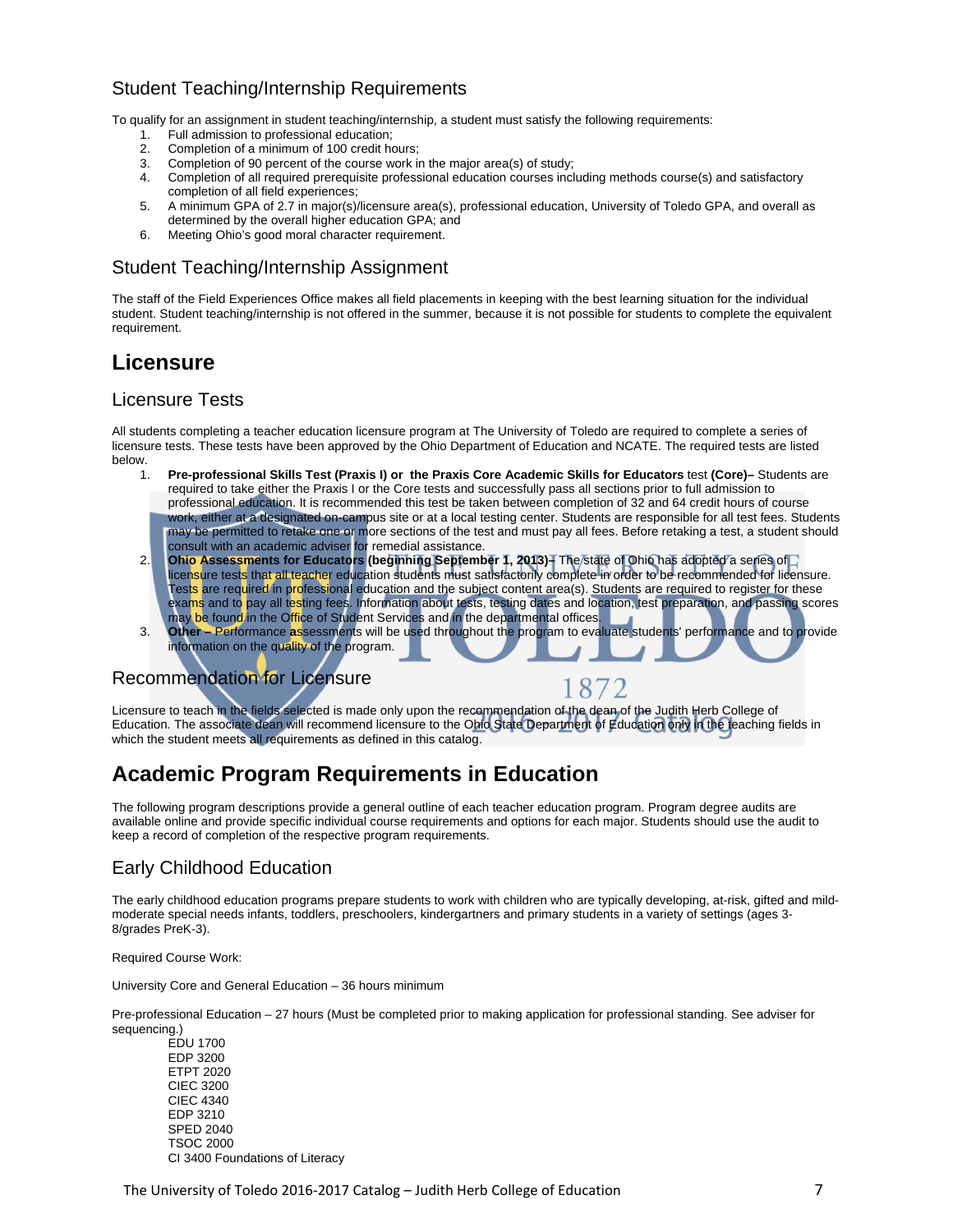Cognate Courses – 9 hours (Must be completed before the final three semesters of the program. Professional standing is not required.) MED 3030 (Has a prerequisite of MUS 2200 or comparable experience.) AED 3100 PED 2450 HEAL 3100 Area of Concentration (Students must select one of the areas of concentration identified below.) Mathematics (12 hours of the following) MATH 1830, 1840, 2600 and 2620 CI 4550 Science (12 hours of the following) Life Science (BIOL 1120, EEES 2150 and 2160) Chemistry/Physics (CHEM 1120, NASC 1100 and 1110) Earth/Space Science (EEES 1010 and 1020, ASTR 1010 and 2050) Social Studies (choose 12 hours) HIST 2010 and 2020 Select two courses from the following PSC 1200 GEPL 4040 ECON 1010 ANTH 2800 PSY 3010 Language Arts (choose 12 hours) ENGL 2710, 3150, 3790 ENGL 2720 or 2730 or 4090 Cohort Semester – 60 hours (final four semesters in the program) Professional standing required – students must register for all courses listed under each cohort semester. See adviser for sequencing of courses CIEC 3350, 3380, 4480, 4070, 4550, 4460, 4750, 4770, 4930 and 4900 CI 3430, 3460, 4470 and 4510 GIFT 4100 SPED 4080 Reminders - A background check must be completed during CIEC 3200 in order to take CIEC 4340. Praxis I or the Praxis Core Academic Skills for Educators test must be successfully completed before admission to professional education. A minimum 2.7 GPA must be achieved before admission to professional education. Please see you academic adviser prior to applying for professional education. After being admitted to the upper division, you will be assigned a faculty adviser. It is important that you meet with your

Below is a sample curriculum for the Early Childhood Education program. Sample curriculum is subject to change. Please consult the department for up-to-date information.

faculty adviser once you've been accepted to professional education**. Ohio Assessment for Educators should be taken during** 

|                   | <b>Fall Semester</b>                                                                                                                                          |                             | <b>Spring Semester</b>                                                                                                                                                                     |                                                         | Summer Sem                                                                                    |
|-------------------|---------------------------------------------------------------------------------------------------------------------------------------------------------------|-----------------------------|--------------------------------------------------------------------------------------------------------------------------------------------------------------------------------------------|---------------------------------------------------------|-----------------------------------------------------------------------------------------------|
| Year 1            | EDU 1000 Orientation to Ed<br>ENGL 1110 College Comp I<br>Math 1210 Math Ed 1<br><b>TSOC 2000</b><br>ETPT 2020 Multimedia in Ed.<br>Social Science Core       | 3<br>3<br>3<br>3<br>3       | EDU 1700 Introduction to Ed<br>ENGL 1130,1140,1150, 2950, 2960<br>College Comp II<br>Math 1220 Math Ed 2<br>Non-Western (DD)<br>MUS 2200 Music Theory                                      | 3<br>3<br>3<br>3<br>3                                   | See adviser<br>about double<br>dipping a class<br>in two areas.                               |
|                   | <b>Total Hours</b>                                                                                                                                            | 16                          | <b>Total Hours</b>                                                                                                                                                                         | 15                                                      |                                                                                               |
| Year <sub>2</sub> | <b>Core Requirement</b><br>CIEC 3200 Phil & Prac<br>EDP 3210 EC Develop<br><b>Natural Science</b><br>Concentration<br><b>Total Hours</b>                      | 3<br>3<br>3<br>3<br>3<br>15 | CIEC 4340 Infant Toddler (24 hr. field<br>included)<br>SPED 2040 Perspectives<br>Concentration<br><b>Natural Science</b><br>HEAL 3100 Health EC<br>MED 3030 Music EC<br><b>Total Hours</b> | 3<br>3<br>3<br>3<br>$\mathbf 2$<br>$\overline{2}$<br>16 | Concentration<br>AED 3100<br>PED 2450<br>(Total Hours 8)<br>Ready to Enter<br>Prof. Education |
| Year <sub>3</sub> | Cohort 1<br>CIEC 4070 Effec Teaching<br>CIEC 4480 120 hr. field<br>GIFT 4100 Gifted/Talented<br>SPED 4080 Curr Adapt<br>EDP 3200 Applied Psych<br>Total Hours | 3<br>3<br>3<br>3<br>3<br>15 | <b>Cohort 2</b><br>CIEC 4460 Science Methods<br>CIEC 3350 Public Policy<br>CIEC 3380 120 hr. field<br>CI 3430 Phonics<br>CI 3460<br>Lit & ECE<br><b>Total Hours</b>                        | 3<br>3<br>3<br>3<br>3<br>15                             | CI 3400 Found.<br>Concentration<br>(Total Hours 6)                                            |

The University of Toledo 2016-2017 Catalog – Judith Herb College of Education **8** 

**Cohort III and must be successfully completed to be recommended for licensure.**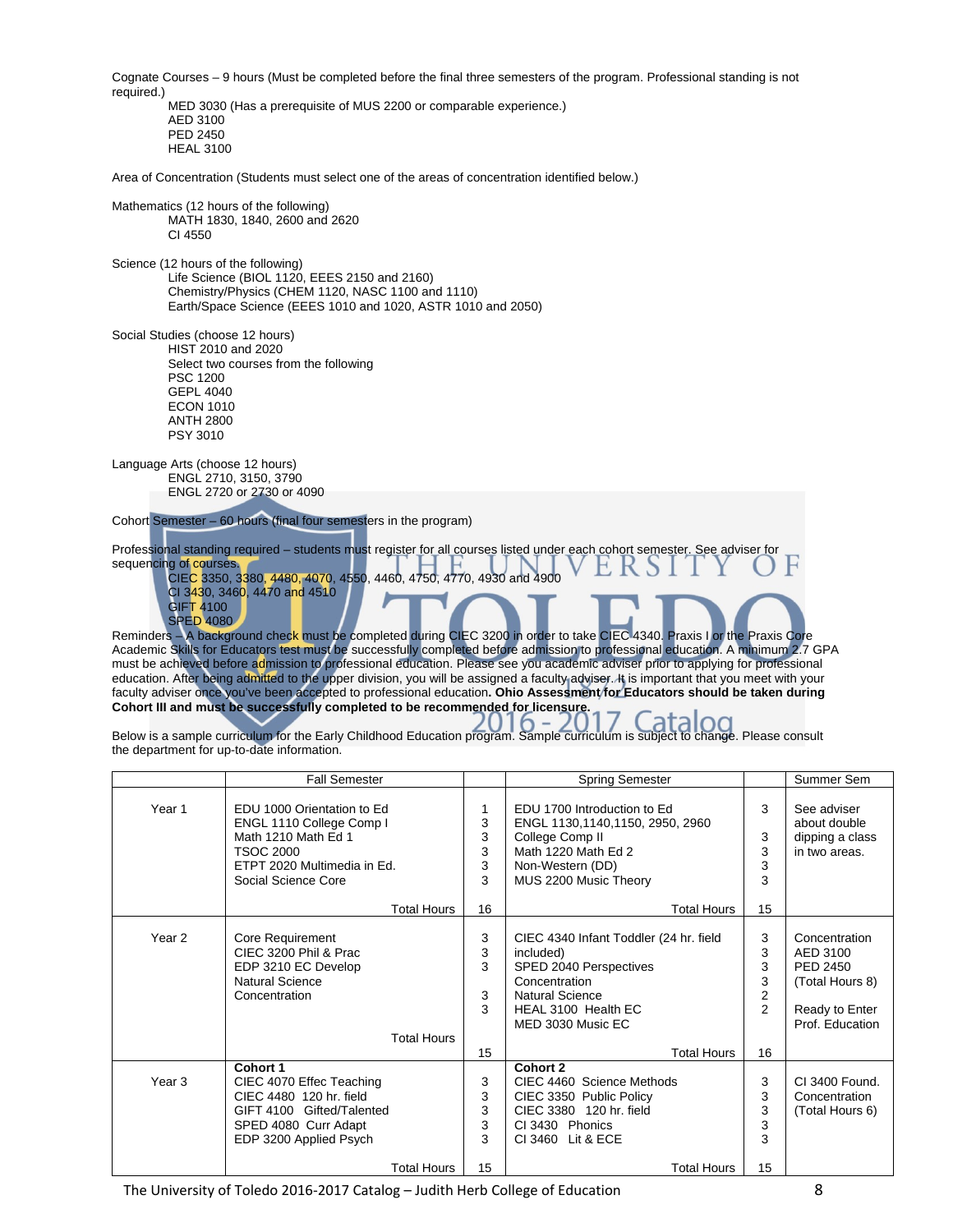| Year 4 | Cohort 3<br>CIEC 4770 120 hr. practicum<br>CIEC 4550 Social Studies<br>CIEC 4750 Develop Assess<br>CI 4470 Lit Assess<br>CI 4510 Math for Young | ີ<br>رب<br>વ<br>ີ | Cohort 4<br>CIEC 4930 Student Teaching<br>CIEC 4900 Student Teaching Seminar | 3  | Can take<br>classes for $4th$ /<br>5 <sup>th</sup> endorsement |
|--------|-------------------------------------------------------------------------------------------------------------------------------------------------|-------------------|------------------------------------------------------------------------------|----|----------------------------------------------------------------|
|        | Total Hours                                                                                                                                     | 15                | <b>Total Hours</b>                                                           | 15 |                                                                |

### Special Education (Intervention Specialist)

Programs in special education prepare pre-service baccalaureate students for initial teacher licensure as intervention specialists. These specialists work with students (ages 5-21/grades K-12) with mild/moderate or moderate/intensive educational needs. These include children and youth with specific learning disabilities, mental retardation, autism, physical and health impairments, attention deficit and hyperactivity disorders, emotional disturbance, and communication and language difficulties. Preparation for early intervention special education and adult services occurs at the graduate level. Majors in this program are prepared to teach in a variety of settings where services are provided to students requiring specialized interventions to experience success in the education environment.

Student must complete the Praxis I or the Praxis Core Academic Skills for Educators test exam and receive the minimum score in each area, as required by the Judith Herb College of Education and complete 48 hours with a 2.7 GPA or higher.

Below is a sample curriculum for the Intervention Specialist Education program. Sample curriculum is subject to change. Please consult the department for up-to-date information.

|                   | <b>Fall Semester</b>                                                                                                                                                                                       |                                                         | <b>Spring Semester</b>                                                                                                                                                                                                                 |                                               |
|-------------------|------------------------------------------------------------------------------------------------------------------------------------------------------------------------------------------------------------|---------------------------------------------------------|----------------------------------------------------------------------------------------------------------------------------------------------------------------------------------------------------------------------------------------|-----------------------------------------------|
| Year <sub>1</sub> | EDU 1000 Orientation<br>ENGL 1110 Comp 1<br>MATH 1210 Math Edu 1<br><b>Social Studies Cognate</b><br><b>Social Studies Cognate</b><br><b>Natural Science cognate</b><br><b>Total Hours</b>                 | 1<br>3<br>3<br>3<br>3<br>3<br>16                        | EDU 1700 Intro Ed<br>ENGL 1130,1140,1150, 2950, 2960 Comp II<br>MATH 1220 Math Ed 2<br>ETPT 2020 Multimedia in Ed. Environments<br>SPED 2040 Perspectives-Field of<br>Exceptionalities<br>Social Studies Cognate<br><b>Total Hours</b> | 3<br>3<br>3<br>3<br>3<br>3<br>18              |
| Year <sub>2</sub> | <b>Foreign Language</b><br>Language Arts Cognate<br><b>Language Arts Cognate</b><br><b>Natural Science Cognate</b><br><b>Social Science Cognate</b><br>SPED 3130 Linguistic Analysis<br><b>Total Hours</b> | $3 - 4$<br>3<br>3<br>$3-$<br>3<br>3<br>$\frac{187}{19}$ | CI 3400 Foundations<br>Foreign Language<br>Language Arts Cognate<br>EDP 3200 Applied Psych<br>HEAL 4400 Health Problems<br>TSOC 3000 Schooling<br>-2017 Catalog<br><b>Total Hours</b>                                                  | 3<br>$3 - 4$<br>3<br>3<br>3<br>3<br>18/<br>19 |
| Year <sub>3</sub> | EDP 3290 Lifespan<br>SPED 4100 Field<br>SPED 4110 Methods Mod<br>SPED 4240 Teach Phonics, Reading, Writing<br>SPED 4260 Family/Prof Relations<br><b>Total Hours</b>                                        | 3<br>3<br>3<br>3<br>3<br>15                             | AED 4140 Art Spec<br>SPED 4100 Field<br>SPED 4340 Effective Mgmt<br>SPED 4370 Methods Mild<br>CI 4470 Lit Assess<br><b>Total Hours</b>                                                                                                 | 3<br>3<br>3<br>3<br>3<br>15                   |
| Year 4            | RESM 4200 Assessment<br>SPED 4980 Field<br>SPED 4060 Spec Int EC<br>SPED 4250 Career Voc<br>SPED 4450 Methods ED<br>CI 4400 Read Middle                                                                    | 3<br>1<br>3<br>3<br>3<br>3                              | SPED 4600 Seminar in Sp Ed<br>SPED 4930 Student Teaching                                                                                                                                                                               | 3<br>12                                       |
|                   | <b>Total Hours</b>                                                                                                                                                                                         | 16                                                      | <b>Total Hours</b>                                                                                                                                                                                                                     | 15                                            |

Mild-Moderate Intervention Specialist

┱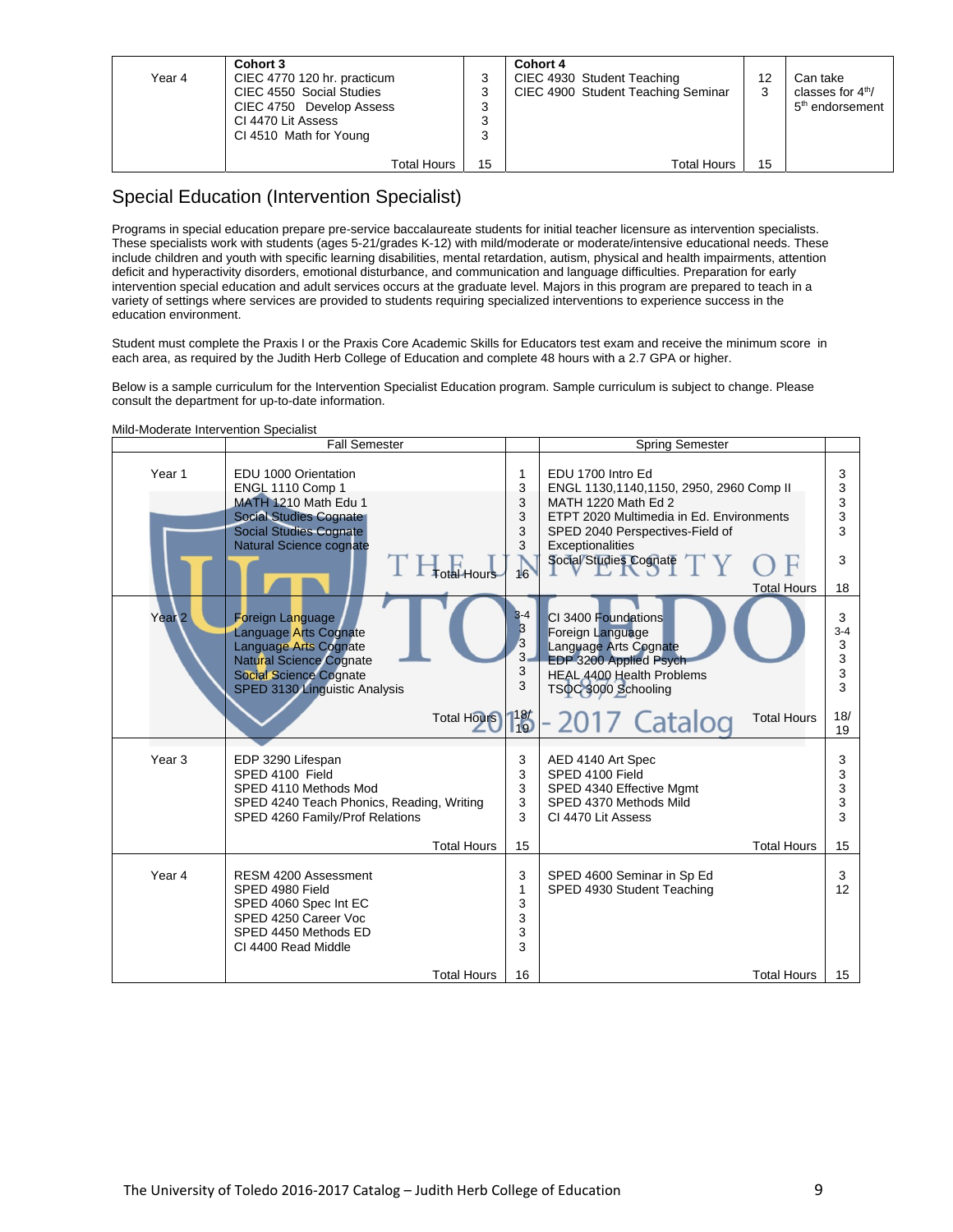Moderate-Intensive Intervention Specialist

|                   | Moderate-intensive intervention Specialist<br><b>Fall Semester</b>                                                                                                                                |                                                | <b>Spring Semester</b>                                                                                                                                                                                                    |                                                  | Summer Sem                                                        |
|-------------------|---------------------------------------------------------------------------------------------------------------------------------------------------------------------------------------------------|------------------------------------------------|---------------------------------------------------------------------------------------------------------------------------------------------------------------------------------------------------------------------------|--------------------------------------------------|-------------------------------------------------------------------|
|                   |                                                                                                                                                                                                   |                                                |                                                                                                                                                                                                                           |                                                  |                                                                   |
| Year <sub>1</sub> | EDU 1000 Orientation<br><b>ENGL 1110 Comp 1</b><br>MATH 1210 Math Edu 1<br>Social Studies Cognate<br>Social Studies Cognate<br>Natural Science cognate                                            | 1<br>3<br>3<br>3<br>3<br>3                     | EDU 1700 Intro Ed<br>ENGL 1130,1140,1150, 2950, 2960<br>Comp <sub>II</sub><br>MATH 1220 Math Ed 2<br>ETPT 2020 Multimedia in Ed. Environ<br>SPED 2040 Perspectives-Field of<br>Exceptionalities<br>Social Studies Cognate | 3<br>3<br>3<br>3<br>3<br>3                       |                                                                   |
|                   | <b>Total Hours</b>                                                                                                                                                                                | 16                                             | <b>Total Hours</b>                                                                                                                                                                                                        | 18                                               |                                                                   |
| Year <sub>2</sub> | Foreign Language<br>Language Arts Cognate<br>Language Arts Cognate<br>Natural Science Cognate<br>Social Science Cognate<br>SPED 3130 Linguistic Analysis<br><b>Total Hours</b>                    | $3 - 4$<br>3<br>3<br>3<br>3<br>3<br>18/<br>19  | CI 3400 Foundations<br>Foreign Language<br>Language Arts Cognate<br>EDP 3200 Applied Psych<br><b>HEAL 4400 Health Problems</b><br>TSOC 3000 Schooling                                                                     | 3<br>$3 - 4$<br>3<br>3<br>3<br>3<br>$18 -$<br>19 |                                                                   |
| Year <sub>3</sub> | EDP 3290 Lifespan<br>SPED 4100 Field<br>SPED 4110 Methods Mod<br>SPED 4240 Teach Phonics, Reading,<br>Writing<br>SPED 4260 Family/Prof Relations                                                  | 3<br>3<br>3<br>3<br>3                          | <b>Total Hours</b><br>AED 4140 Art Spec<br>SPED 4100 Field<br>SPED 4340 Eff Mgmt<br>SPED 4120 Methods Int<br>CI 4470 Lit Assess                                                                                           | 3<br>3<br>3<br>3<br>3                            | <b>SLP 4440</b><br>Augm Comm<br><b>Systems</b><br>(Total Hours 3) |
| Year <sub>4</sub> | <b>Total Hours</b><br><b>RESM 4200 Assessment</b><br>SPED 4980 Field<br>SPED 4060 Spec Int EC<br><b>SPED 4250 Career Voc</b><br>SPED 4450 Methods ED<br>CI 4400 Read Middle<br><b>Total Hours</b> | 15<br>3<br>1 <sub>T</sub><br>3<br>3<br>3<br>16 | <b>Total Hours</b><br>SPED 4600 Seminar in Sp Ed<br>SPED 4930 Student Teaching<br><b>Total Hours</b>                                                                                                                      | 15<br>3<br>$^{12}$<br>15                         |                                                                   |

## Middle Childhood Education-B.Ed.

The middle childhood education program prepares students to teach elementary middle grade, middle school and junior high students in two licensure areas to be chosen from the following: reading and language arts, mathematics, social studies, or science (ages 8-14/grades 4-9).

1872

University Core and General Education – 27 hours minimum

| Pre-professional Education -18hours<br><b>EDU 1700</b><br><b>ETPT 2020</b><br><b>SPED 2040</b><br>CI 3400<br>CI 3440<br>EDP 3200 |                    |         |                |
|----------------------------------------------------------------------------------------------------------------------------------|--------------------|---------|----------------|
| Professional Education - 54 hours                                                                                                |                    |         |                |
| CI 4400                                                                                                                          |                    |         |                |
| CI 4190                                                                                                                          |                    |         |                |
| <b>RESM 4200</b>                                                                                                                 |                    |         |                |
| CI 4290                                                                                                                          |                    |         |                |
| CI 4470                                                                                                                          |                    |         |                |
| CI 4390                                                                                                                          |                    |         |                |
| <b>TSOC 3000</b>                                                                                                                 |                    |         |                |
| CI 4930                                                                                                                          |                    |         |                |
| Select two areas of study                                                                                                        |                    |         |                |
| Language Arts                                                                                                                    | <b>Mathematics</b> | Science | Social Studies |
| CI 4320                                                                                                                          | CI 4550            | CI 4680 | CI 4720        |
| CI 4050                                                                                                                          | CI 4060            | CI 4070 | CI 4080        |
| CI 4210                                                                                                                          | CI 4220            | CI 4230 | CI 4240        |
| CI 4730                                                                                                                          | CI 4740            | CI 4760 | CI 4790        |
|                                                                                                                                  |                    |         |                |

Licensure Areas – Select two. Students will concentrate in two licensure areas and will complete course work in each area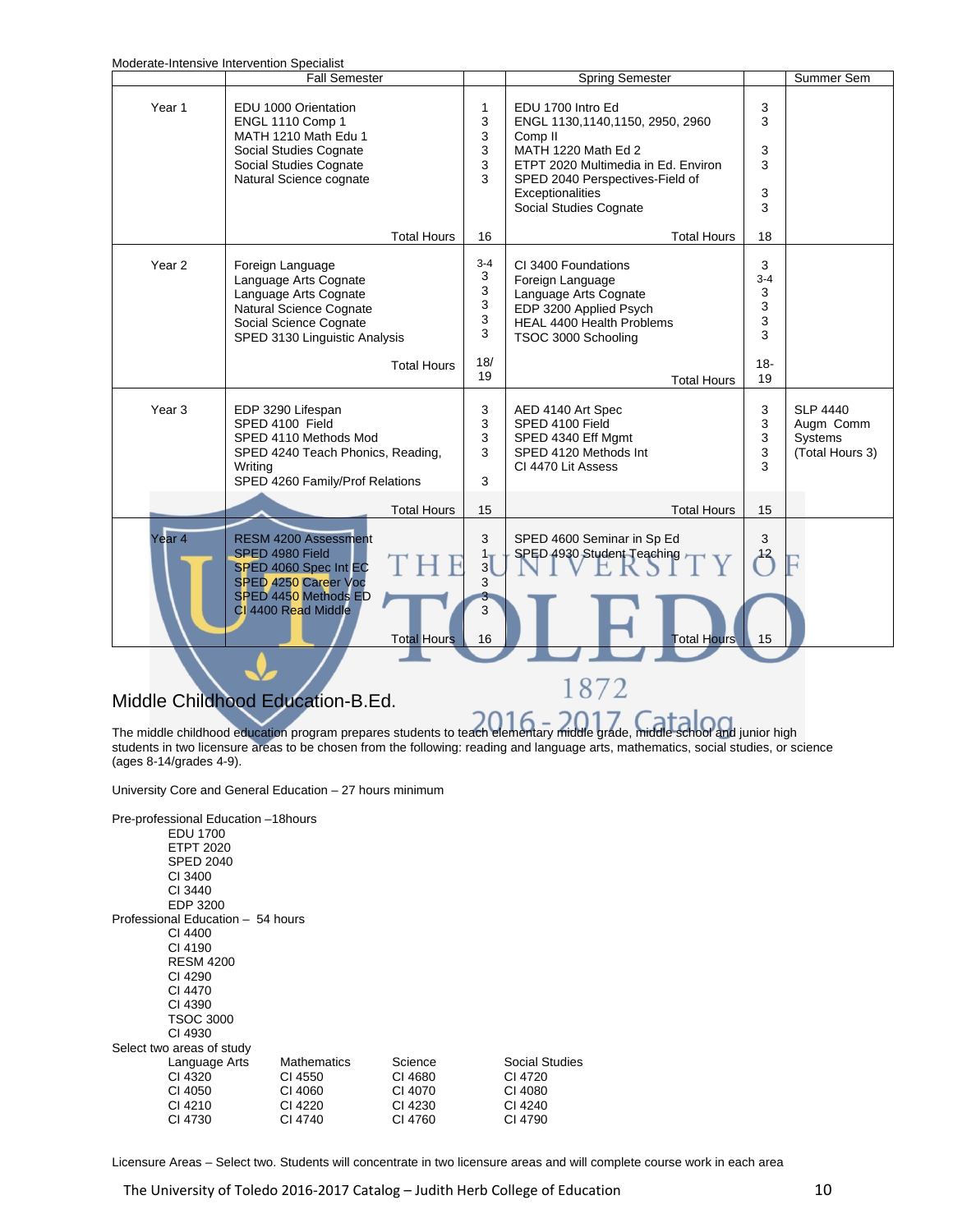| Mathematics - 20hours                                                                                                                   | MATH 1830, 1840, 2600, 2620, 3440, and 1890                                                                                                                   |                                                                                   |                                                                                                                                                                                                                     |  |
|-----------------------------------------------------------------------------------------------------------------------------------------|---------------------------------------------------------------------------------------------------------------------------------------------------------------|-----------------------------------------------------------------------------------|---------------------------------------------------------------------------------------------------------------------------------------------------------------------------------------------------------------------|--|
| Reading and Language Arts -21 hours<br>CI 4300                                                                                          | ENGL 3150, 2730, 2720, 3600, 3790 and 4090                                                                                                                    |                                                                                   |                                                                                                                                                                                                                     |  |
| Science -23 hours<br>Life Science                                                                                                       |                                                                                                                                                               |                                                                                   |                                                                                                                                                                                                                     |  |
| Chemistry<br><b>CHEM 1120</b>                                                                                                           | EEES 2150 and 2160                                                                                                                                            |                                                                                   |                                                                                                                                                                                                                     |  |
| Physics<br>Earth/Space Science<br><b>ASTR 1010</b><br>EEES 1010, 1020<br><b>GEPL 4540</b>                                               | NASC 1100 and 1110                                                                                                                                            |                                                                                   |                                                                                                                                                                                                                     |  |
| Social Studies -24 hours<br>Related content area<br><b>ECON 1010</b><br><b>PSC 1200</b><br>PSC 1710<br><b>GEPL 3050</b><br>U.S. History |                                                                                                                                                               |                                                                                   |                                                                                                                                                                                                                     |  |
| HIST 2010, 2020<br><b>World History</b><br>HIST 1050, 1060                                                                              | the department for up-to-date information.<br>Middle Childhood Education Social Studies/Science                                                               |                                                                                   | Below is a sample curriculum for the Middle Childhood Education program. Sample curriculum is subject to change. Please consult                                                                                     |  |
| Year 1                                                                                                                                  | <b>Fall Semester</b><br><b>EDU1000</b><br><b>ENGL 1110</b><br>MATH_1180Universtiy Core<br><b>ECON 1010EEES 2150</b><br><b>EEES 2160</b><br><b>Total Hours</b> | 1<br>$\mathbf{3}$<br>$\overline{\mathbf{3}}$<br>3<br>4<br>$\mathbf{1}$<br>3<br>18 | <b>Spring Semester</b><br><b>Summer Sem</b><br><b>ETPT 2020</b><br>3<br>$\overline{\mathbf{3}}$<br><b>ENGL 1130</b><br><b>SPED 2040</b><br>3<br>PSC 1200PSC 1719 872<br>3<br>3<br>3<br>2016 - 2017 Cated Book<br>18 |  |
| Year <sub>2</sub>                                                                                                                       | EDU1700<br><b>GEPL 3050</b><br><b>HIST 2010</b><br><b>GEPL 4540</b><br><b>EEES 1010</b><br><b>EEES 1020</b><br><b>Total Hours</b>                             | 3<br>3<br>3<br>3<br>3<br>1<br>16                                                  | CI 3400<br>3<br>3<br>CI 3440<br>3<br>EDP 3200<br>3<br><b>HIST 2020</b><br><b>CHEM 1120</b><br>4<br><b>Total Hours</b><br>16                                                                                         |  |
| Year <sub>3</sub>                                                                                                                       | CI 4400 CI 4720<br>CI 4680<br>CI 4190<br><b>HIST 1050</b><br>NASC 1100NASC 1110<br><b>Total Hours</b>                                                         | 3<br>3<br>3<br>3<br>3<br>4<br>1<br>19                                             | <b>RESM 4200</b><br>3<br>CI 4080<br>3<br>CI 4070<br>3<br>3<br>CI 4290<br>3<br><b>HIST 1060</b><br><b>Total Hours</b><br>15                                                                                          |  |
| Year 4                                                                                                                                  | CI 4470<br>CI 4240<br>CI 4230<br>CI 4390<br><b>TSOC 3000</b>                                                                                                  | 3<br>3<br>3<br>3<br>3                                                             | CI 4930<br>9<br>CI 4790<br>3<br>CI 4760<br>3                                                                                                                                                                        |  |
|                                                                                                                                         | <b>Total Hours</b>                                                                                                                                            | 15                                                                                | <b>Total Hours</b><br>15                                                                                                                                                                                            |  |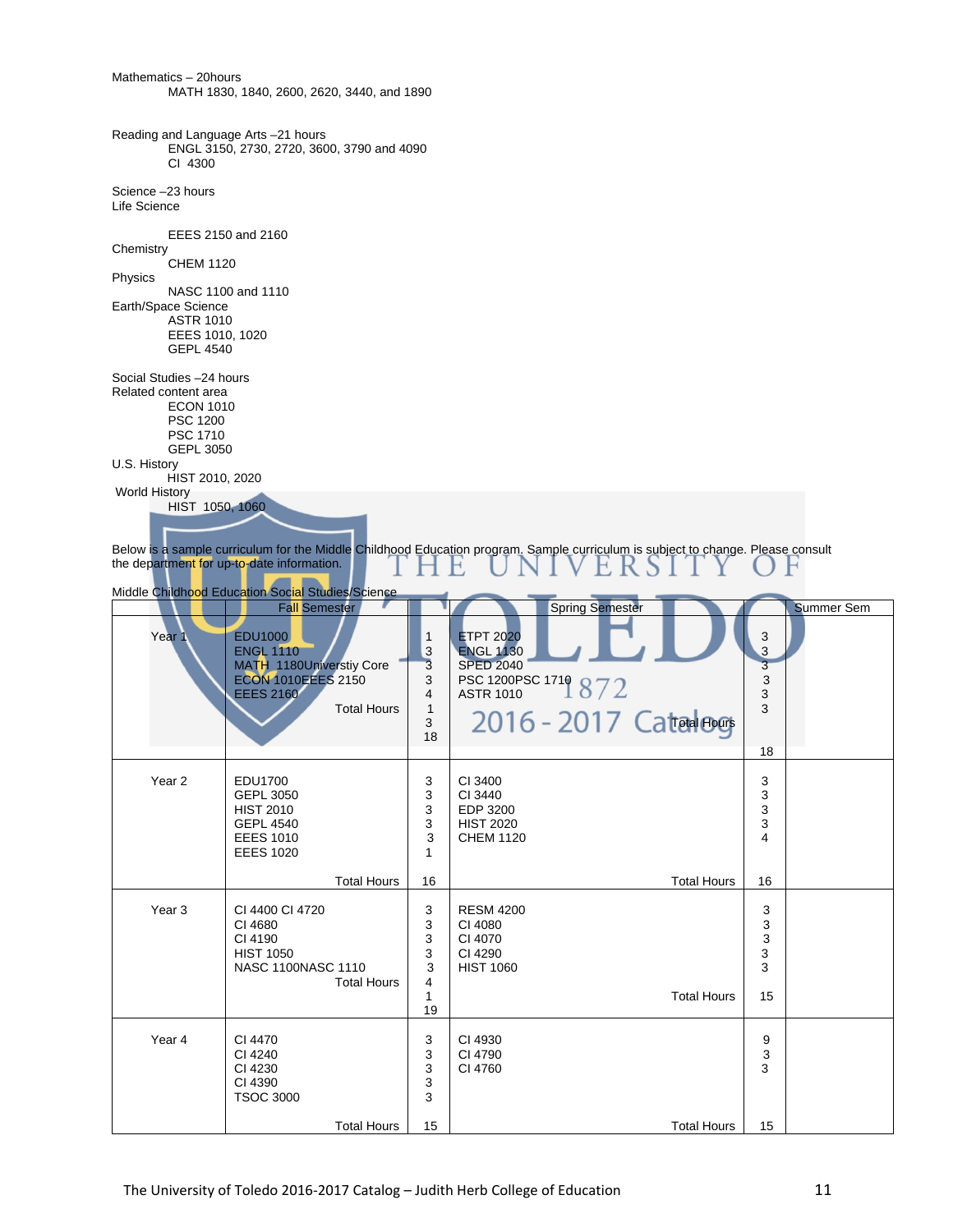Middle Childhood Education Mathematics/Social Studies

|                                                                   | Middle Childhood Education Mathematics/Social Studies<br><b>Fall Semester</b>                                             |                                          |                                                | <b>Spring Semester</b>                                                                                                                 |                                                                | Summer Sem        |
|-------------------------------------------------------------------|---------------------------------------------------------------------------------------------------------------------------|------------------------------------------|------------------------------------------------|----------------------------------------------------------------------------------------------------------------------------------------|----------------------------------------------------------------|-------------------|
| Year 1                                                            | EDU 1000<br><b>ENGL 1110</b><br><b>MATH 1830</b><br><b>ECON 1010</b><br>PSC 1200<br><b>ETPT 2020</b>                      |                                          | 1<br>3<br>4<br>3<br>3<br>3                     | <b>SPED 2040</b><br><b>University Core</b><br><b>ENGL 1130</b><br><b>MATH 1840</b><br>PSC 1710<br>GEPL 3050                            | 3<br>3<br>3<br>4<br>3<br>3                                     |                   |
| Year <sub>2</sub>                                                 | <b>EDU 1700</b><br><b>University Core</b><br><b>MATH 2600</b><br><b>HIST 2010</b><br><b>HIST 2020</b><br>CI 3400          | <b>Total Hours</b>                       | 17<br>3<br>3<br>3<br>3<br>3<br>3               | <b>Total Hours</b><br>CI 3440<br>EDP 3200<br><b>MATH 2620</b><br><b>MATH 1890</b><br><b>HIST 1050</b><br>Lab                           | 19<br>3<br>3<br>3<br>3<br>3<br>$\mathbf{1}$                    |                   |
| Year <sub>3</sub>                                                 | CI 4400<br>CI 4550<br>CI 4720<br>CI 4190<br><b>University Core</b><br><b>MATH 3440</b>                                    | <b>Total Hours</b>                       | 18<br>3<br>3<br>3<br>3<br>3<br>3               | <b>Total Hours</b><br><b>RESM 4200</b><br>CI 4060<br>CI 4080<br>CI 4290<br><b>HIST 1060</b>                                            | 16<br>3<br>$\ensuremath{\mathsf{3}}$<br>$\mathsf 3$<br>3<br>3  |                   |
| Year 4                                                            | <b>CI 4470</b><br><b>CI 4220</b><br>CI 4240<br>CI 4390<br><b>TSOC 3000</b>                                                | <b>Total Hours</b><br><b>Total Hours</b> | 18<br>3<br>3<br>3<br>3<br>3 <sub>T</sub><br>15 | <b>Total Hours</b><br>CI 4930<br>CI 4740<br>CI 4790<br>UNIVERS<br>E<br><b>Total Hours</b>                                              | 15<br>$\boldsymbol{9}$<br>$\ensuremath{\mathsf{3}}$<br>3<br>15 |                   |
|                                                                   |                                                                                                                           |                                          |                                                |                                                                                                                                        |                                                                |                   |
|                                                                   | <b>Fall Semester</b>                                                                                                      |                                          |                                                | Spring Semester                                                                                                                        |                                                                | <b>Summer Sem</b> |
| Year 1                                                            | <b>EDU 1000</b><br><b>ENGL 1110</b><br><b>MATH 1830</b><br><b>University Core</b><br><b>University Core</b>               |                                          | $\mathbf{1}$<br>3<br>3<br>4<br>3               | <b>ETPT 2020</b><br>1872<br><b>ENGL 1130</b><br><b>SPED 2040</b><br>University Core<br>2017 Catalog<br>La <b>L</b><br><b>MATH 1840</b> | 3<br>3<br>3<br>3<br>$\mathbf{1}$<br>4                          |                   |
|                                                                   |                                                                                                                           | <b>Total Hours</b>                       | 14                                             |                                                                                                                                        | 17                                                             |                   |
| Year <sub>2</sub>                                                 | <b>EDU 1700</b><br><b>University Core</b><br><b>ENGL 3150</b><br><b>ENGL 3600</b><br><b>MATH 2600</b><br><b>MATH 3440</b> |                                          | 3<br>3<br>3<br>3<br>3<br>3                     | <b>Total Hours</b><br>CI 3400<br>CI 3440<br>EDP 3200<br><b>ENGL 2730</b><br><b>ENGL 2720</b><br><b>MATH 2620</b>                       | 3<br>3<br>3<br>3<br>3<br>3                                     |                   |
| Year <sub>3</sub>                                                 | CI 4400<br>CI 4550<br>CI 4320<br>CI 4190<br><b>ENGL 3790</b><br><b>MATH 1890</b>                                          | <b>Total Hours</b>                       | 18<br>3<br>3<br>3<br>3<br>3<br>3               | <b>Total Hours</b><br><b>RESM 4200</b><br>CI 4060<br>CI 4050<br>CI 4290<br><b>ENGL 4090</b><br>CI 4300                                 | 18<br>3<br>3<br>3<br>3<br>3<br>3                               |                   |
| Middle Childhood Education Mathematics/ Reading and Language Arts |                                                                                                                           | <b>Total Hours</b>                       | 18                                             | <b>Total Hours</b>                                                                                                                     | 18                                                             |                   |
| Year 4                                                            | CI 4470<br>CI 4220<br>CI 4210<br>CI 4390<br><b>TSOC 3000</b><br><b>University Core</b>                                    | <b>Total Hours</b>                       | 3<br>3<br>3<br>3<br>3<br>3<br>18               | CI 4930<br>CI 4740<br>CI 4730<br><b>Total Hours</b>                                                                                    | $\boldsymbol{9}$<br>3<br>3<br>15                               |                   |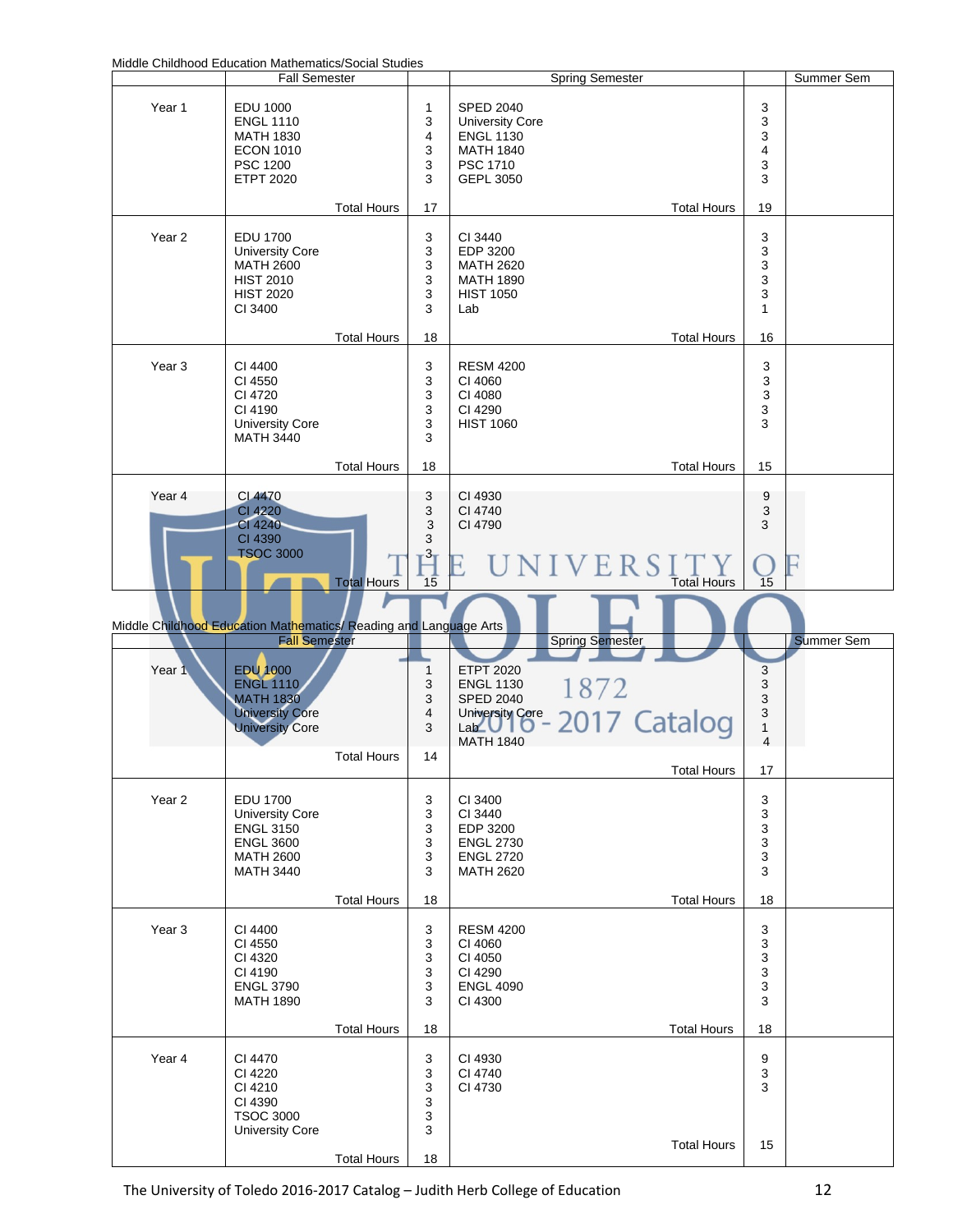|  | Middle Childhood Education Mathematics/ Science |  |  |  |
|--|-------------------------------------------------|--|--|--|
|--|-------------------------------------------------|--|--|--|

| <u>Mique Criliumou Luucalium Mathematics</u> Science         | <b>Fall Semester</b>                                                                                                                   |                    |                                                  |                                                                                                                                                | <b>Spring Semester</b> |                    |                                                                          | Summer Sem |
|--------------------------------------------------------------|----------------------------------------------------------------------------------------------------------------------------------------|--------------------|--------------------------------------------------|------------------------------------------------------------------------------------------------------------------------------------------------|------------------------|--------------------|--------------------------------------------------------------------------|------------|
| Year 1                                                       | <b>EDU 1000</b><br><b>ENGL 1110</b><br><b>University Core</b><br>MATH 1830<br><b>CHEM 1120</b>                                         | <b>Total Hours</b> | 1<br>3<br>3<br>4<br>4<br>15                      | <b>ETPT 2020</b><br><b>ENGL 1130</b><br><b>EDU 1700</b><br><b>MATH 1840</b><br><b>EEES 2150</b><br><b>EEES 2160</b>                            |                        | <b>Total Hours</b> | 3<br>3<br>3<br>4<br>4<br>1<br>18                                         |            |
| Year <sub>2</sub>                                            | CI 3400<br><b>University Core</b><br><b>SPED 2040</b><br><b>MATH 2600</b><br><b>MATH 3440</b><br><b>ASTR 1010</b>                      | <b>Total Hours</b> | 3<br>3<br>3<br>3<br>3<br>3<br>18                 | CI 3440<br>EDP 3200<br><b>University Core</b><br><b>MATH 2620</b><br><b>MATH 1890</b><br><b>EEES 1010</b><br><b>EEES 1020</b>                  |                        | <b>Total Hours</b> | 3<br>3<br>3<br>3<br>3<br>3<br>$\mathbf{1}$<br>19                         |            |
| Year <sub>3</sub>                                            | CI 4400<br>CI 4550<br>CI 4680<br>CI 4190<br><b>GELP 4540</b><br><b>University Core</b>                                                 | <b>Total Hours</b> | 3<br>3<br>3<br>3<br>3<br>3<br>18                 | <b>RESM 4200</b><br>CI 4060<br>CI 4070<br>CI 4290<br><b>NASC 1100</b><br><b>NASC 1110</b>                                                      |                        | <b>Total Hours</b> | 3<br>3<br>3<br>3<br>3<br>$\mathbf{1}$<br>16                              |            |
| Year <sub>4</sub>                                            | CI 4470<br><b>CI 4220</b><br>CI 4230<br>CI 4390<br><b>TSOC 3000</b><br><b>University Core</b>                                          | <b>Total Hours</b> | 3<br>3<br>$\frac{3}{3}$<br>3<br>3<br>18          | CI 4930<br>CI 4740<br>CI 4760                                                                                                                  | VERSITY                | <b>Total Hours</b> | 9<br>3<br>$\rightarrow$<br>15                                            |            |
| Middle Childhood Education Reading and Language Arts/Science | <b>Fall Semester</b>                                                                                                                   |                    |                                                  |                                                                                                                                                | <b>Spring Semester</b> |                    |                                                                          | Summer Sem |
| Year 1                                                       | <b>EDU 1000</b><br><b>ENGL 1110</b><br><b>MATH 1320</b><br><b>University Core</b><br><b>University Core</b><br><b>CHEM 1120</b>        | <b>Total Hours</b> | $\mathbf{1}$<br>3<br>3<br>3<br>3<br>4<br>17      | <b>ETPT 2020</b><br><b>ENGIO1130</b><br><b>SPED 2040</b><br><b>University Core</b><br><b>ENGL 3150</b><br><b>NASC 1000</b><br><b>NASC 1100</b> | -2017 Catalog          | <b>Total Hours</b> | 3<br>$\ensuremath{\mathsf{3}}$<br>3<br>3<br>3<br>3<br>$\mathbf{1}$<br>19 |            |
| Year <sub>2</sub>                                            | <b>EDU 1700</b><br><b>ENGL 3600</b><br><b>ENGL 2730</b><br><b>ASTR 1010</b><br><b>EEES 1010</b><br><b>EEES 1020</b><br>University Core | <b>Total Hours</b> | 3<br>3<br>3<br>3<br>3<br>$\mathbf{1}$<br>3<br>19 | CI 3400<br>CI 3440<br>EDP 3200<br><b>EEES 2150</b><br><b>EEES 2160</b><br><b>ENGL 2720</b>                                                     |                        | <b>Total Hours</b> | 3<br>3<br>3<br>4<br>1<br>3<br>17                                         |            |
| Year <sub>3</sub>                                            | CI 4400<br>CI 4320<br>CI 4680<br>CI 4190<br><b>GELP 4540</b><br><b>ENGL 3790</b>                                                       | <b>Total Hours</b> | 3<br>3<br>3<br>3<br>3<br>3<br>18                 | <b>RESM 4200</b><br>CI 4050<br>CI 4070<br>CI 4290<br><b>ENGL 4090</b><br><b>ENGL 4300</b>                                                      |                        | <b>Total Hours</b> | 3<br>3<br>3<br>3<br>3<br>3<br>18                                         |            |
| Year 4                                                       | CI 4470<br>CI 4210<br>CI 4230<br>CI 4390<br><b>TSOC 3000</b>                                                                           | <b>Total Hours</b> | 3<br>3<br>3<br>3<br>3<br>15                      | CI 4930<br>CI 4730<br>CI 4760                                                                                                                  |                        | <b>Total Hours</b> | 9<br>3<br>3<br>15                                                        |            |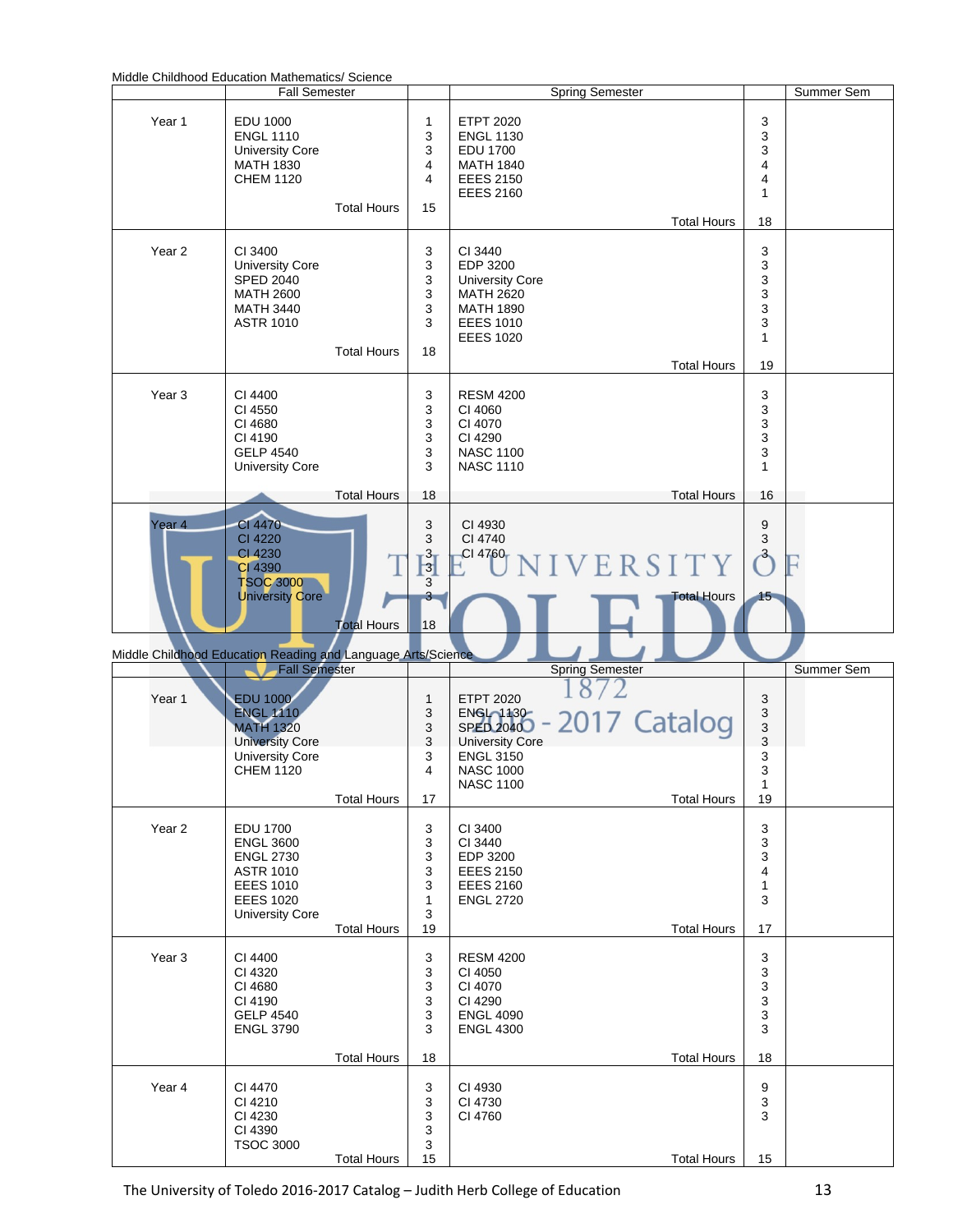Middle Childhood Education Reading and Language Arts/Social Studies

| Year 1<br>3<br><b>EDU 1000</b><br><b>ETPT 2020</b><br>1<br>3<br>3<br><b>ENGL 1110</b><br><b>ENGL 1130</b><br>3<br>3<br><b>MATH 1320</b><br><b>SPED 2040</b><br>3<br>3<br>PSC 1710<br><b>University Core</b><br>3<br>3<br><b>ECON 1010</b><br>GEPL 3050<br><b>PSC 1200</b><br>3<br>3<br><b>University Core</b><br>Lab<br>1<br><b>Total Hours</b><br>16<br><b>Total Hours</b><br>19<br>Year <sub>2</sub><br>3<br><b>EDU 1700</b><br>3<br>CI 3400<br>3<br>3<br><b>ENGL 3150</b><br>CI 3440<br>3<br>3<br><b>ENGL 3600</b><br>EDP 3200<br>3<br>3<br><b>HIST 2010</b><br><b>ENGL 2730</b><br>3<br>3<br><b>HIST 2020</b><br><b>ENGL 2720</b><br>3<br>3<br><b>HIST 1050</b><br><b>ENGL 3790</b> | Ladoanon Hodding and Language / Intel Social Stadioo<br><b>Fall Semester</b> | <b>Spring Semester</b> | Summer Sem |
|-----------------------------------------------------------------------------------------------------------------------------------------------------------------------------------------------------------------------------------------------------------------------------------------------------------------------------------------------------------------------------------------------------------------------------------------------------------------------------------------------------------------------------------------------------------------------------------------------------------------------------------------------------------------------------------------|------------------------------------------------------------------------------|------------------------|------------|
|                                                                                                                                                                                                                                                                                                                                                                                                                                                                                                                                                                                                                                                                                         |                                                                              |                        |            |
|                                                                                                                                                                                                                                                                                                                                                                                                                                                                                                                                                                                                                                                                                         |                                                                              |                        |            |
| <b>Total Hours</b><br>18<br>Total Hours<br>18<br>Year <sub>3</sub><br>3<br>CI 4400<br>3<br><b>RESM 4200</b><br>3<br>3<br>CI 4720<br>CI 4080<br>3<br>3<br>CI 4050<br>CI 4320<br>3<br>3<br>CI 4190<br>CI 4290<br>3<br><b>HIST 1060</b><br>3<br>CI 4300<br>3<br><b>ENGL 4090</b><br><b>Total Hours</b><br>15<br><b>Total Hours</b><br>18                                                                                                                                                                                                                                                                                                                                                   |                                                                              |                        |            |
| <b>CI 4470</b><br>Year <sub>4</sub><br>3<br>CI 4930<br>9<br>3<br>$\ensuremath{\mathsf{3}}$<br>CI 4240<br>CI 4790<br>CI 4210<br>$\frac{3}{3}$<br>CI 4730<br>a<br>NIVERSITY<br>CI 4390<br>$\overline{3}$<br>TSOC 3000<br>15<br><b>Total Hours</b><br>15<br><b>Total Hours</b><br>Adolescence to Young Adult Education-B.Ed.                                                                                                                                                                                                                                                                                                                                                               |                                                                              |                        |            |

The adolescent program prepares students to teach junior high and high school students, grades 7-12, in a single academic area – integrated language arts, integrated mathematics, integrated social studies, or one of the science options.

2016 - 2017 Catalog

Integrated Mathematics

University Core and General Education – 32 hours

Pre-professional Education – 12 hours EDU 1700 ETPT 2020 SPED 2040 EDP 3200

Professional Education – 39 hours CI 4490, 4550, 4190, 4160, 4290, 4260, 4390, 4930, 4740 RESM 4200 TSOC 3000 Mathematics Content – 45 hours

MATH 1830, 1840, 1890, 2190, 2850, 3320, 3440, 3450, 3510, 3610, 4380, 4680, 3/4000 elective, 4000 elective

Below is a sample curriculum for the Integrated Mathematics Education program. Sample curriculum is subject to change. Please consult the department for up-to-date information.

|        | <b>Fall Semester</b>                                                                                                                                 |                             | <b>Spring Semester</b>                                                                                                |                             |
|--------|------------------------------------------------------------------------------------------------------------------------------------------------------|-----------------------------|-----------------------------------------------------------------------------------------------------------------------|-----------------------------|
| Year 1 | EDU 1000<br><b>ENGL 1110</b><br><b>MATH 1830</b><br><b>University Core</b><br><b>University Core</b><br><b>University Core</b><br><b>Total Hours</b> | 3<br>4<br>3<br>3<br>3<br>17 | <b>ENGL 1130</b><br><b>EDU 1700</b><br><b>MATH 2190</b><br><b>MATH 1840</b><br>Foreign Language<br><b>Total Hours</b> | 3<br>3<br>3<br>4<br>4<br>17 |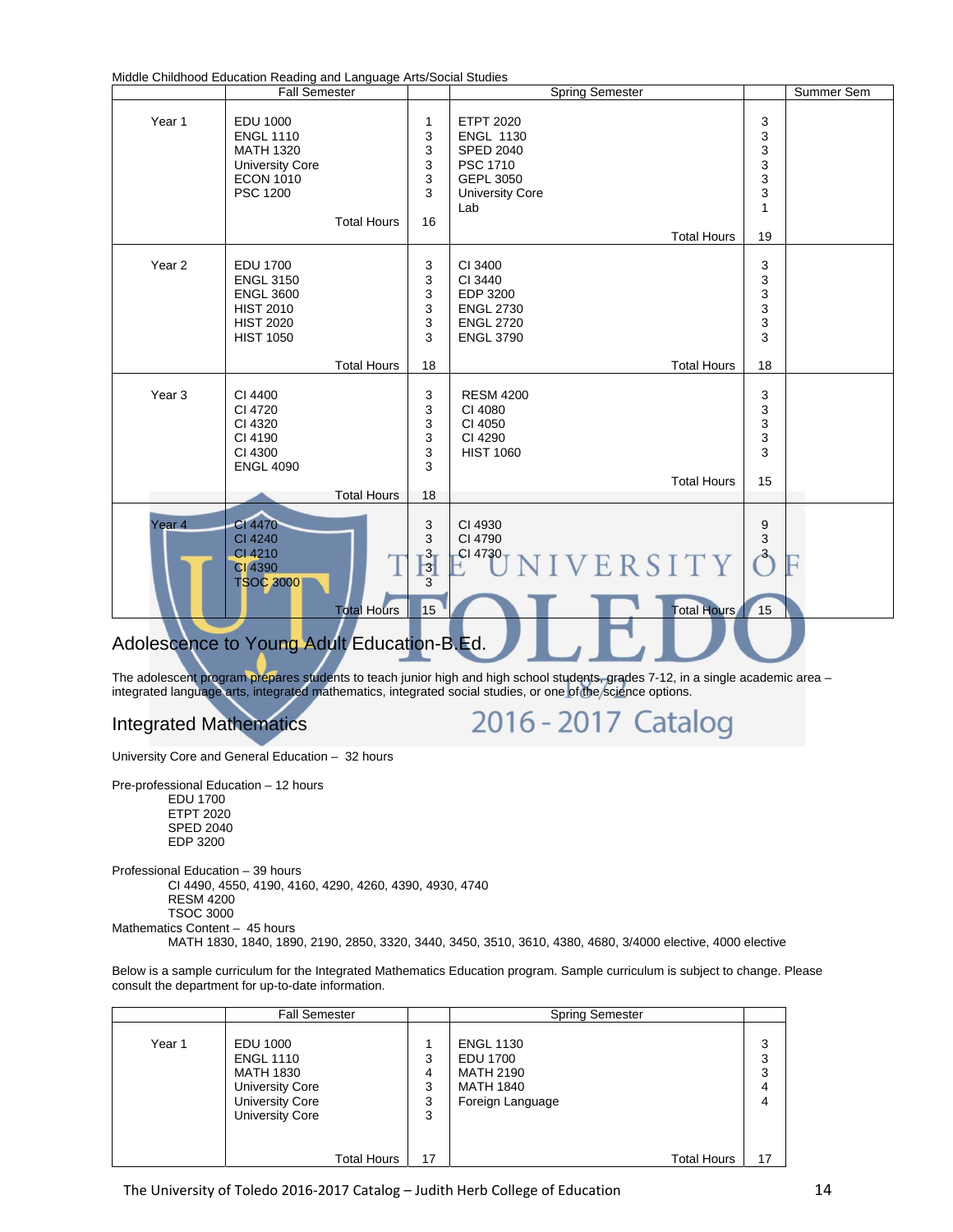| Year <sub>2</sub> | <b>MATH 3440</b><br><b>MATH 3610</b><br><b>MATH 3510</b><br><b>ETPT 2020</b><br><b>SPED 2040</b><br>EDP 3200 | 3<br>3<br>3<br>3<br>3<br>3      | <b>MATH2850</b><br><b>MATH 3450</b><br><b>MATH 1890</b><br><b>MATH 3320</b><br><b>University Core</b><br>Lab | 4<br>$\begin{array}{c} 3 \\ 3 \\ 3 \end{array}$<br>$\overline{1}$ |
|-------------------|--------------------------------------------------------------------------------------------------------------|---------------------------------|--------------------------------------------------------------------------------------------------------------|-------------------------------------------------------------------|
|                   | <b>Total Hours</b>                                                                                           | 18                              | <b>Total Hours</b>                                                                                           | 17                                                                |
| Year <sub>3</sub> | CI 4490<br>CI 4550<br>CI 4190<br><b>MATH 4380</b><br><b>University Core</b>                                  | 3<br>$\mathsf 3$<br>3<br>3<br>3 | <b>RESM 4200</b><br>CI 4160<br>CI 4290<br><b>University Core</b><br>CI 3400<br><b>MATH</b> elective          | 3<br>$\begin{array}{c} 3 \\ 3 \\ 3 \end{array}$<br>3              |
|                   | <b>Total Hours</b>                                                                                           | 15                              | <b>Total Hours</b>                                                                                           | 15                                                                |
| Year 4            | CI 4260<br>CI 4390<br><b>TSOC 3000</b><br><b>MATH 4680</b><br>4000 MATH elective                             | 3<br>3<br>$\sqrt{3}$<br>3<br>3  | CI 4740<br>CI 4930<br><b>University Core</b>                                                                 | 3<br>$\frac{9}{3}$                                                |
|                   | <b>Total Hours</b>                                                                                           | 15                              | <b>Total Hours</b>                                                                                           | 15                                                                |

#### **Science**

Students should choose one from the five listed.



Life Science Core – 13 hours EEES 2150, 2160, 3050 BIOL 2170 and 2180

- Chemistry Core 13 hours CHEM 1230, 1240, 1280, 1290, 2410
- Physics Core 13 hours PHYS 1910, 2070, 2080

Earth and Space Science Core – 11 hours ASTR 2010 EEES 2100 and 1020<br>GEPL 4540 4540

Science and Mathematics Core – 14 hours

 EEES 2010 MATH 1830, 1840, 2600

Advanced Science – Select one area of four

Advanced Life Science – 12 hours BIOL 3010, 3030 and 3040 or 3020 EEES 3060, 4150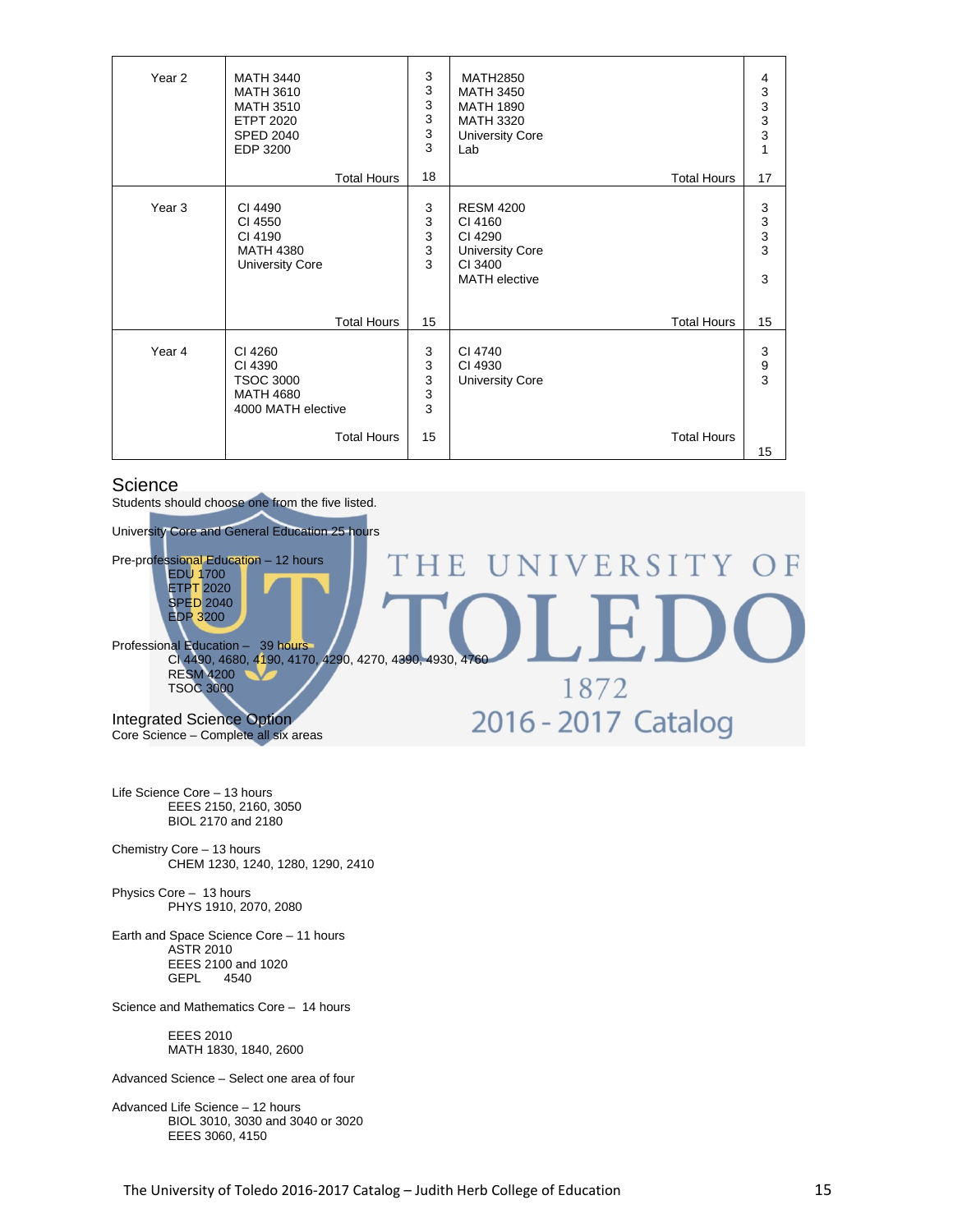#### Advanced Chemistry – 10 hours CHEM 2420, 2460, 2470, 3710, 3860

Advanced Physics – 11 hours PHYS 3180, 3310, 3320 and 3610

#### Advanced Earth and Space Science – 16 hours ASTR 2020, 2050 and 2340 EEES 2400, 3100 and 2230

Below is a sample curriculum for the Integrated Science Education program. Sample curriculum is subject to change. Please consult the department for up-to-date information.

|                   | <b>Fall Semester</b>                                                                                                                            |                                                                            | <b>Spring Semester</b>                                                                                                                    |                                                                |
|-------------------|-------------------------------------------------------------------------------------------------------------------------------------------------|----------------------------------------------------------------------------|-------------------------------------------------------------------------------------------------------------------------------------------|----------------------------------------------------------------|
| Year <sub>1</sub> | <b>BIOL 2150</b><br><b>BIOL 2160</b><br><b>MATH 1830</b><br><b>PHYS 1910</b><br><b>EDU 1700</b><br><b>EDU 1000</b>                              | $\overline{4}$<br>$\mathbf{1}$<br>$\overline{4}$<br>3<br>3<br>$\mathbf{1}$ | <b>BIOL 2170</b><br><b>BIOL 2180</b><br><b>MATH 1840</b><br>PHYS/BIOL 1340<br><b>EEES 1020</b><br>Foreign Language                        | 4<br>1<br>4<br>3<br>$\mathbf{1}$<br>4                          |
|                   | <b>Total Hours</b>                                                                                                                              | 16                                                                         | <b>Total Hours</b>                                                                                                                        | 17                                                             |
| Year <sub>2</sub> | <b>CHEM 1230</b><br><b>CHEM 1280</b><br><b>PHYS 2070</b><br><b>ETPT 2020</b><br><b>ENGL 1110</b>                                                | 4<br>$\mathbf{1}$<br>5<br>3<br>3                                           | <b>CHEM 1240</b><br><b>CHEM 1290</b><br><b>PHYS 2080</b><br><b>SPED 2040</b><br><b>ENGL 1130</b>                                          | 4<br>$\mathbf{1}$<br>5<br>3<br>3                               |
|                   | <b>Total Hours</b>                                                                                                                              | 16                                                                         | <b>Total Hours</b>                                                                                                                        | 16                                                             |
| Year 3            | <b>EEES 3050</b><br><b>EEES 3060</b><br>F<br><b>BIOL 3010</b><br><b>CHEM 2410</b><br><b>GEPL 4540</b><br><b>MATH 2600</b><br><b>Total Hours</b> | 3<br>$\frac{3}{3}$<br>3<br>$\boldsymbol{\beta}$<br>16                      | <b>BIOL 3030</b><br><b>BIOL 3040</b><br>SITY OF<br>EEES 2100<br><b>EDP 3200</b><br><b>University Core</b><br><b>Total Hours</b>           | 3<br>$\overline{c}$<br>$\overline{\mathbf{4}}$<br>3<br>3<br>15 |
| Year 4            | <b>EEES 2010</b><br><b>CI 4490</b><br>CI 4680<br>CI 4190<br><b>University Core</b><br><b>Total Hours</b>                                        | 3<br>3<br>3<br>$\overline{6}$<br>15                                        | <b>EEES 4150</b><br><b>ASTR 2010</b><br>RESM4200<br>$Cl$ 4170 $-$<br>7 Catalog<br>CI 4290<br><b>University Core</b><br><b>Total Hours</b> | 3<br>$\mathsf 3$<br>$\mathsf 3$<br>3<br>3(2)<br>15             |
| Year <sub>5</sub> | CI 4270<br>CI 4390<br><b>TSOC 3000</b><br><b>University Core</b><br><b>University Core</b><br><b>Total Hours</b>                                | 3<br>3<br>3<br>3<br>3<br>15                                                | CI 4760<br>CI 4930<br><b>Total Hours</b>                                                                                                  | 3<br>9<br>12                                                   |

#### Life Science Option

Core and Advanced Life Science – 25 hours BIOL/EEES 2150 and 2160 BIOL 2170 and 2180 BIOL 3010, 3030 and 3040 or 3020 EEES 3050 and 3060 EEES 4150

Science and Mathematics Core – 13 hours EEES 2010 MATH 1750, 1760 and 2600

Supporting Life Science – 19 hours CHEM 1230, 1240 and 1280 EEES 2100 GEPL 4540 PHYS 1320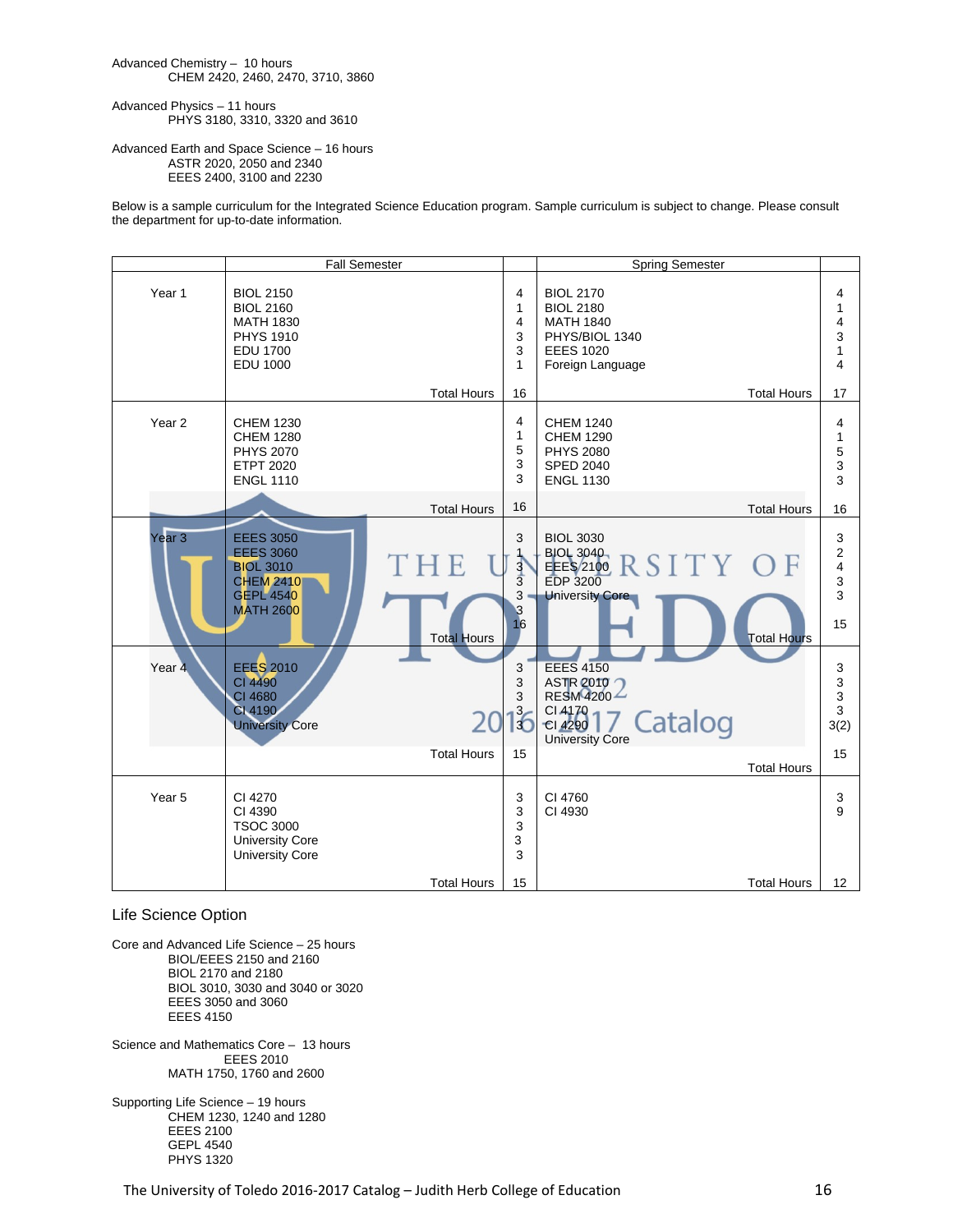Second Core Areas – Select one area of three

Chemistry (recommended) – 4 hours CHEM 1230, 1240, 1280, 1290 and 2410

Physics – 13 hours (MATH 1830/1840) PHYS 1910, 2070 and 2080

Earth and Space Science – 4 hours ASTR 2010 EEES 2100 and 1020 GEPL 4540

Below is a sample curriculum for the Life Science Education program. Sample curriculum is subject to change. Please consult the department for up-to-date information.



#### Earth and Space Science Option

Core and Advanced Earth Space Science – 27 hours ASTR 2010 EEES 2100 and 1020 GEPL 4540 ASTR 2020, 2050 and 2340 EEES 2400, 3100 and 2230

Science and Mathematics Core – 13 hours

 EEES 2010 MATH 1750, 1760 and 2600

Supporting Earth and Space Science – 12 hours EEES 2150 CHEM 1230 and 1280 PHYS 1320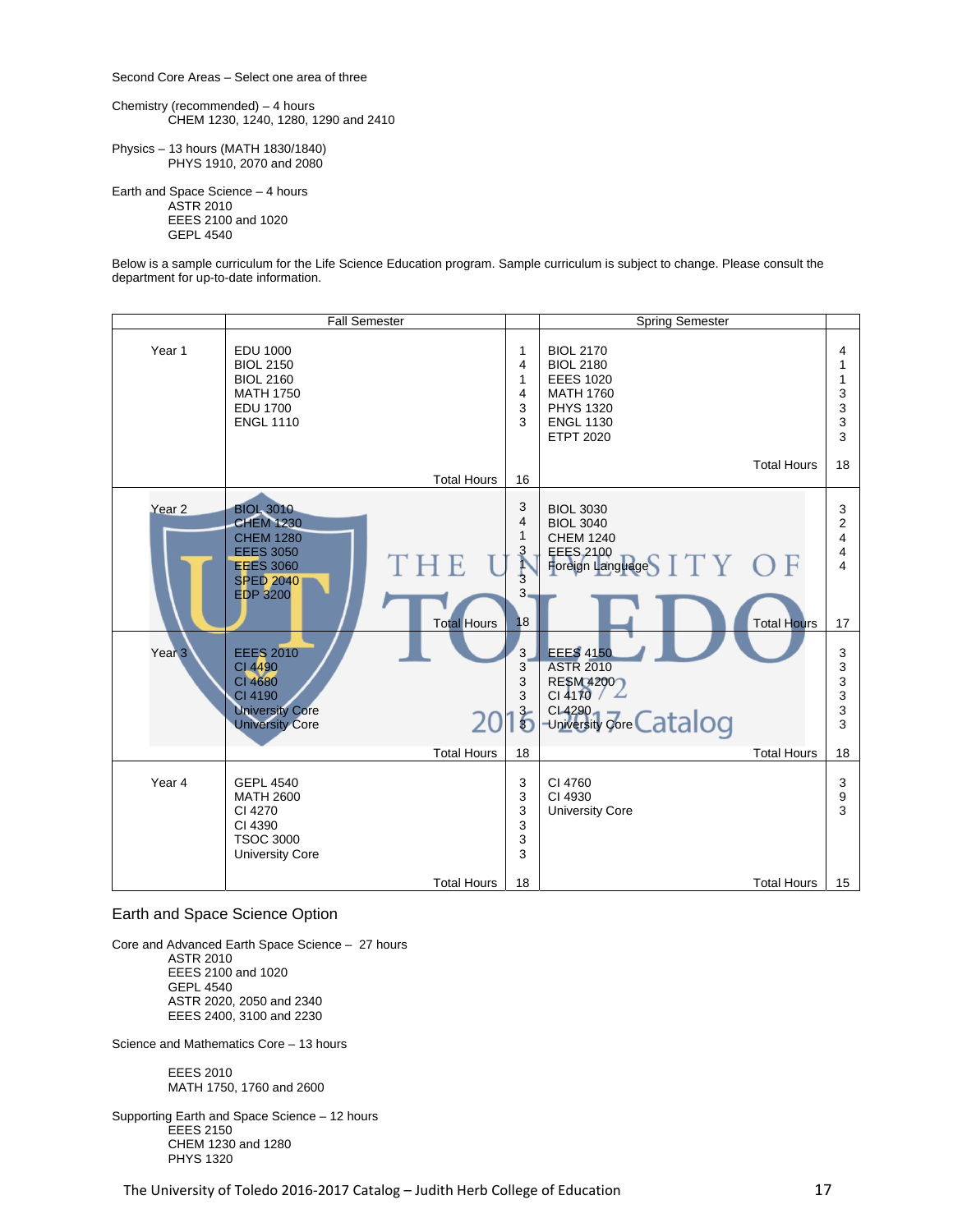Second Core Area – Select one area of three

Chemistry (recommended) – 8 hours CHEM 1240, 1290 and 2410

Physics – 13 hours (MATH 1830/1840) PHYS 1910, 2070 and 2080

Life Science – 9 hours

 EEES 2160 and 3050 BIOL 2170 and 2180

Below is a sample curriculum for the Earth and Space Science Education program. Sample curriculum is subject to change. Please consult the department for up-to-date information.



#### Chemistry Option

Core and Advanced Chemistry – 23 hours CHEM 1230, 1240, 1280, 1290, 2410 and 2460 CHEM 2420, 2470, 3710 and 3860

Science and Mathematics Core – 14 hours

 EEES 2010 MATH 1830, 1840 and 2600

Supporting Chemistry – 18 hours BIOL 2170 EEES 2100 PHYS 2070 and 2080

Second Core Area – Select one area of three

Physics – 3 hours (MATH 1830/1840 required) Recommended PHYS 1910, 2070 and 2080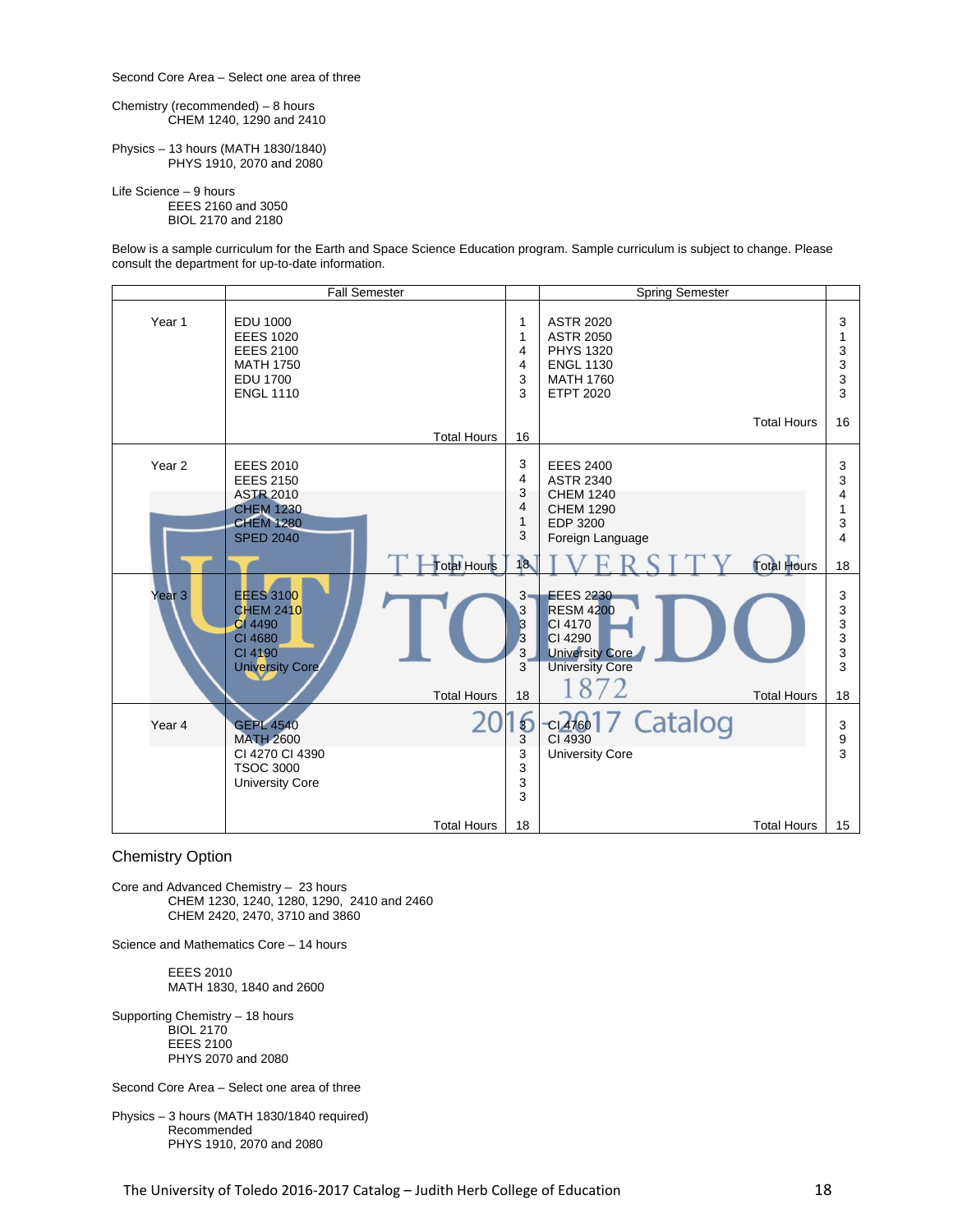Earth and Space Science – 7 hours **EEES 1020**  ASTR 2010 GEPL 4540

Life Science – 9 hours EEES 3050 BIOL 2180 BIOL/EEES 2150. 2160

|                   | <b>Fall Semester</b>                                                                                                       |                                            | <b>Spring Semester</b>                                                                                                   |                            |
|-------------------|----------------------------------------------------------------------------------------------------------------------------|--------------------------------------------|--------------------------------------------------------------------------------------------------------------------------|----------------------------|
| Year <sub>1</sub> | <b>EDU 1000</b><br><b>CHEM 1230</b><br><b>CHEM 1280</b><br><b>PHYS 1910</b><br><b>MATH 1830</b><br><b>ENGL 1110</b>        | 1<br>4<br>1<br>3<br>4<br>3                 | <b>CHEM 1240</b><br><b>CHEM 1290</b><br><b>ENGL 1130</b><br><b>MATH 1840</b><br><b>ETPT 2020</b><br><b>EDU 1700</b>      | 4<br>1<br>3<br>4<br>3<br>3 |
|                   |                                                                                                                            |                                            | <b>Total Hours</b>                                                                                                       | 18                         |
|                   |                                                                                                                            | <b>Total Hours</b><br>16                   |                                                                                                                          |                            |
| Year <sub>2</sub> | <b>CHEM 2410</b><br><b>CHEM 2460</b><br><b>PHYS 2070</b><br><b>EEES 2010</b><br><b>University Core</b><br><b>SPED 2040</b> | 3<br>1<br>5<br>3<br>3<br>3                 | <b>CHEM 2420</b><br><b>CHEM 2470</b><br><b>PHYS 2080</b><br>EDP 3200<br><b>University Core</b><br><b>University Core</b> | 3<br>1<br>5<br>3<br>3<br>3 |
|                   |                                                                                                                            | <b>Total Hours</b><br>18                   | <b>Total Hours</b>                                                                                                       | 18                         |
| Year <sub>3</sub> | <b>CHEM 3710</b><br><b>CHEM 3860</b><br>CI 4490<br>CI 4680<br>CI 4190<br>Foreign Language                                  | $3-$<br>$\overline{c}$<br>3<br>3<br>3<br>4 | <b>BIOL 2170</b><br><b>RESM 4200</b><br>CI 4170<br>CI 4290<br><b>University Core</b>                                     | 4<br>3<br>3<br>3<br>3      |
|                   |                                                                                                                            | <b>Total Hours</b><br>18                   | 1872<br><b>Total Hours</b>                                                                                               | 16                         |
| Year 4            | <b>EEES 2100</b><br><b>MATH 2600</b>                                                                                       | 6<br>3                                     | Catalog<br>CI 4760<br>CI 4930                                                                                            | 3<br>9                     |
|                   | CI 4270<br>CI 4390<br><b>TSOC 3000</b>                                                                                     | 3<br>3<br>3                                | <b>University Core</b>                                                                                                   | 3                          |
|                   |                                                                                                                            | <b>Total Hours</b><br>16                   | <b>Total Hours</b>                                                                                                       | 15                         |

Below is a sample curriculum for the Chemistry Education program. Sample curriculum is subject to change. Please consult the department for up-to-date information.

Physics Option

Core and Advanced Physics – 24 hours PHYS 1910, , 2130, 2140 PHYS 3180, 3310, 3320 and 3610

Science and Mathematics Core – 14 hours

 EEES 2010 MATH 1830, 1840 and 2600

Supporting Physics – 14 hours ASTR 2010 BIOL 2170 CHEM 1230 GEPL 4540

Second Core Area – Select one of three

Earth and Space Science – 5 hours EEES 2100 and 1020 Chemistry – 9 hours CHEM 1240, 1280, 1290 and 2410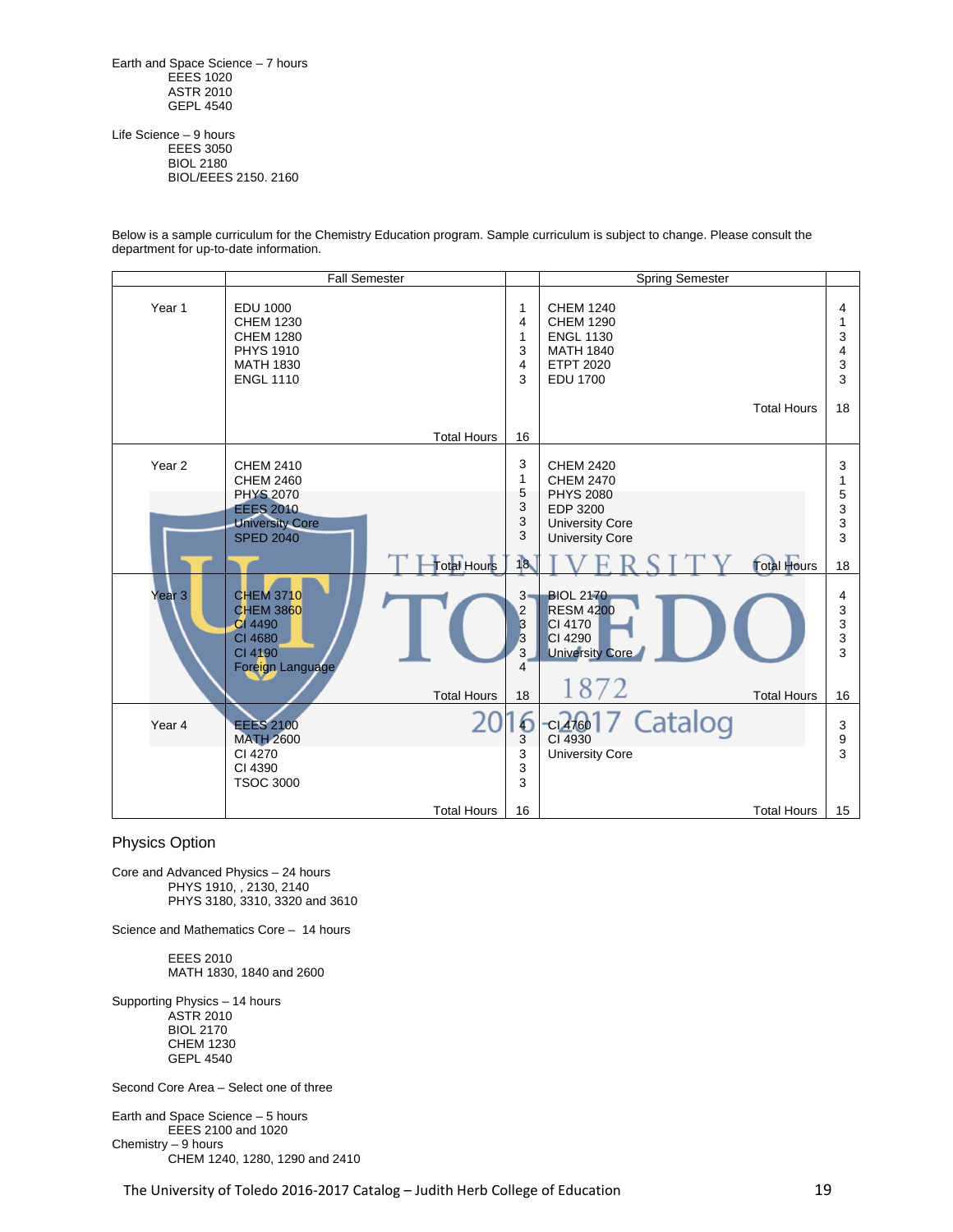Life Science – 9 hours BIOL/EEES 2150, 2160 BIOL 2180 EEES 3050

Below is a sample curriculum for the Physics Education program. Sample curriculum is subject to change. Please consult the department for up-to-date information.

|                   | <b>Fall Semester</b>                                                                                         |                                    | <b>Spring Semester</b>                                                                                                           |                             |
|-------------------|--------------------------------------------------------------------------------------------------------------|------------------------------------|----------------------------------------------------------------------------------------------------------------------------------|-----------------------------|
| Year <sub>1</sub> | <b>EDU 1000</b><br><b>PHYS 1910</b><br><b>PHYS 2130</b><br><b>CHEM 1230</b><br><b>MATH 1830</b>              | 1<br>3<br>5<br>$\overline{4}$<br>4 | <b>PHYS 2140</b><br><b>MATH 1840</b><br><b>EDU 1700</b><br><b>University Core</b><br><b>University Core</b>                      | 5<br>4<br>3<br>3<br>3       |
|                   | <b>Total Hours</b>                                                                                           | 17                                 | <b>Total Hours</b>                                                                                                               | 18                          |
| Year <sub>2</sub> | <b>PHYS 3310</b><br><b>EEES 2010</b><br><b>BIOL 2170</b><br><b>ETPT 2020</b><br><b>ENGL 1110</b><br>EDP 3200 | 3<br>3<br>4<br>3<br>3<br>3         | <b>PHYS 3180</b><br><b>PHYS 3320</b><br><b>ENGL 1130</b><br><b>SPED 2040</b><br><b>University Core</b><br><b>University Core</b> | 2<br>3<br>3<br>3<br>3<br>3  |
|                   | <b>Total Hours</b>                                                                                           | 19                                 | <b>Total Hours</b>                                                                                                               | 17                          |
| Year <sub>3</sub> | <b>PHYS 3610</b><br>CI 4490<br>CI 4680<br>CI 4190<br>Foreign Language<br><b>Total Hours</b>                  | 3<br>3<br>3<br>3<br>16             | <b>MATH 2600</b><br><b>GEPL 4540</b><br><b>RESM 4200</b><br>CI 4170<br>$f$ <sup>4290</sup> $E$ RSITY<br><b>Total Hours</b>       | 3<br>3<br>3<br>3<br>3<br>15 |
| Year <sub>4</sub> | <b>ASTR 2010</b><br><b>EEES 2100</b><br><b>EEES 1020</b><br>CI 4270<br>CI 4390<br><b>TSOC 3000</b>           | 3<br>l4<br>3.<br>3<br>3            | CI 4760<br>CI 4930<br><b>University Core</b><br>1872                                                                             | 3<br>9<br>3                 |
|                   | Total Hours 117                                                                                              |                                    | <b>Total Hours</b>                                                                                                               | 15                          |

### Integrated Language Arts

Pre-professional Education – 12 hours EDU 1700 ETPT 2020 SPED 2040 EDP 3200

Professional Education – 39 hours

 CI 4490, 4320, 4190, 4150, 4290, 4250, 4390, 4930, 4730 RESM 4200 TSOC 3000

Language Arts Content 40- 48 hours

 ENGL 2010, 3600, 3610, 3150, 3770, 3790, 3810 and 4090 Choose one of the following – ENGL 3010, 3050, 3800, 4030, 4070 or 4080 Choose one of the following – COMM 2100, 2150, 2600 or 3610 COMM 3830 and 4110

Choose one of the following-ENGL4650, 4660, 4690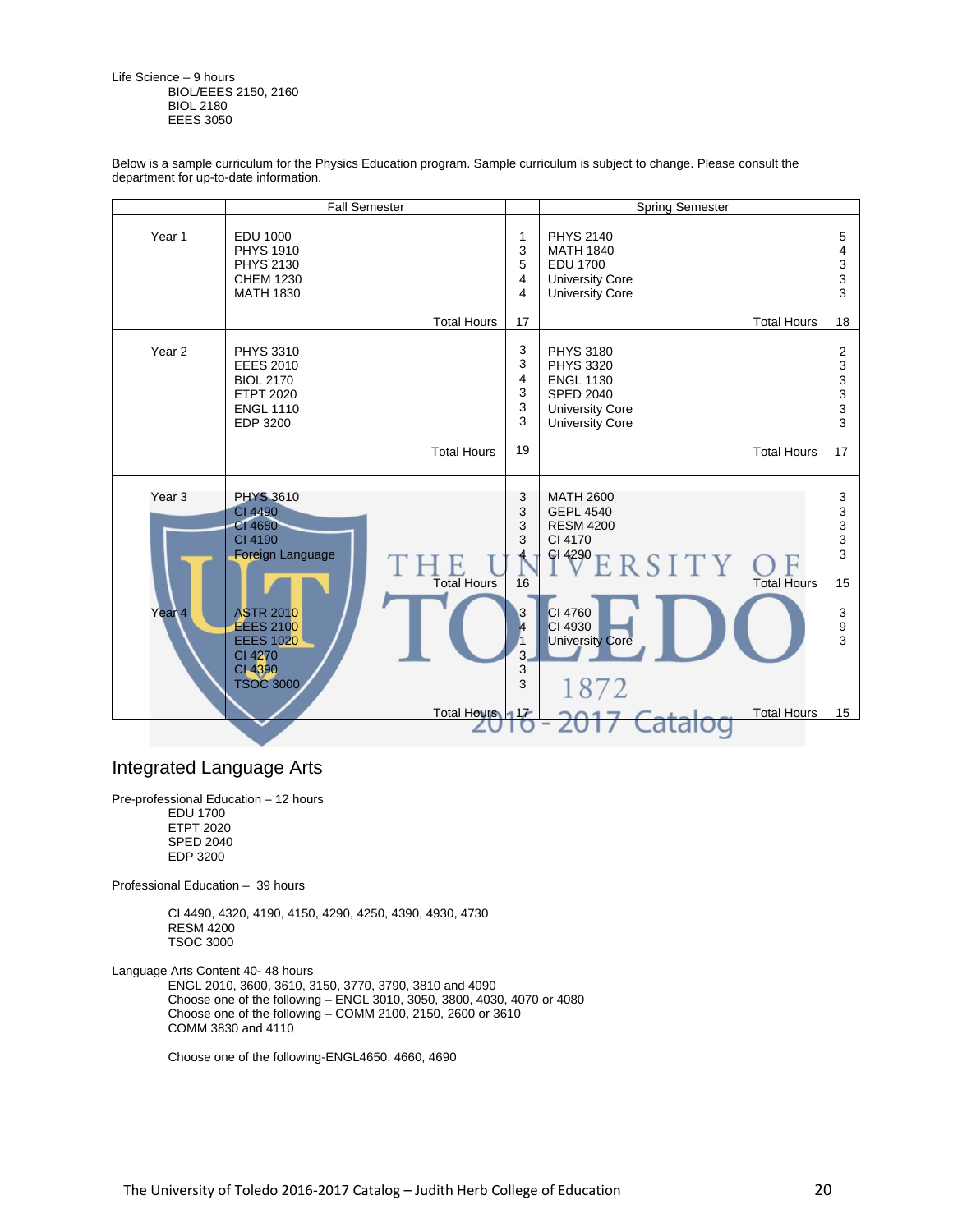Fall Semester **Spring Semester** Spring Semester Year 1 ENGL 1110 3 ENGL 1130 3 EDU 1700 MATH 1180 3 3 EDU 1000 ETPT 2020 3 1 University Core 3 University Core 3 University Core 3 University Core 3 University Core 3 Lab 1 16 Total Hours Total Hours 16 3 Year 2 | ENGL 3790 ENGL 3810 3 ENGL 2010 3 ENGL 4090 3 3 SPED 2040 ENGL 3150 3 4 COMM 3830 4 Foreign Language 3 3 COMM 2100 EDP 3200 16 Total Hours Total Hours 16 Year 3 | ENGL 3600 3 ENGL 3610 3 ENGL 3010 ENGL 3770 3 3 4000 level English Elective 3 RESM 4200 3 CI 4320 3 CI 4150 3 CI 4190 3 3 CI 4290 CI 4490 3 4000 Level English Elective 3 Total Hours 18 Total Hours 18 Year 4 CI 4250 3 CI 4730 3 CI 4390 3 CI 4930 9 TSOC 3000 3 University Core 3 University Core 3 H E ERSITY  $\bigcirc$  F COMM 4110 3 15 **Total Hours** 15 Total Hours Integrated Social Studies Pre-professional Education - 12 hours EDU 1700 1872 ETPT 2020 SPED 2040 2016 - 2017 Catalog EDP 3200 Professional Education – 39 hours CI 4490, 4720, 4190, 4180, 4290, 4280, 4390, 4930, 4790 RESM 4200 TSOC 3000 Social Studies Content – 61 hours U.S. History HIST 2000, 2010, 2020, 1050, 1060 Select two: HIST 3310, 3250, 3260, 3290, 3330, 3480, 3600 Non U.S. History – Select two: HIST 1070, 2040, 3210, 3540, 3550, 3630, 3640, 4010, 4020, 4470, 4720, 4740, ARTH 3250, 3300 Related Social Studies Content ANTH 2800 ECON 1150 ECON 1010 GEPL 2010 and 4040 PSC 1200 PSC 2300 and 2700 PSY 1010 SOC 4580 SOC 4800

Below is a sample curriculum for the Integrated Language Arts Education program. Sample curriculum is subject to change. Please consult the department for up-to-date information.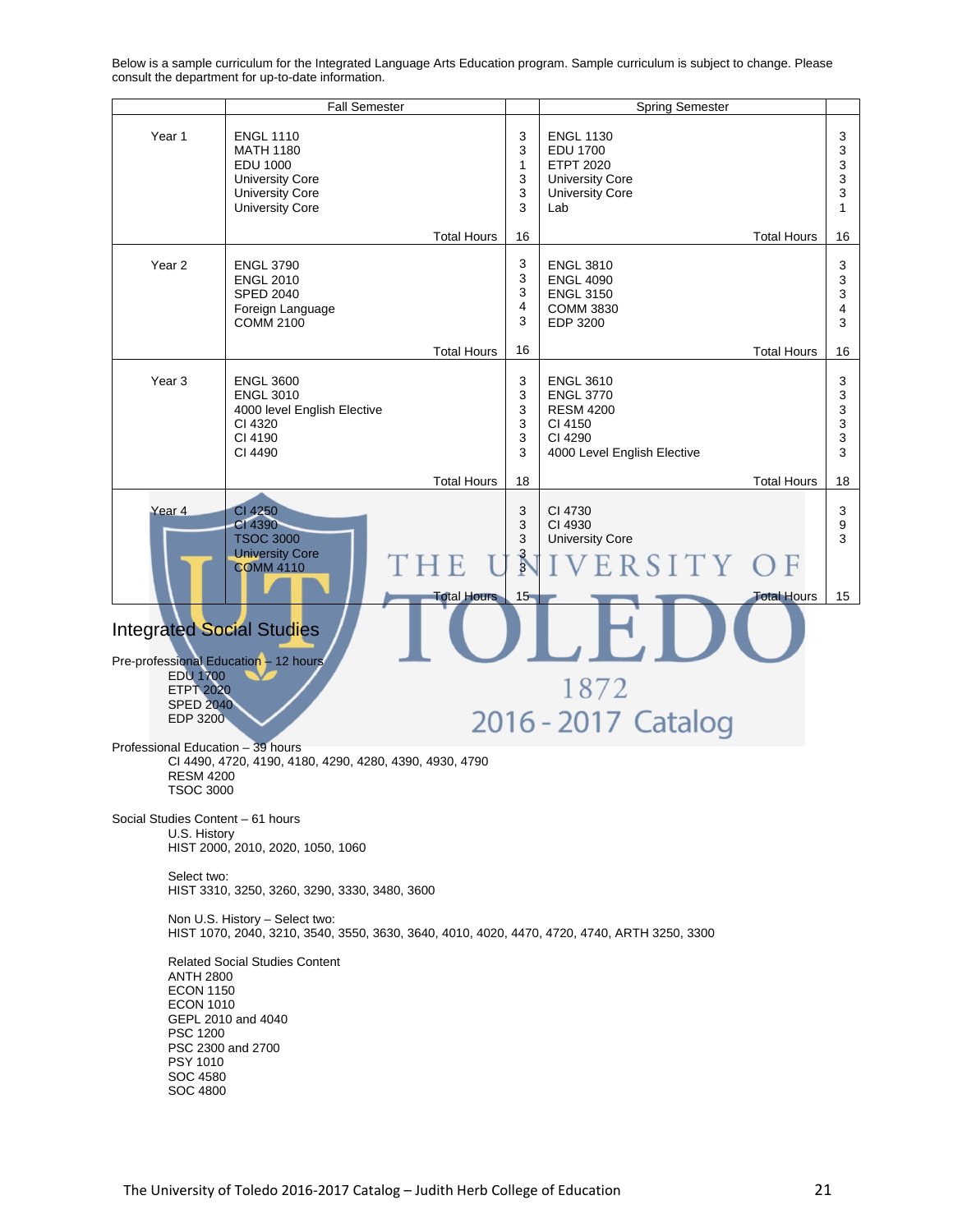Fall Semester **Spring Semester** Spring Semester Year 1 EDU 1000 EDU 1700 3 1 ENGL 1110 3 ENGL 1130 3 Math 1180 3 HIST 2010 3 ETPT 2020 3 HIST 1050 3 ANTH 2800 Foreign Language 4 3 3 University Core 17 Total Hours Total Hours 15 Year 2 | SPED 2040 HIST 2000 3 EDP 3200 3 HIST 2020 3 U.S. HIST elective 3 HIST 1060 3 NON U.S. HIST elective 3 ECON 1010 3 3 ECON 1150 3 GEPL 2010 3 University Core PSC 1200 3 Total Hours 15 Total Hours 18 Year 3 CI 4720 RESM 4200 3 3 CI 4190 3 CI 4180 3 CI 4490 3 CI 4290 3 GEPL 4040 3 U.S. HIST elective 3 NON U.S. HIST elective 3 PSC 2700 3 PSC 2300 3 PSY 1010 3 Total Hours 18 Total Hours 18 Year 4 CI 4280 3 CI 4930 9 CI4390 CI 4790 3 3  $IT$ F TSOC 3000 University Core 3 3 SOC 4580 3 3 SOC 4800 Total Hours Lab 15 1 Total Hours 16 Multiage Education 1872 Multiage Visual Arts Education Programs in art education and music education are housed in other College of Arts & Letters. The art program prepares students for teaching art at all levels (ages 3-21/grades PreK-12) University Core and General Education – 27-33 hours Pre-Professional Education – 18 hours EDU 1700 SPED 2040 AED 3100 or 4150

Below is a sample curriculum for the Integrated Social Studies Education program. Sample curriculum is subject to change. Please consult the department for up-to-date information.

 ETPT 2020 EDP 3200 EDP 3230 Professional Education – 32 hours AED 3500 and 4450 AED 4200 or 4950 AED 4900, 4930 (Elementary), and 4930 (Secondary) CI 4490

Art Foundations Core – 13 hours COCA 1000 ART 1080, 1090, 1050, 1060

 TSOC 3000 AED 4140

Studio Art Core – 18 hours ART 2010 ART 2110 ART 2300, 3100, or 4100 ART 2210 ART 2200 or 2030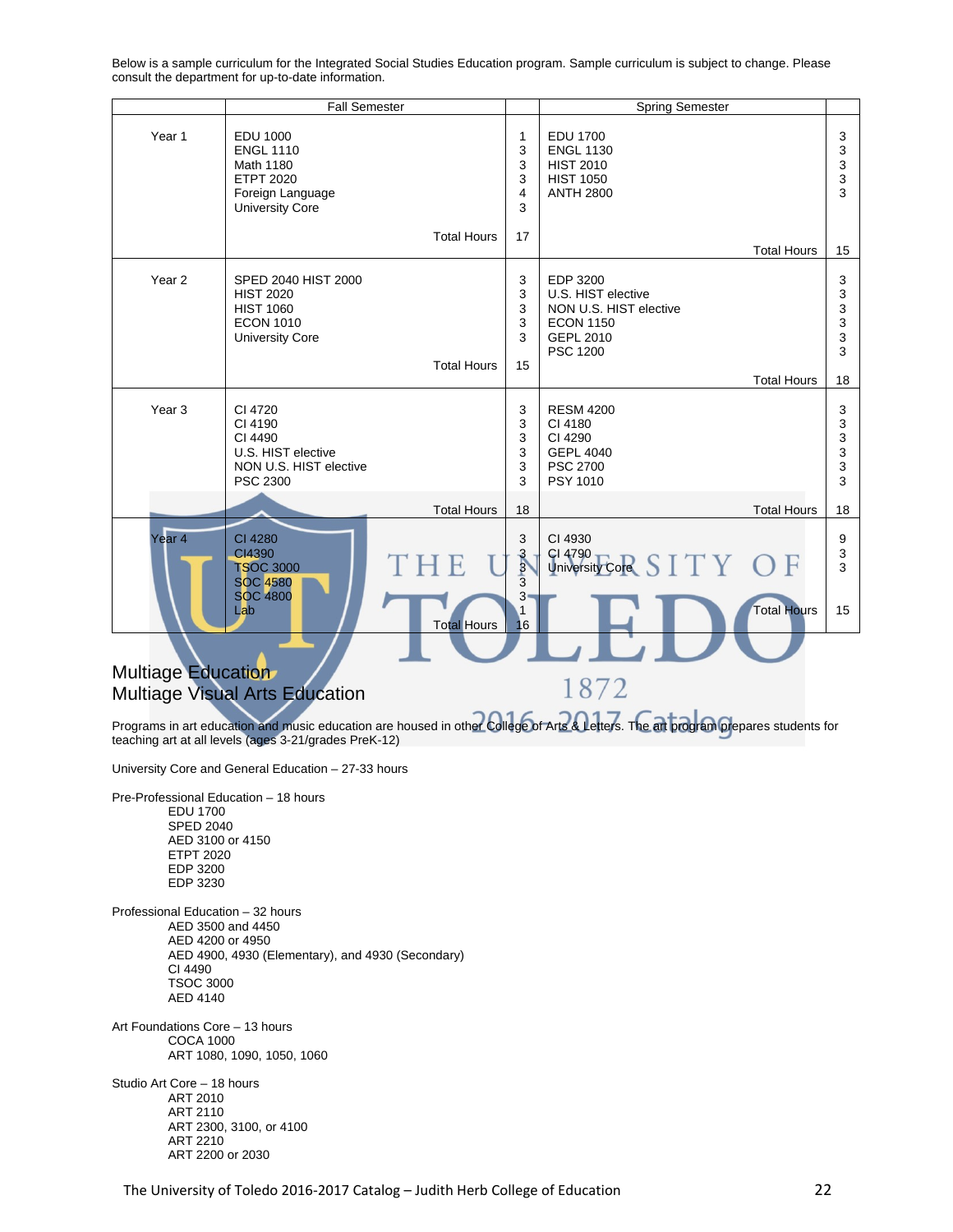Art History Core – 12 hours ARTH 2050 ARTH 2060 ARTH 2080, 3400, or 2980 Choose one non-Western course ARTH 2100, 2200, 3250, 3270, 3300 or 3350

Area of Concentrations – choose one of the following concentrations Art History Arts Studio

New Media

New Media Concentration – 12 hours ART 2020 ART 3000 Choose two electives ART 3010, 4010, 4020

Below is a sample curriculum for the Visual Art Education program. Sample curriculum is subject to change. Please consult the department for up-to-date information.



### Multiage Music Education

The music education degree prepares students for Ohio Teacher Licensure in music in grades PreK-12. Students interested in this program must pass an entrance audition on their major instrument. Please call the department of music office at 419.530.2448 for audition information visit http://music.utoledo.edu/musicAtUTPR/index.asp?id=71

University Core and General Education – 30 hours minimum (including MUS 2220 or 2250)

Pre-professional Education – 12 hours COCA 1000 EDP 3200 MED 3000 SPED 2040 TSOC 3000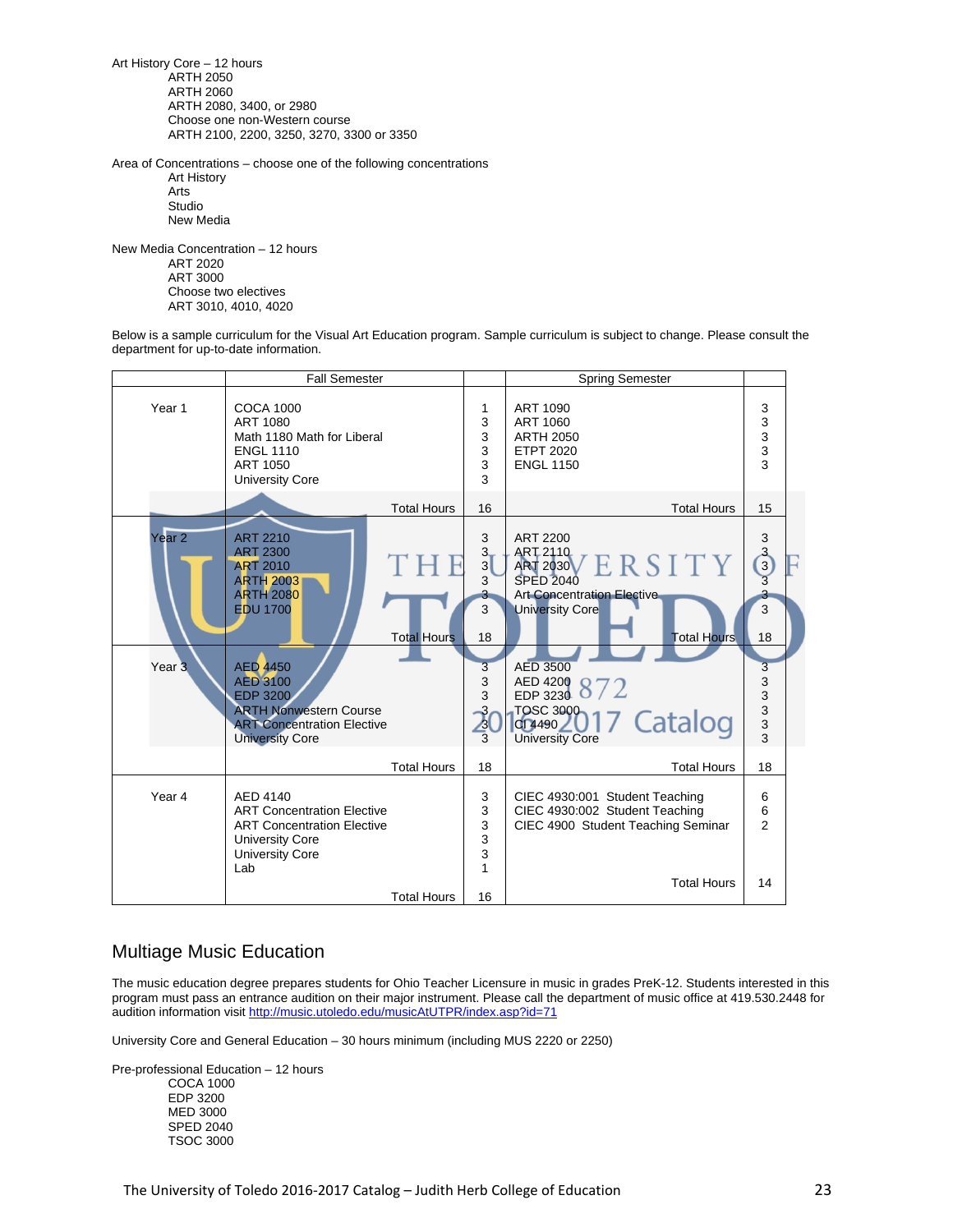Professional Education – 28 hours CI 4490 EDP 3230 MED 3300, 3310 and 3320 MED 4900 and MED 4930

Content Area – 47 hours

MUS 1000, 1010, 1100, 1570, 1580, 1610, 1620, 1800, 2410, 2610, 2620, 2800, 3410, 3420, 3500, 3800, 3810

All Majors must:

- 1. Perform a senior recital (MUS 3810) prior to student teaching
- 2. Attend 16 non-departmental concerts/recitals and 64 departmental concerts/recitals and complete one credit of registration in a chamber ensemble MUS 3050
- 3. Perform during MUS 1000, six times (minimum three as soloist) prior to senior recital hearing

Cluster (Choose one cluster from choral or instrumental.)

Instrumental Elective Cluster – 26 hours

MUS 1500, 1510, 1530, 1550, 2570, 3050, 3520, 3530 and 3630

Ensembles – Select from the ensembles below. The minimum requirement is an accumulation of seven hours of ensemble credits, but only four hours count toward the hours required credit hours for the degree. MUS 3140, 3160 or 3180

If the instrument concentration is keyboard, substitute two to three semesters of large instrumental or vocal ensemble and one semester each of MUS 2590 Piano Class for Piano Majors and MUS 3580 Functional Piano Techniques for Piano Class 1-111/1v.

Choral/General Elective Cluster – 22 hours

MUS 1530, 2530, 2540, 2570, 2580, 3050, 3510 and 3550

Ensembles – Select from ensembles below. The minimum requirement is an accumulation of seven hours of ensemble credits, but only four hours count toward the hours required for the degree.

If the instrument concentration is keyboard, substitute two to three semesters of large instrumental or vocal ensemble and one semester each of MUS 2590 Piano Class for Piano Majors and MUS 3580 Functional Piano Techniques for Piano Class I-III/IV. Students also must complete four credits of large vocal ensemble 9Choral/general elective cluster) or four credits of large instrumental ensemble (instrumental elective cluster).

Students must enroll in MUS 1000 Lab Ensemble when taking the following courses – MED 3300, 3310, 3320, MUS 1500, 1530, 1550, 1560, 2500, 3500, 3510 and 3520. Lab Ensemble must be taken for a total of five semesters.

 $1070$ 

Below is a sample curriculum for the Music Education program. Sample curriculum is subject to change. Please consult the department for up-to-date information.

| <b>Choral/General Elective Cluster</b> |                                           |                         |                        |                                            |
|----------------------------------------|-------------------------------------------|-------------------------|------------------------|--------------------------------------------|
|                                        | <b>Fall Semester</b>                      |                         | <b>Spring Semester</b> |                                            |
| Year <sub>1</sub>                      | <b>MUS 1000</b>                           | 0                       | ala<br><b>MUS 1000</b> | 0                                          |
|                                        | <b>MUS 1010</b>                           | 0                       | <b>MUS 1010</b>        | 0                                          |
|                                        | <b>MUS 1570</b>                           | 1                       | <b>MUS 1580</b>        | 1                                          |
|                                        | <b>MUS 1610</b>                           | 4                       | <b>MUS 1620</b>        |                                            |
|                                        | <b>MUS 1800</b>                           | $\overline{2}$          | <b>MUS 1800</b>        | $\frac{4}{2}$                              |
|                                        | <b>MUS 2530</b>                           | 1                       | <b>MUS 2540</b>        | $\mathbf{1}$                               |
|                                        | MUS (see list)                            | 1                       | <b>MUS 1100</b>        |                                            |
|                                        | ARS 1000                                  | 1                       | MUS (see list)         |                                            |
|                                        | Core Curriculum Class Math 1180 or higher | 3                       | Core Curriculum Class  |                                            |
|                                        | Core Curriculum Class (MUS 2220 or 2250)  | 3                       | Core Curriculum Class  | $\begin{array}{c} 3 \\ 3 \\ 3 \end{array}$ |
|                                        | Core Curriculum Class                     | 3                       | Core Curriculum Class  |                                            |
|                                        |                                           |                         |                        |                                            |
|                                        | <b>Total Hours</b>                        | 18/19                   | <b>Total Hours</b>     | 18                                         |
|                                        |                                           |                         |                        |                                            |
| Year <sub>2</sub>                      | <b>MED 1010</b>                           | 0                       | EDP 3200               | 3                                          |
|                                        | <b>MED 3000</b>                           | 2                       | <b>MED 1010</b>        | 0                                          |
|                                        | <b>MUS 1000</b>                           | $\mathbf 0$             | <b>MUS 1000</b>        | 0                                          |
|                                        | <b>MUS 1010</b>                           | 0                       | <b>MUS 1010</b>        | $\begin{array}{c} 0 \\ 3 \end{array}$      |
|                                        | <b>MUS 1560</b>                           | 3                       | <b>MUS 2410</b>        |                                            |
|                                        | <b>MUS 2570</b>                           | $\mathbf{1}$            | <b>MUS 2580</b>        | $\mathbf{1}$                               |
|                                        | <b>MUS 2610</b>                           | 4                       | <b>MUS 2620</b>        | $\frac{4}{2}$                              |
|                                        | <b>MUS 2800</b>                           | $\overline{\mathbf{c}}$ | <b>MUS 2800</b>        |                                            |
|                                        | MUS (see list)                            | $\mathbf{1}$            | MUS (see list)         | $\mathbf{1}$                               |
|                                        | Core Curriculum Class                     | 3                       | Core Curriculum Class  | 3                                          |
|                                        | If not taken freshman year:               |                         | <b>MUS 2540</b>        |                                            |
|                                        | <b>MUS 2530</b>                           | 1<br>1                  |                        |                                            |
|                                        | <b>MUS 1100</b>                           |                         |                        |                                            |
|                                        | <b>Total Hours</b>                        | 17/18                   | <b>Total Hours</b>     | 17/18                                      |
|                                        |                                           |                         |                        |                                            |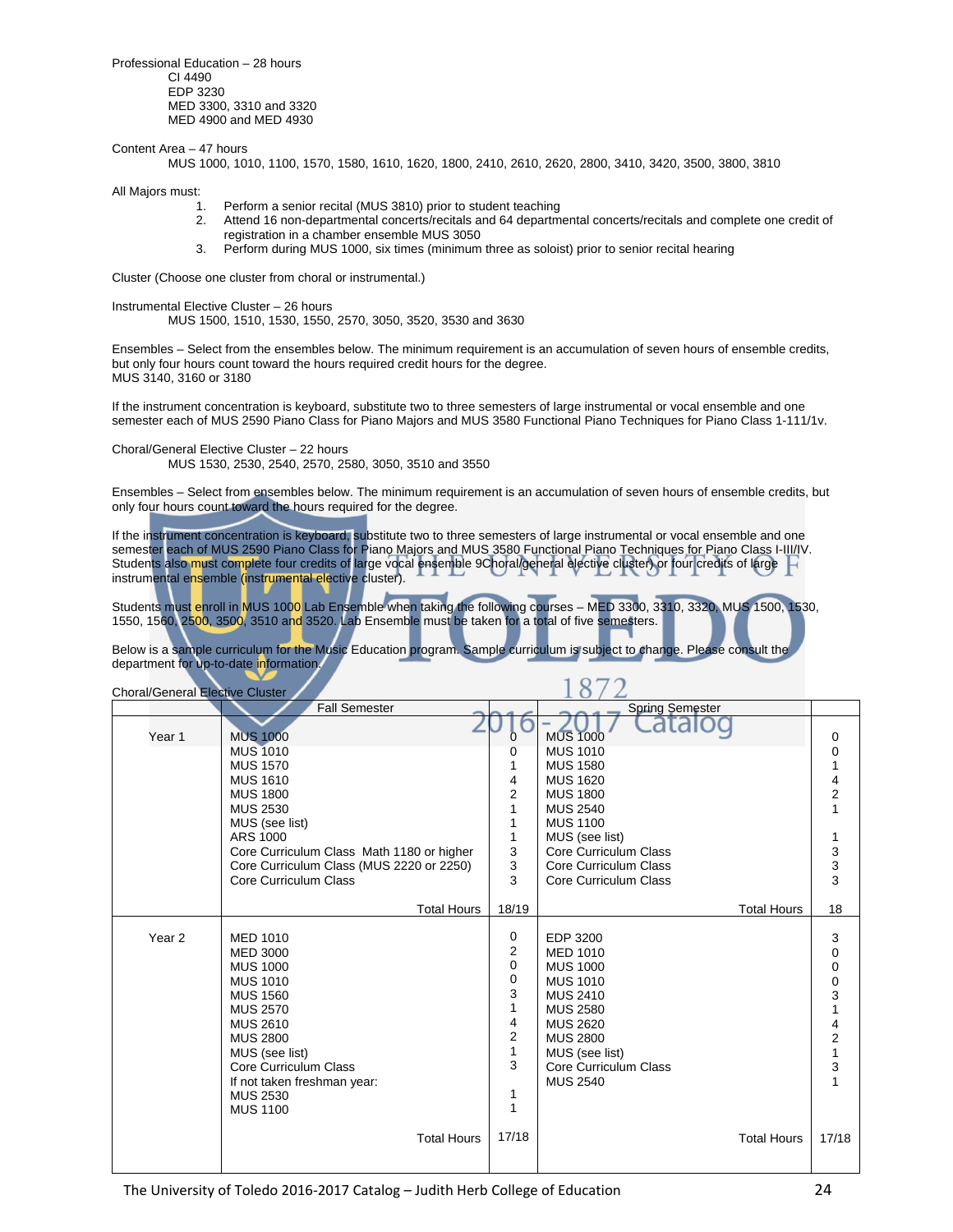| Year <sub>3</sub> | CI 4980<br>*EDP 3230<br><b>MED 1010</b><br><b>MUS 1000</b><br><b>MUS 1010</b><br><b>MUS 3410</b><br><b>MUS 3500</b><br><b>MUS 3800</b><br>MUS (see list)<br>Core Curriculum Class                    | 3<br>3<br>0<br>0<br>0<br>3<br>$\overline{c}$<br>$\overline{2}$<br>$\mathbf{1}$<br>3                     | <b>MED 1010</b><br>*MED 3300<br>*MED 3310<br><b>MUS 1000</b><br><b>MUS 1010</b><br><b>MUS 3420</b><br><b>MUS 3510</b><br><b>MUS 3550</b><br><b>MUS 3800</b><br>MUS (see list) | 0<br>$\frac{3}{3}$<br>0<br>$\begin{matrix}0\\3\end{matrix}$<br>$\frac{2}{3}$<br>$\overline{c}$ |
|-------------------|------------------------------------------------------------------------------------------------------------------------------------------------------------------------------------------------------|---------------------------------------------------------------------------------------------------------|-------------------------------------------------------------------------------------------------------------------------------------------------------------------------------|------------------------------------------------------------------------------------------------|
|                   | <b>Total Hours</b>                                                                                                                                                                                   | 17                                                                                                      | <b>Total Hours</b>                                                                                                                                                            | 17                                                                                             |
| Year 4            | <b>MED 1010</b><br>*MED 3320<br><b>MUS 1000</b><br><b>MUS 1010</b><br><b>MUS 3810</b><br><b>MUS 4800</b><br>MUS (see list)<br><i><b>*TSOC 3000</b></i><br>*SPED 2040<br>Core Curriculum Class<br>Lab | 0<br>3<br>0<br>0<br>1<br>$\overline{c}$<br>$\overline{1}$<br>3<br>$\overline{c}$<br>3<br>$\overline{1}$ | *MED 4930<br>*MED 4930<br>*MED 4900<br><b>Total Hours</b>                                                                                                                     | 6<br>6<br>13                                                                                   |
|                   | <b>Total Hours</b>                                                                                                                                                                                   | 16                                                                                                      |                                                                                                                                                                               |                                                                                                |

| <b>Instrumental General Elective Cluster</b> |                                                                                                                                                                                                                                                         |                                                                                            |                                                                                                                                                                                                               |                                                                          |
|----------------------------------------------|---------------------------------------------------------------------------------------------------------------------------------------------------------------------------------------------------------------------------------------------------------|--------------------------------------------------------------------------------------------|---------------------------------------------------------------------------------------------------------------------------------------------------------------------------------------------------------------|--------------------------------------------------------------------------|
|                                              | <b>Fall Semester</b>                                                                                                                                                                                                                                    |                                                                                            | <b>Spring Semester</b>                                                                                                                                                                                        |                                                                          |
| Year 1                                       | <b>MUS 1000</b><br><b>MUS 1010</b><br><b>MUS 1570</b><br><b>MUS 1610</b><br><b>MUS 1800</b><br>MUS (see list)<br><b>ARS 1000</b><br>Core Curriculum Class Math 1180 or higher<br>Core Curr Class (MUS 2220 or MUS 2250)<br><b>Core Curriculum Class</b> | $0 -$<br>0<br>4<br>$\overline{2}$<br>1<br>1<br>3<br>$\overline{6}$                         | <b>MUS 1000</b><br><b>MUS 1010</b><br><b>MUS 1580</b><br><b>MUS 1620</b><br><b>MUS 1800</b><br>MUS (see list)<br>MUS 2410<br>MUS $100 -$<br>Core Curriculum Class<br>Core Curriculum Class al OC              | 0<br>0<br>4<br>2<br>1<br>3<br>1<br>3<br>3                                |
|                                              | <b>Total Hours</b>                                                                                                                                                                                                                                      | 18                                                                                         | <b>Total Hours</b>                                                                                                                                                                                            | 18                                                                       |
| Year <sub>2</sub>                            | <b>MED 1010</b><br><b>MED 3000</b><br><b>MUS 1000</b><br><b>MUS 1010</b><br>MUS 1500/1530/1550/2500 (select one)<br><b>MUS 2570</b><br><b>MUS 2610</b><br><b>MUS 2800</b><br>MUS (see list)<br><b>MUS 3410</b><br>Core Curriculum Class                 | 0<br>2<br>0<br>0<br>2<br>1<br>4<br>2<br>$\mathbf{1}$<br>3<br>3                             | EDP 3200<br><b>MED 1010</b><br><b>MUS 1000</b><br><b>MUS 1010</b><br>MUS 1500/1530/1550/2500 (select one)<br><b>MUS 2620</b><br><b>MUS 2800</b><br>MUS (see list)<br><b>MUS 3420</b><br>Core Curriculum Class | 3<br>0<br>0<br>0<br>2<br>4<br>2<br>1<br>3<br>3                           |
|                                              | <b>Total Hours</b>                                                                                                                                                                                                                                      | 18                                                                                         | <b>Total Hours</b>                                                                                                                                                                                            | 18                                                                       |
| Year <sub>3</sub>                            | <b>MED 1010</b><br><b>MUS 1000</b><br><b>MUS 1010</b><br>MUS 1500/1530/1550/2500 (select one)<br><b>MUS 3500</b><br><b>MUS 3800</b><br>MUS (see list)<br><b>SPED 2040</b><br>Core Curriculum Class<br>Core Curriculum Class<br>Core Curriculum Class    | 0<br>0<br>0<br>2<br>$\overline{2}$<br>$\overline{2}$<br>1<br>$\overline{2}$<br>3<br>3<br>3 | <b>MED 1010</b><br>*MED 3300<br>*MED 3310<br><b>MUS 1000</b><br><b>MUS 1010</b><br>MUS 1500/1530/1550/2500 (select one)<br><b>MUS 3510</b><br><b>MUS 3630</b><br><b>MUS 3800</b><br>MUS (see list)            | 0<br>3<br>3<br>0<br>0<br>2<br>$\overline{2}$<br>3<br>$\overline{2}$<br>1 |
|                                              | <b>Total Hours</b>                                                                                                                                                                                                                                      | 18                                                                                         | <b>Total Hours</b>                                                                                                                                                                                            | 16                                                                       |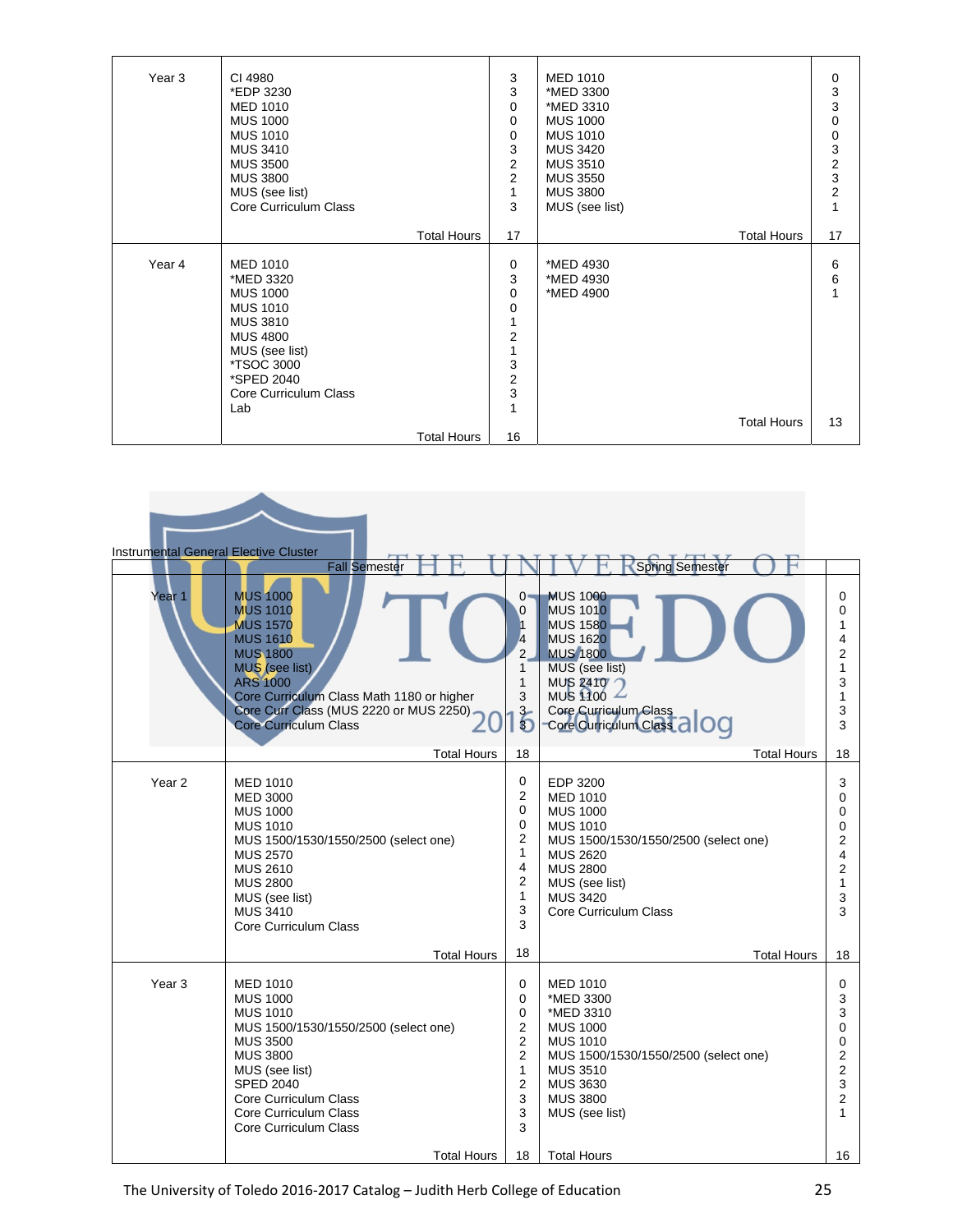| Year 4 | *CI 4980<br>*EDP 3230<br><b>MED 1010</b><br>*MED 3320<br><b>MUS 1000</b><br><b>MUS 1010</b><br><b>MUS 3580</b><br><b>MUS 3810</b><br><b>MUS 4800</b><br>MUS (see list)<br><i>*</i> TSOC 3000 | 3<br>3<br>0<br>3<br>0<br>0<br>ົ<br>∠<br>ົ<br>3 | *MED 4930<br>*MED 4930<br>*MED 4900 | 6<br>6 |
|--------|----------------------------------------------------------------------------------------------------------------------------------------------------------------------------------------------|------------------------------------------------|-------------------------------------|--------|
|        | <b>Total Hours</b>                                                                                                                                                                           | 17                                             | <b>Total Hours</b>                  | 13     |

### Multiage Foreign Languages Education

Multiage programs prepare students for teaching French, German or Spanish at all levels, ages 3-21/grades Pre-K-12.

University Core and General Education – 33 hours

## French Education



Select two courses. Courses vary from year to year and are listed on the registrar's office web site. Courses also can be selected in consultation with the language and literature adviser. Two courses must be from your content area.

Below is a sample curriculum for the French Education program. Sample curriculum is subject to change. Please consult the department for up-to-date information.

|        | <b>Fall Semester</b>                                                                                                     |                       | <b>Spring Semester</b>                                                                                       |    |
|--------|--------------------------------------------------------------------------------------------------------------------------|-----------------------|--------------------------------------------------------------------------------------------------------------|----|
| Year 1 | EDU 1000<br><b>ENGL 1110</b><br><b>MATH 1180</b><br><b>FREN 2140</b><br><b>University Core</b><br><b>University Core</b> | 3<br>3<br>3<br>3<br>3 | <b>ENGL 1130</b><br><b>FREN 2150</b><br>ETPT 2020<br><b>University Core</b><br><b>University Core</b><br>Lab |    |
|        | <b>Total Hours</b>                                                                                                       | 16                    | <b>Total Hours</b>                                                                                           | 16 |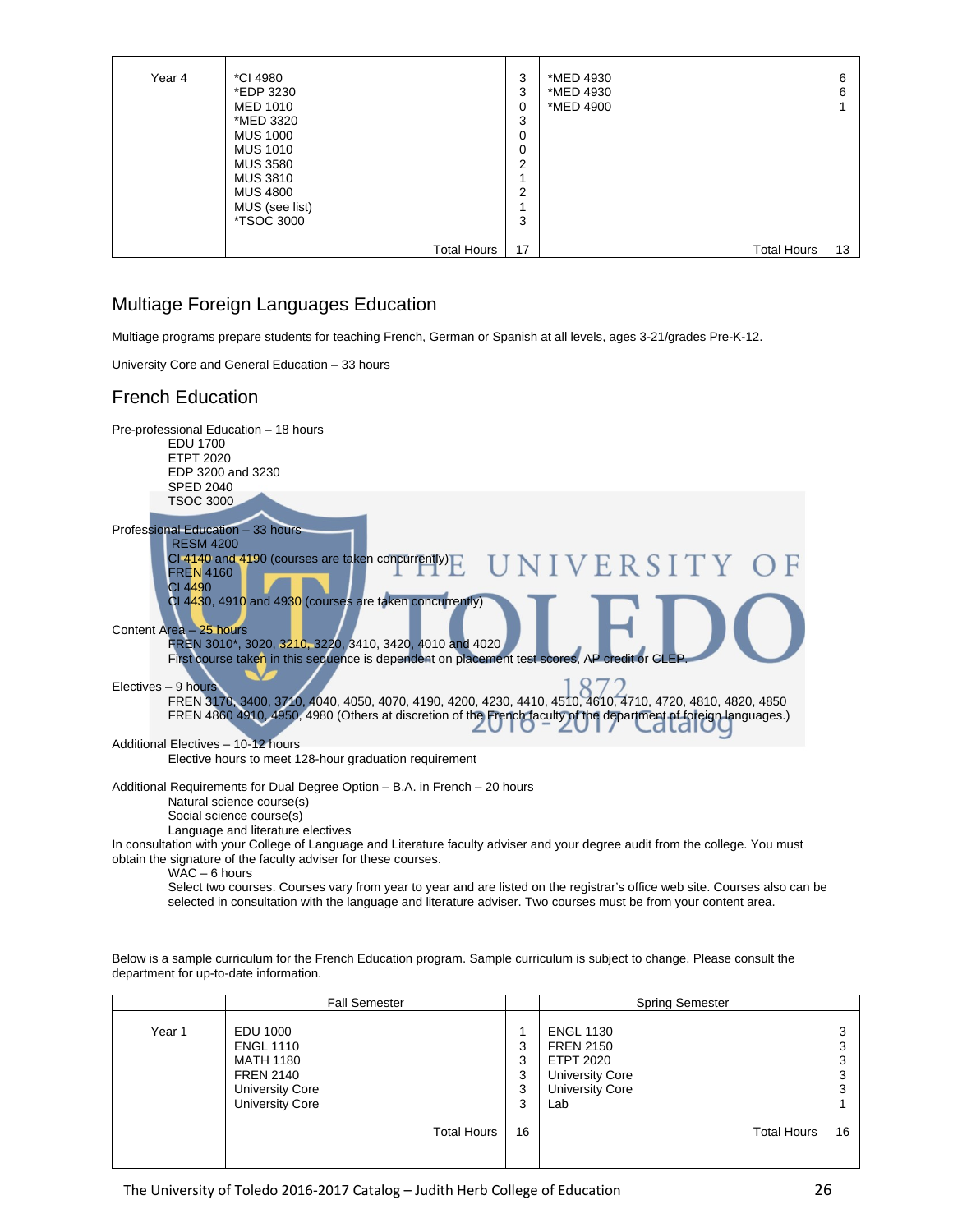| Year 2 | <b>FREN 3010</b><br><b>FREN 3210</b><br><b>EDU 1700</b><br>EDP 3200<br><b>TSOC 3000</b><br><b>GERM</b> elective | 3<br>3<br>3<br>3<br>3<br>3 | <b>FREN 3020</b><br><b>FREN3220</b><br>EDP 3230<br><b>University Core</b><br><b>FREN</b> elective                | 3<br>3<br>3<br>3<br>3 |
|--------|-----------------------------------------------------------------------------------------------------------------|----------------------------|------------------------------------------------------------------------------------------------------------------|-----------------------|
|        | <b>Total Hours</b>                                                                                              | 18                         | <b>Total Hours</b>                                                                                               | 15                    |
| Year 3 | <b>FREN3410</b><br><b>FREN 4010</b><br><b>SPED 2040</b><br><b>FREN 4160</b><br>General elective                 | 3<br>3<br>3<br>3<br>3      | <b>FREN 3420</b><br><b>FREN 4020</b><br><b>University Core</b><br><b>University Core</b><br><b>FREN</b> elective | 4<br>3<br>3<br>3<br>3 |
|        | <b>Total Hours</b>                                                                                              | 15                         | <b>Total Hours</b>                                                                                               | 16                    |
| Year 4 | CI 4140<br>CI 4190<br><b>RESM 4200</b><br>CI 4490<br><b>FREN</b> elective                                       | 3<br>3<br>3<br>3<br>3      | CI 4430<br>CI 4910<br>CI 4930                                                                                    | 3<br>3<br>12          |
|        | <b>Total Hours</b>                                                                                              | 15                         | <b>Total Hours</b>                                                                                               | 18                    |

### German Education

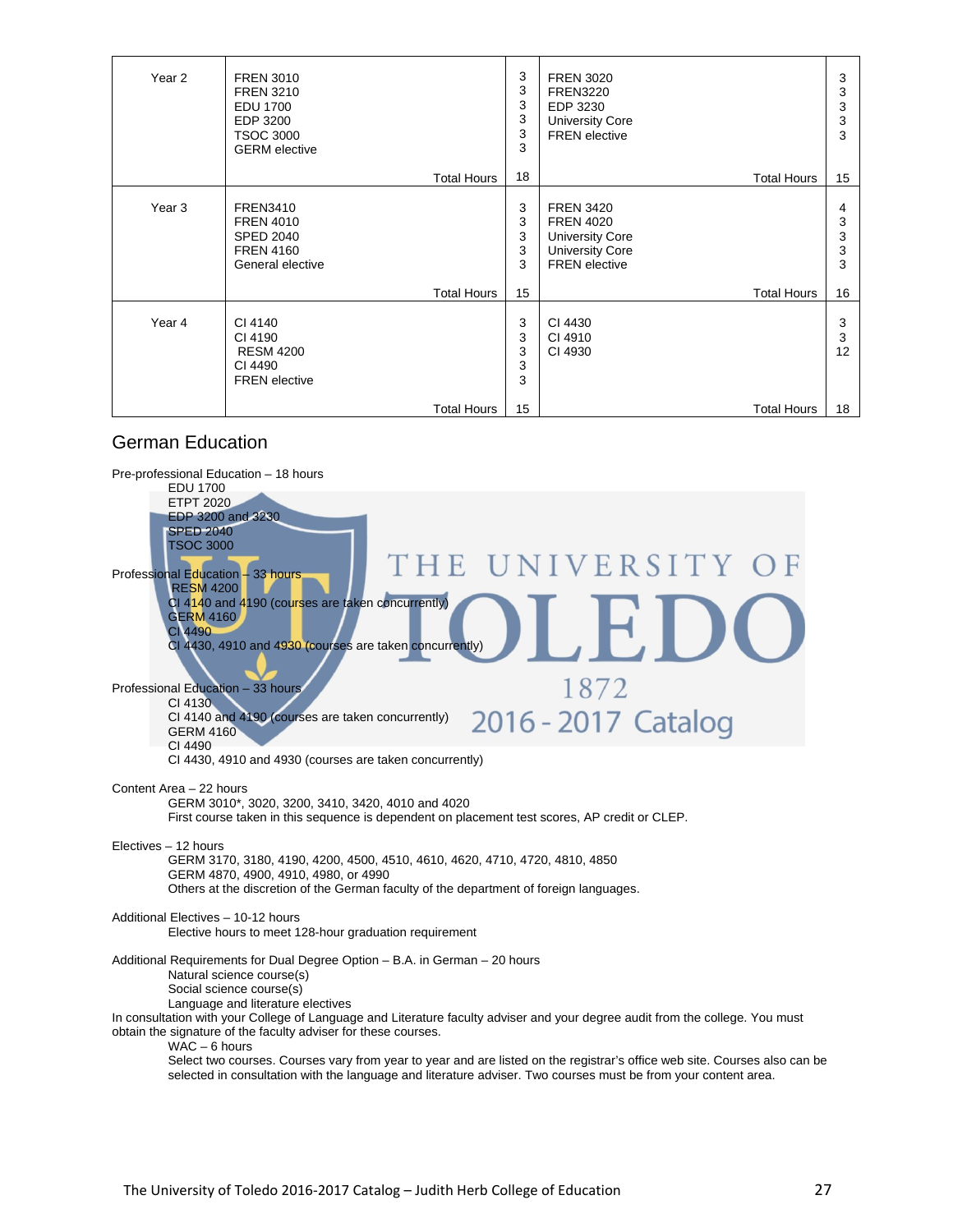Fall Semester **Spring Semester** Spring Semester Year 1 EDU 1000 ENGL 1130 3 1 ENGL 1110 3 GERM 2150 3 MATH 1180 3 ETPT 2020 3 GERM 2140 3 3 University Core University Core 3 University Core 3 3 University Core Lab 1 Total Hours 16 Total Hours 16 3 Year 2 | GERM 3010 GERM 3020 3 GERM 3410 3 GERM 3420 3 EDU 1700 3 EDP 3230 3 EDP 3200 3 University Core 3 3 TSOC 3000 GERM elective 3 GERM elective 3 Total Hours 18 Total Hours 15 Year 3 GERM 4010 GERM 4020 3 4 GERM 4160 GERM 3200 3 3 SPED2040 3 University Core 3 GERM elective 3 University Core 3 General elective 3 GERM elective 3 Total Hours 15 Total Hours 16 Year 4 CI 4140 3 CI 4430 3 CI 4190 3 CI 4910 3 RESM 4200 3 CI 4930 12 CI 4490 3 H E ERSITY F **GERM** elective 3 15 otal Hours 18 Total Hours **Spanish Education** Pre-professional Education – 18 hours EDU 1700 1872 ETPT 2020 EDP 3200 and 3230 2016 - 2017 Catalog SPED 2040 TSOC 3000 Professional Education – 33 hours RESM 4200 CI 4140 and 4190 (courses are taken concurrently) GERM 4160 CI 4490 CI 4430, 4910 and 4930 (courses are taken concurrently) Content Area – 22 hours SPAN 3000, 3010\* and 3020 SPAN 4010 \*First course taken in this sequence is dependent on placement test scores, AP credit or CLEP. Literature I – choose one from group SPAN 3210 or 3270 Literature II – choose one from group SPAN 3220 or 3280 Civilization – choose one from group SPAN 3410 or 3420 Electives – 12 hours Select 12 hours from the list below SPAN 3170, 4000, 4060, 4070, 4110, 4150, 4160, 4170, 4190, 4240, 4250, 4260, 4270, 4310, 4370 SPAN 4410, 4430, 4710, 4720, 4810, 4820, 4830, 4980 or 4910 Additional Electives Elective hours to meet 128-hour graduation requirement

Below is a sample curriculum for the German Education program. Sample curriculum is subject to change. Please consult the department for up-to-date information.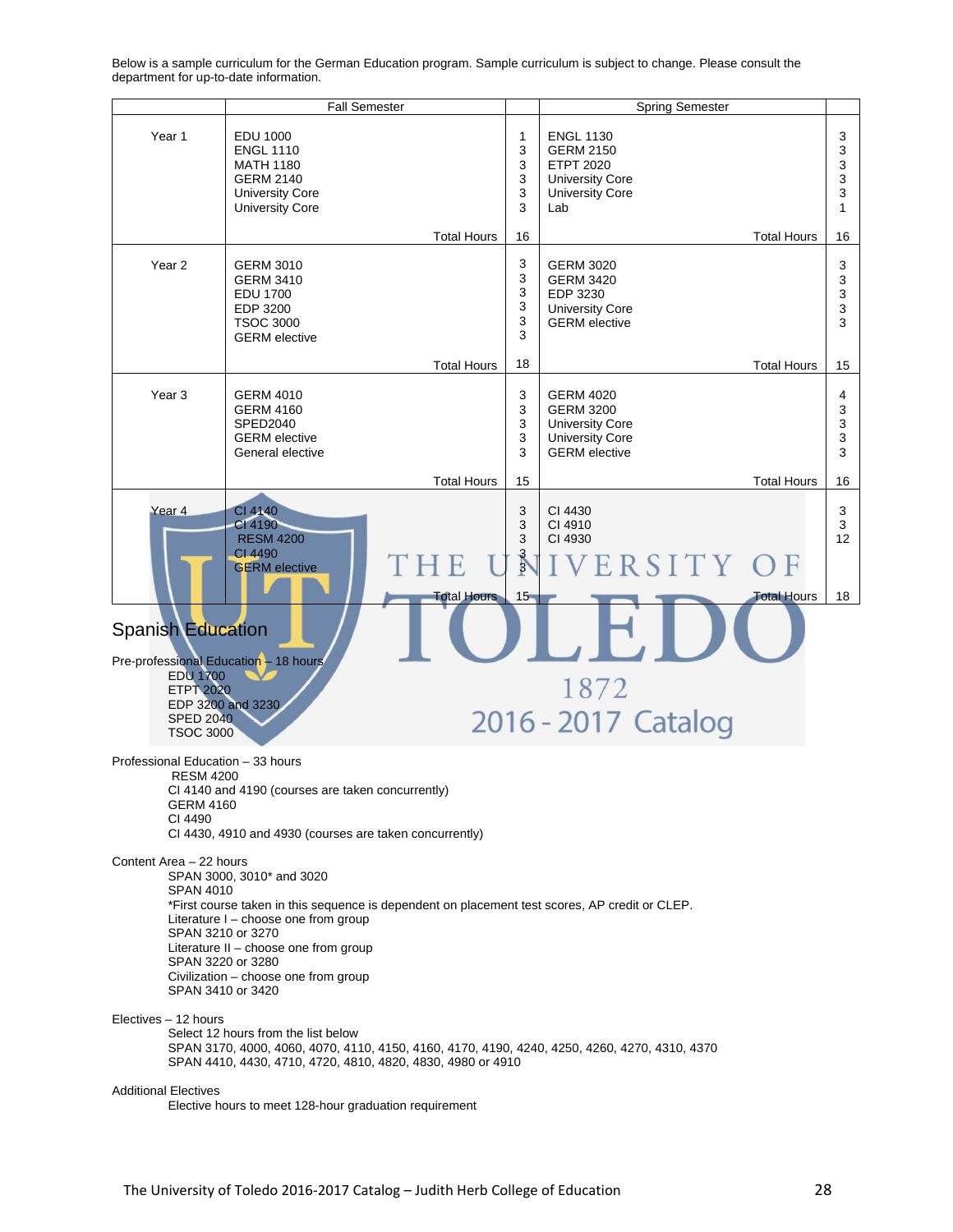Additional Requirements for Dual Degree Option – B.A. in Spanish – 20 hours

Natural science course(s)

Social science course(s)

Language and literature electives

In consultation with your College of Language and Literature faculty adviser and your degree audit from the college. You must obtain the signature of the faculty adviser for these courses.

#### WAC – 6 hours

Select two courses. Courses vary from year to year and are listed on the registrar's office web site. Courses also can be selected in consultation with the language and literature adviser. Two courses must be from your content area.

Below is a sample curriculum for the Spanish Education program. Sample curriculum is subject to change. Please consult the department for up-to-date information.

|                   | <b>Fall Semester</b>                                                                                                            |                           |                                       | <b>Spring Semester</b>                                                                                                                      |                             |
|-------------------|---------------------------------------------------------------------------------------------------------------------------------|---------------------------|---------------------------------------|---------------------------------------------------------------------------------------------------------------------------------------------|-----------------------------|
| Year 1            | <b>EDU 1000</b><br><b>ENGL 1110</b><br><b>MATH 1180</b><br><b>SPAN 2140</b><br><b>University Core</b><br><b>University Core</b> |                           | 1<br>3<br>3<br>3<br>3<br>3            | <b>ENGL 1130</b><br><b>SPAN 2150</b><br><b>ETPT 2020</b><br><b>University Core</b><br><b>University Core</b><br>Lab                         | 3<br>3<br>3<br>3<br>3<br>1  |
|                   |                                                                                                                                 | <b>Total Hours</b>        | 16                                    | <b>Total Hours</b>                                                                                                                          | 16                          |
| Year <sub>2</sub> | <b>SPAN 3000</b><br><b>EDU 1700</b><br>EDP 3200<br><b>TSOC 3000</b><br><b>SPAN</b> elective                                     |                           | 3<br>3<br>3<br>3<br>3                 | <b>SPAN 3210</b><br><b>SPAN 3010</b><br>EDP 3230<br><b>University Core</b><br><b>SPAN</b> elective                                          | 3<br>3<br>3<br>3<br>3       |
|                   |                                                                                                                                 | <b>Total Hours</b>        | 15                                    | <b>Total Hours</b>                                                                                                                          | 15                          |
| Year 3            | <b>SPAN 3320</b><br><b>SPAN 3020</b><br><b>SPAN 4120</b><br><b>SPED 2140</b><br><b>SPAN</b> elective<br>General elective        | THE<br><b>Total Hours</b> | 3<br><b>CARDIC</b><br>$3-$<br>3<br>18 | <b>SPAN 4010</b><br><b>SPAN, 3410</b><br>SITY OF<br>University Core<br><b>University Core</b><br><b>SPAN</b> elective<br><b>Total Hours</b> | 4<br>3<br>3<br>3<br>3<br>16 |
| Year 4            | CI 4140<br>CI 4190<br><b>RESM 4200</b><br>CI 4490<br><b>SPAN</b> elective                                                       |                           | 3<br>3<br>i<br>b                      | $C14430$ $72$<br>$-2017$ Catalog                                                                                                            | 3<br>3<br>12 <sup>2</sup>   |
|                   |                                                                                                                                 | <b>Total Hours</b>        | 15                                    | <b>Total Hours</b>                                                                                                                          | 18                          |

### Career and Technical Education Non-Degree (Licensure Only)

Courses in career and technical education may be arranged to complete Ohio's licensure requirements for teaching in a vocational school or for teaching in a technical college, business and industry. Each prospective vocational teacher will combine occupational experience with academic course work to complete the degree requirements. Recent work experience has been the foundation of vocational education that assures recipients state-of-the-art technical instruction.

Any person who has five years of recent work experience in any occupation (or a combination of work experience and college credit) may be eligible for the initial two-year teaching licensure in that occupation. Teaching eligibility will be determined by submitting the completed Qualification Evaluation Form for Vocational Teacher (VE 36) to the employing school and completing examinations prescribed by the Judith Herb College of Education and vocational program to verify basic skills and technical competence in the teaching field.

Individuals recruited from business and industry with less than a bachelor's degree in vocational education may receive a Five-Year Vocational License after having completed the following requirements.

- 1. Performance evidence of satisfactory performance as an instructor and the recommendation of the Judith Herb College of Education, Health Science and Human Service
- 2. Experience two years of supervised teaching experience on provisional vocational licensure
- 3. Professional preparation completion of a minimum of 24 semester hours of teaching improvement work.
- 4. Completion of an entry-year program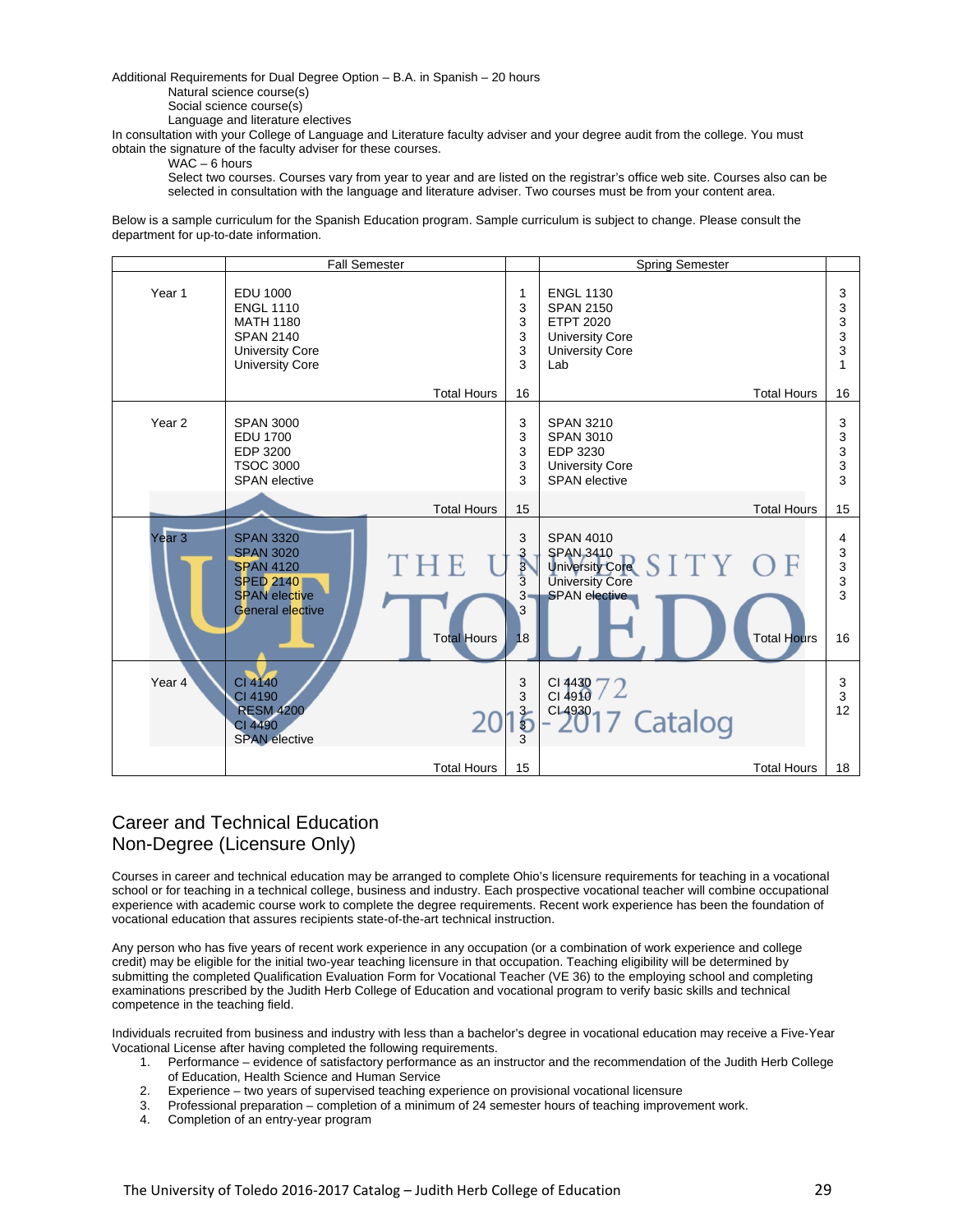#### Non-licensure Education Programs

#### **Early Childhood Education** (degree without licensure)

The early childhood education non-licensure program prepare students to work with children who are typically developing, at-risk, gifted and mild-moderate special needs infants, toddlers, preschoolers, and students in grades K-3 in a variety of settings (ages 0- 8).

Required Course Work:

University Core and General Education – 36 hours minimum

Early Childhood Education – 49 hours ETPT 2020 CIEC 3200 CIEC 4340 EDP 3210 SPED 2040 AED 3100 PED 2450 HEAL 3100 CI 4510 CI 3430 or CI 3460 CIEC 3350 CIEC 4070 CIEC 4480 TSOC 3000 GIFT 4100 CIEC 4460 CIEC 4750

Area of Specialty (Students must select one of the areas of specialty identified below.)



COUN 4080 Electives – minimum 31 hours

SPED 4060

Reminders – A background check must be completed before and course which has field experiences (CIEC 4340, 4480).

#### **Early Childhood Education Fast Track** (degree completion without licensure)

The early childhood education fast track program prepare students to work with children who are typically developing, at-risk, gifted and mild-moderate special needs infants, toddlers, preschoolers, in a variety of settings (ages 0-5). This program is for student who have already complete an associate's degree in early childhood education. The fast track program is 100% on-line.

Eligibility for the fast track:

Have an associate's degree in early childhood education Have a GPA of 2.7 of higher Be employed at an early care and education program for infants, toddlers or preschoolers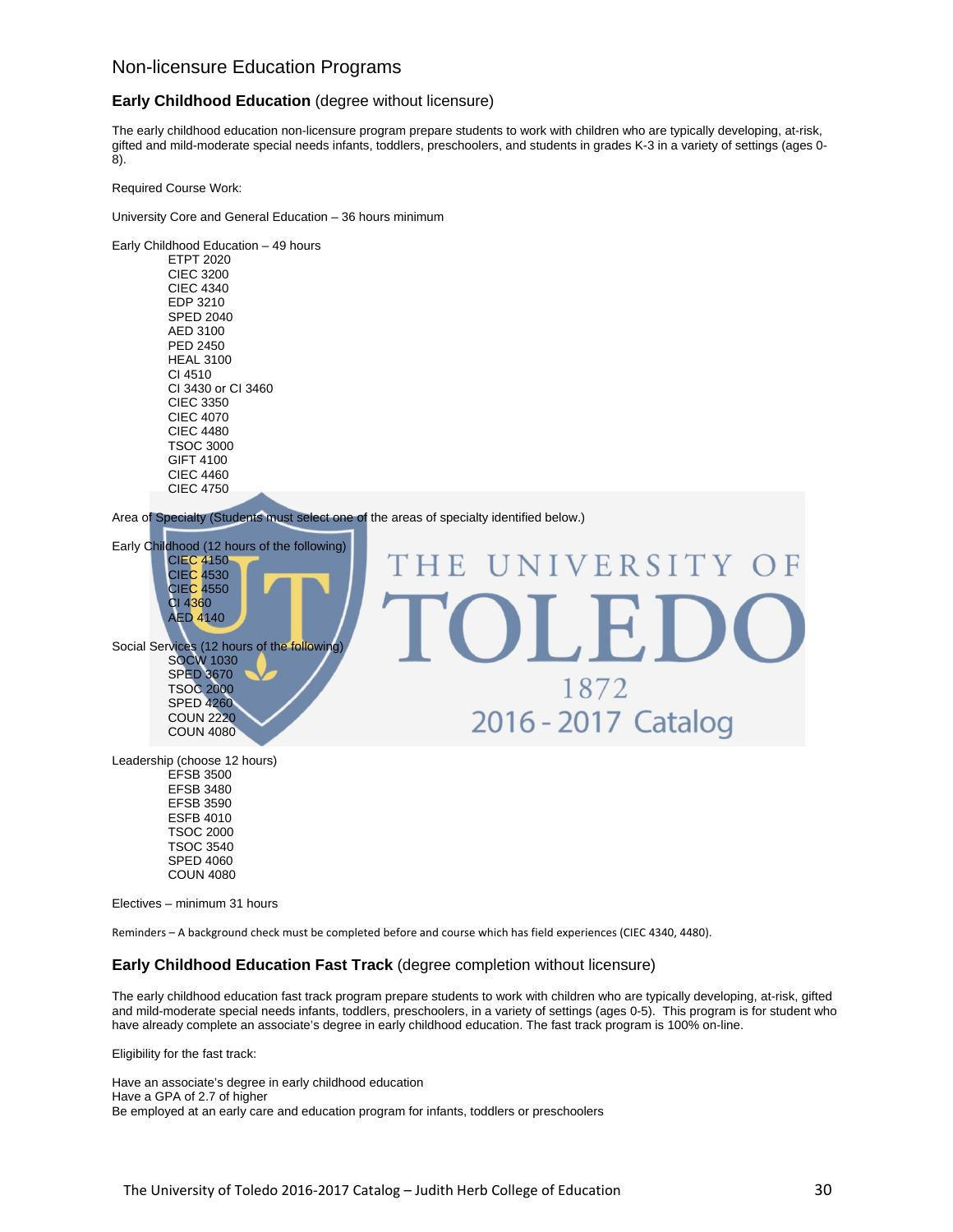Sample Course of Study: 16 credits for 4 semesters

| Semester One                                                                    | Semester Three                                                                     |
|---------------------------------------------------------------------------------|------------------------------------------------------------------------------------|
| CIEC 3600 Creating an Effective Learning<br>Environment (9 credit hours)        | CIEC 4600 Supporting Math and Science (9 credit<br>hours)                          |
| CIEC 3610 FIELD: Creating an Effective Learning<br>Environment (7 credit hours) | CIEC 4610 FIELD: Supporting Math and Science (7)<br>credit hours)                  |
| Semester Two                                                                    | Semester Four                                                                      |
| CIEC 3700 Supporting Reading and Social Studies<br>(9 credit hours)             | SPED4700 Meet the Needs Young Children with<br>Disabilities (9 credit hours)       |
| CIEC 3710 FIELD: Supporting Reading and Social<br>Studies (7 credit hours)      | SPED4710 FIELD: Meet the Need Young Children<br>with Disabilities (7 credit hours) |

*\*you may need to take additional courses if your Associate's degree does not follow the Ohio Transfer Module. Must meet university general education requirments.* 

#### **Peace Studies** (minor)

Peace Studies is an interdisciplinary academic minor concerned with inquiry and scholarship regarding reduction and elimination of violence and the establishment of conditions for the possibility of peace and justice to flourish at all levels of human organizations.

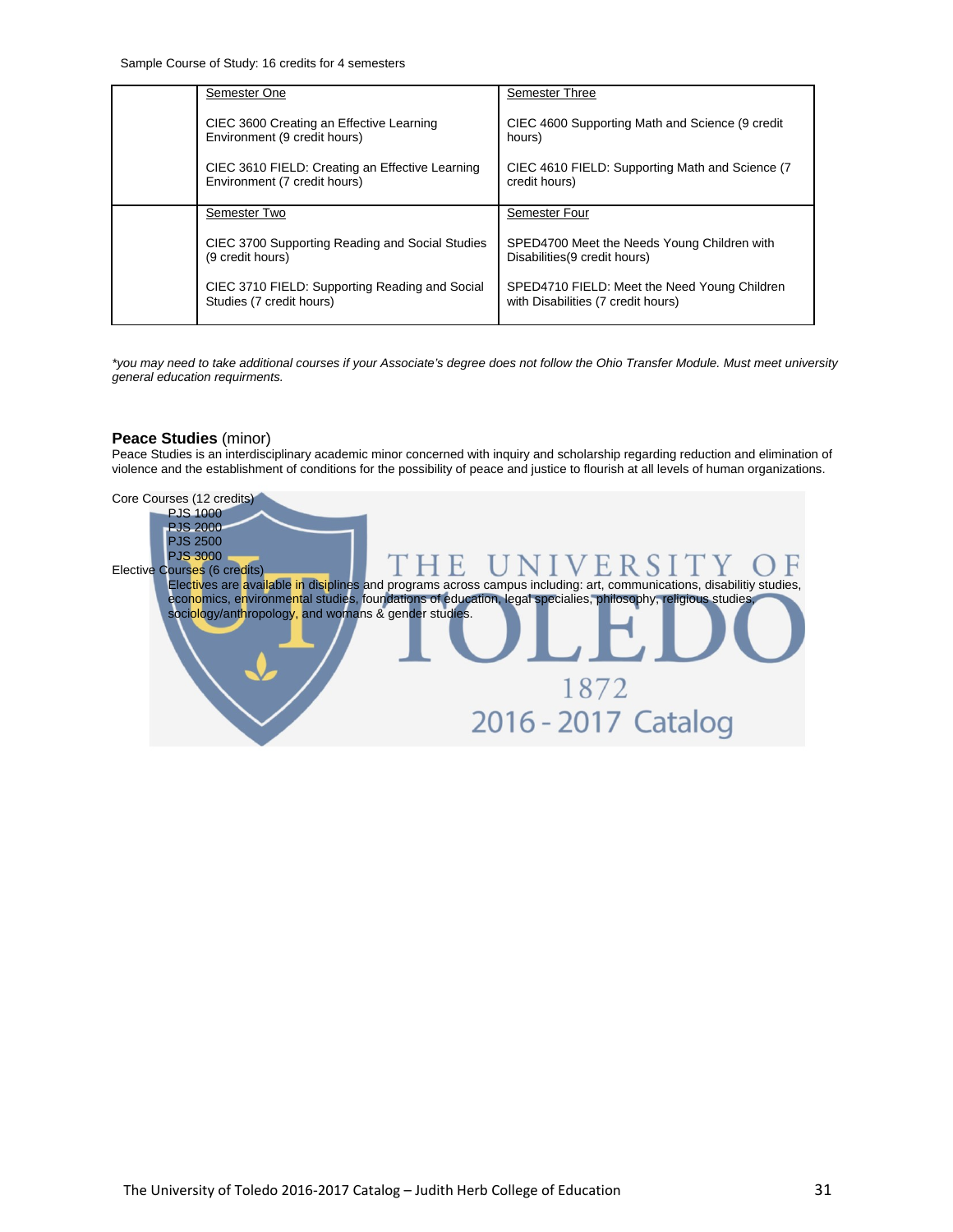## **Judith Herb College of Education**

**Svetlana Beltyukova**, 2005, professor Ph.D. Kiev Linguistic University; M.E., Ph.D., The University of Toledo

**Edward Cancio,** 2007**,** associate professor B.S., M.S.E., University of Wisconsin, Ph.D. Utah State University

**Leigh Chiarelott**, 2007, professor, B.A., M.S., Northern Illinois University; Ph.D., The Ohio State University

**Victoria Dagostino-Kalniz**, 2010, lecturer BIS, Lourdes College; M.A., Ph.D., The University of Toledo

**Katherine Delaney**, 2015, assistant professor A.B. Columbia University, M.S. University of Wisconsin-Milwaukee, Ph.D. University of Wisconsin-Madison

**Jenny Denyer,** , 2003, associate professor B.A., Xavier University; M.A., Ph.D., Michigan State University

**Patricia Devlin,** 2002, associate professor B.S.Ed., California State University; M.A., Ed.D., Eastern Michigan University

**Laurie A. Dinnebeil**, 2014 Distinguished University Professor, chair B.A., Dominican College of Blauvelt; M.A.T., Augustana College; Ph.D., Utah State University

**Mary Ellen Edwards,** 1994, professor

B.S., University of Wisconsin; M.A., Ph.D., New School for Social Research

**Florian Feucht**, 2008, associate professor Diplom, Ph.D., Carl von Ossietzky University; Ph.D. University of Nevada, Las Vegas

**Christine M. Fox**, 1994, professor B.A., Miami University; M.A., Cleveland State University; Ph.D., Kent State University

**Lynne Hamer,** 2002, professor B.A., Hamline University; M.A., Ph.D., Indiana University

**Susanna Hapgood**, 2006 associate professor B.A., University of New Hampshire; M.A., Ph.D. University of Michigan

**Debra Harmening,** 2010, associate professor B.S., B.A., M.S., Ph.D., Indiana University

**Noela Haughton**, 2007, associate professor

Noela Haughton, 2007, associate professor<br>B.S., The University of the West Indies; M.S., Ph.D., The Pennsylvania State University | 7 Catalog

**Patricia Hollopeter**, 2010, lecturer B.A., Ohio Northern; M.Ed., Ed.S., University of Toledo

**Edward Janak**, 2015, associate professor, chair B.A. State University of New York College at Fredonia, M.Ed. University of South Carolina-Columbia, Ph.D. University of South Carolina-Columbia

**RSITY** 

1872

**Debra Johanning**, 2004, associate professor A.S., Kishwaukee Community College; B.S., M.S., Northern Illinois University; Ph.D., Michigan State University

**Joan Kaderavek**, 2009 Distinguished University Professor B.A., Miami University; M.A., The Ohio State University; Ph.D., Bowling Green State University

**Marcella Kehus**, 2005 associate professor B.A., MACT, Michigan State University; Ph.D., Oakland University

**Virginia L. Keil**, 2001, associate professor & interim dean B.S. Ed., Bowling Green State University; M.Ed., Ph.D., The University of Toledo

**Virginia L. Keil**, 2001, associate professor, interim dean B.S. Ed., Bowling Green State University; M.Ed., Ph.D., The University of Toledo

**Lisa A. Kovach,** 2002, associate professor B.A., M.A., Ph.D., The University of Toledo

**Revathy Kumar**, 2001, professor B.Sc., University of Bombay; B.Ed., M.Ed., Bangalore University; M.A., Annamalia University; Ph.D., University of Michigan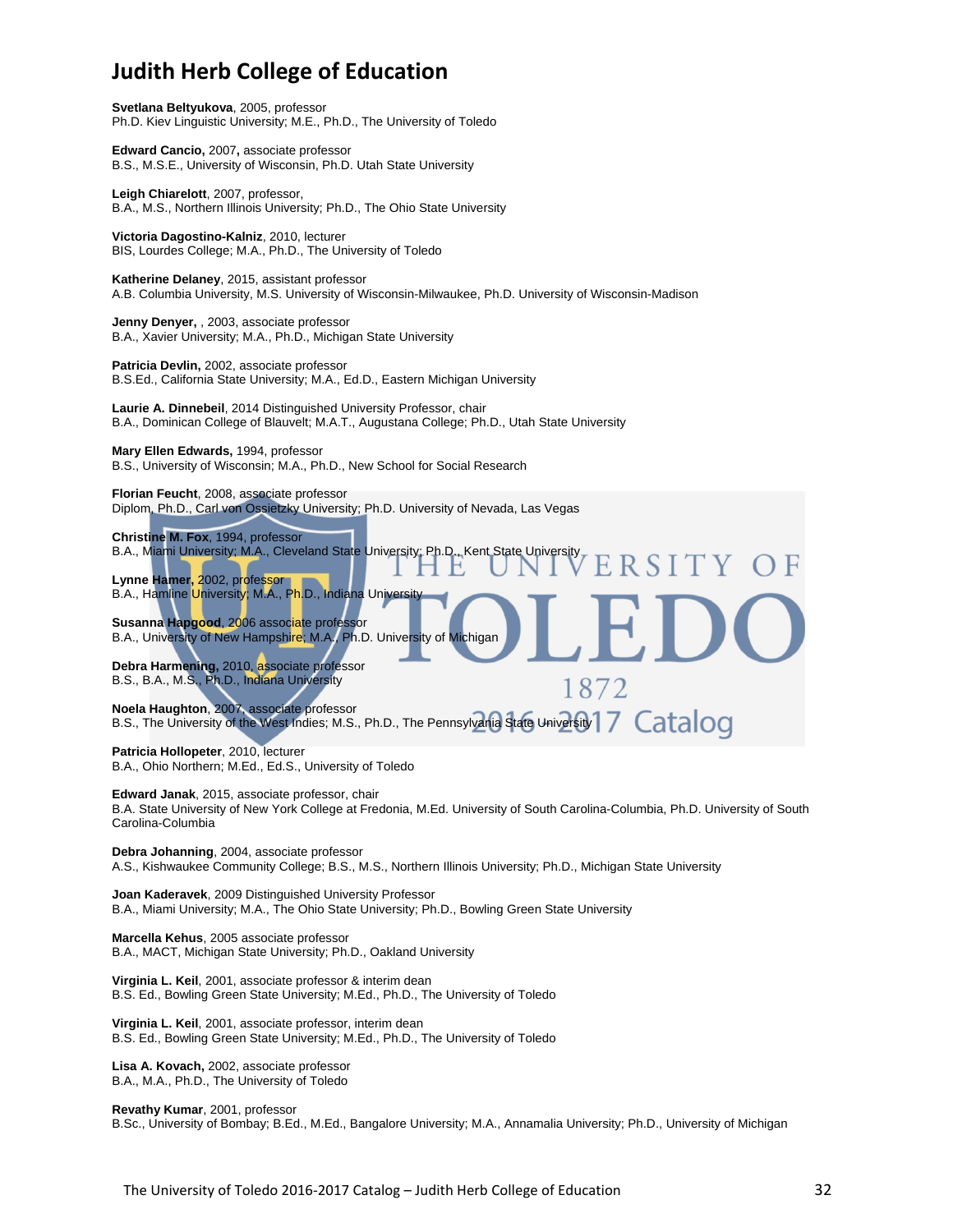**Eric Landversicht**, 2015, lecturer B.S. The University of Toledo, M.A. The Methodist Theological School in Ohio

**Judy Lambert**, 2004, professor B.S., Fayetteville State University; M.A., Ph.D., North Carolina State University

**Sakui W. Malakpa**, 1986, professor B.S., Florida State University; Ed.M., Ed.D., Harvard University

**Renée J. Martin**, 1986, professor B.S., M.S., University of Wisconsin - LaCrosse; Ph.D., Iowa State University

**David L. Meabon,** 1994, associate professor B.S., West Virginia State College; M.Ed., University of South Carolina; Ph.D., Florida State University

**Colleen O'Neil**, 2010, lecturer B.A., M.Ed., EdS., University of Toledo

**Dixie Newell,** 2015, lecturer B.S., M.A., Ed.S., Central Michigan University

**Ronald Opp,** 1997, associate professor B.S., Swarthmore College; M.A., California State University – Los Angeles; Ph.D., University of California – Los Angeles

**Susan Parks**, 2010, lecturer B.A., Suny College Cortland; M.A., Elmira College

#### **Penny Poplin Gosetti,** 1994, professor

B.A., University of California – Los Angeles; M.S., California State University – Long Beach; Ph.D., University of Oregon

#### **Sekhar Pindiprolu**, 2005, professor

B.S., Nagarjuna University; B.M.R., Osmania University; M.Ed. Kurukshetra University; M. Phil., Jarnia Millia University; Ph.D., Utah State University

1872

2016 - 2017 Catalog

**Celia Regimbal**, 1986, associate professor B.S.P.E., M.S.P.E., University of Florida; Ed.D., University of North Carolina  $\top \, \mathrm{V} \, \mathrm{R} \, \mathrm{S} \, \mathrm{I} \, \mathrm{T} \, \mathrm{V}$ 

**Cynthia Richard**, 2010, lecturer B.E., M.Ed., University of Toledo

**Charles Rop**, 1996, associate professor A.B., Calvin College; Ph.D., Michigan State University

**Katie Rosales,** , 2010, lecturer B.A., Bethel College

**Tony R. Sanchez,** 2003, professor B.S., M.S., Ph.D., Indiana University

**Dawn Sandt**, 2008, associate professor B.S., Baylor University; M.Ed., PhD, Texas A&M University

**Snejana Slantcheva-Durst,** 2007, associate professor M.A., Sofia University; M.B.A., American University in Bulgaria; Ph.D. University of Massachusetts Amherst

**Rebecca Schneider**, 2001, professor, chair B.E., M.Ed., The University of Toledo; M.S., Ph.D., University of Michigan

**Robert Schultz**, 2001, professor B.A., B.S., M.A., The University of Akron; M.A., Ph.D., Kent State University

**Tod Shockey**, 2009. associate professor B.A., Ohio State University; M.A., Montana State University Billings; Ph.D., University of Virginia

**Ruslan Slutsky,** 2001, professor B.S., M.S., Ph.D., The Ohio State University

**Dale T. Snauwaert,** 2003, professor B.A., University of Illinois at Chicago, Ed.M., Ph.D., University of Illinois at Urbana - Champaign

**Nancy Staub,** 2009, associate professor B.S., Central Michigan University; M.A., Eastern Michigan University; E.D., University of Michigan

**Victoria C. Stewart**, 2010, associate professor B.A., Adrian College, M.A.T., Wayne State University, Ph.D., The University of Toledo

#### **Gregory E. Stone,** 2002, professor

B.A., Shimer College; M.A., Loyola University of Chicago; Ph.D., The University of Chicago